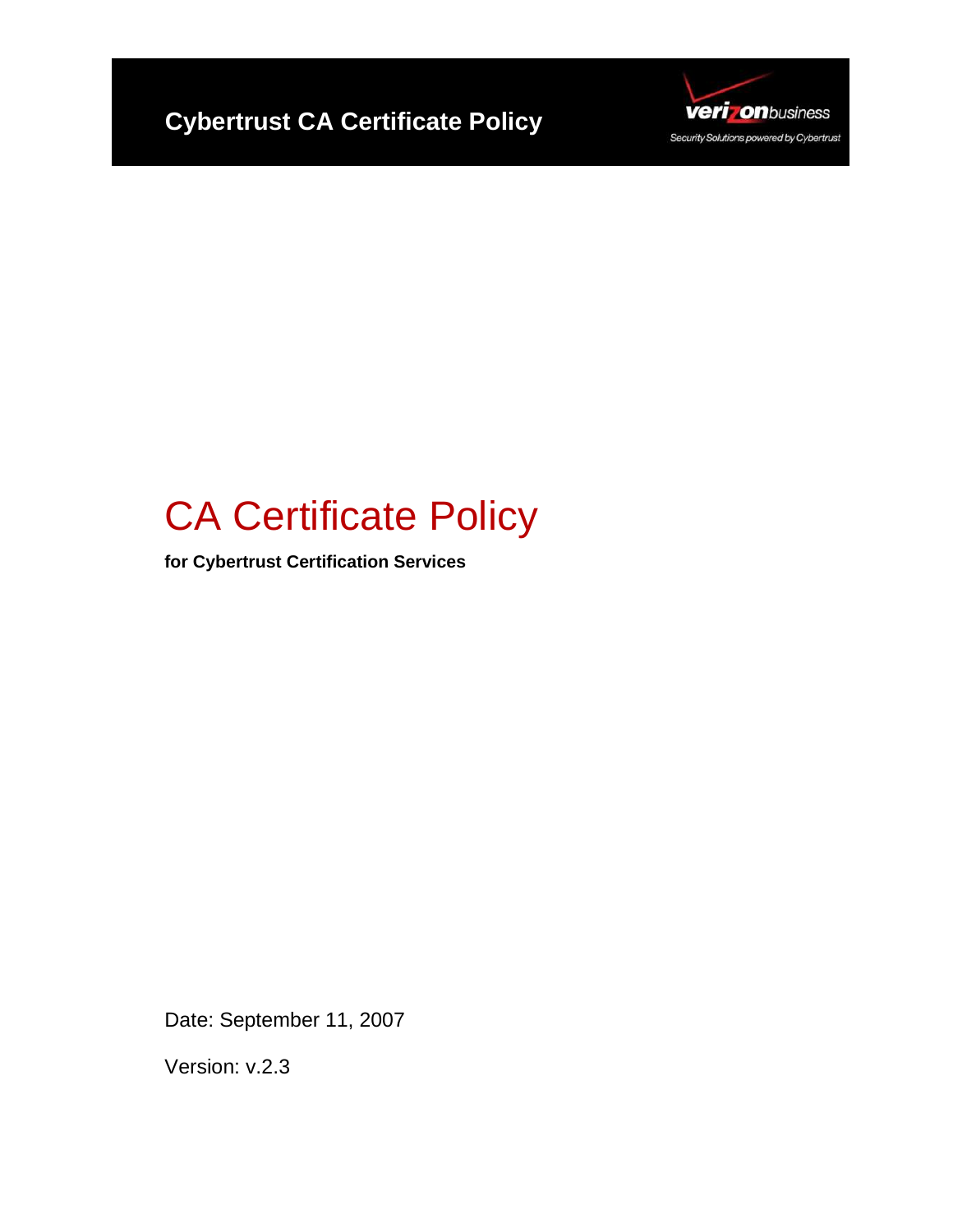## **Table of Contents**

| 1.             |  |  |
|----------------|--|--|
| 1.1            |  |  |
| 1.1.1          |  |  |
| 1.1.2          |  |  |
| 1.2            |  |  |
| 1.3            |  |  |
| 1.3.1          |  |  |
| 1.3.2          |  |  |
| 1.3.3          |  |  |
| 1.3.4          |  |  |
| 1.3.5          |  |  |
| 1.3.6          |  |  |
| 1.4            |  |  |
| 1.4.1          |  |  |
| 1.4.2          |  |  |
| 1.4.3          |  |  |
| 144            |  |  |
| 1.5            |  |  |
| 1.5.1          |  |  |
| 1.5.2          |  |  |
| 1.5.3          |  |  |
| 1.5.4          |  |  |
| 1.6            |  |  |
| 2.             |  |  |
| 2.1            |  |  |
| 3.             |  |  |
| 3.1            |  |  |
| 3.2            |  |  |
| 3.3            |  |  |
| 3.3.1          |  |  |
| 3.3.2          |  |  |
| 3.3.3          |  |  |
| 3.3.4          |  |  |
| 3.4            |  |  |
| 4.             |  |  |
| 4.1            |  |  |
| 4.2            |  |  |
| 4.3            |  |  |
| 4.4            |  |  |
| 4.5            |  |  |
| 4.6            |  |  |
| 4.6.1          |  |  |
| 4.6.2          |  |  |
| 4.7<br>4.8     |  |  |
|                |  |  |
| 4.9            |  |  |
| 4.10           |  |  |
| 5.             |  |  |
| 5.1            |  |  |
| 5.2            |  |  |
| 5.3            |  |  |
| 5.3.1<br>5.3.2 |  |  |
|                |  |  |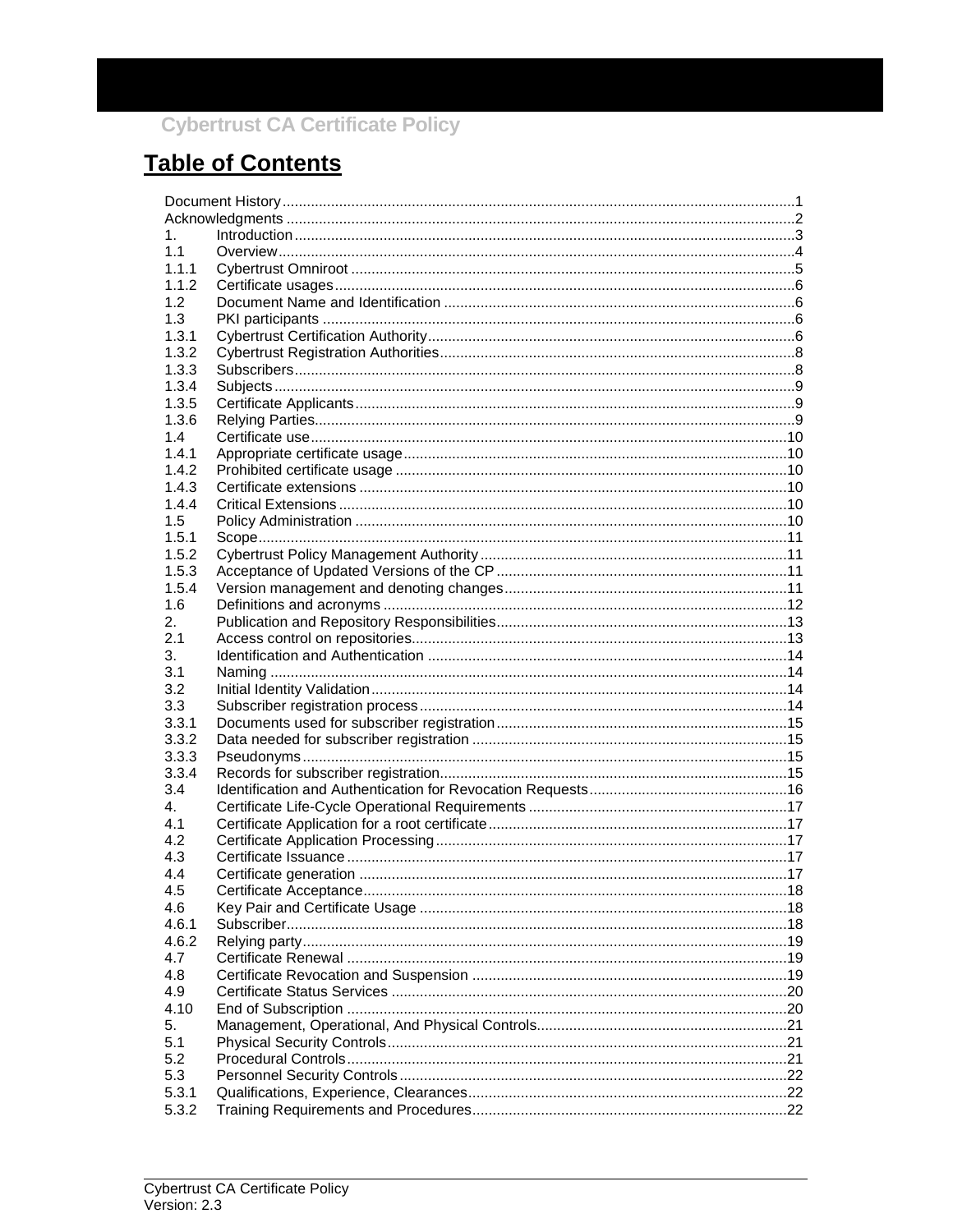|                    | <b>Cybertrust CA Certificate Policy</b>                                |    |
|--------------------|------------------------------------------------------------------------|----|
| $5.\overline{3}.3$ |                                                                        |    |
| 5.3.4              |                                                                        |    |
| 5.3.5              |                                                                        |    |
| 5.3.6              |                                                                        |    |
| 5.4                |                                                                        |    |
| 5.5                |                                                                        |    |
| 5.5.1              |                                                                        |    |
| 5.5.2<br>5.5.3     |                                                                        |    |
| 5.5.4              |                                                                        |    |
| 5.6                |                                                                        |    |
| 5.7                |                                                                        |    |
| 6.                 |                                                                        |    |
| 6.1                |                                                                        |    |
| 6.1.1              |                                                                        |    |
| 6.1.2              |                                                                        |    |
| 6.2                |                                                                        |    |
| 6.2.1              |                                                                        |    |
| 6.2.2              |                                                                        |    |
| 6.2.3              |                                                                        |    |
| 6.2.4              |                                                                        |    |
| 6.3                | Private Key Protection and Cryptographic Module Engineering Controls27 |    |
| 6.4                |                                                                        |    |
| 6.4.1              |                                                                        |    |
| 6.4.2              |                                                                        |    |
| 6.4.3              |                                                                        |    |
| 6.5                |                                                                        |    |
| 6.6                |                                                                        |    |
| 6.7                |                                                                        |    |
| 6.8                |                                                                        |    |
| 7.                 |                                                                        |    |
| 7.1                |                                                                        |    |
| 7.2                |                                                                        |    |
| 7.3                |                                                                        |    |
| 8.                 |                                                                        |    |
| 8.1                |                                                                        |    |
| 8.1.1              |                                                                        |    |
| 9.<br>9.1          |                                                                        |    |
| 9.1.1              |                                                                        |    |
| 9.2                |                                                                        | 32 |
| 9.3                |                                                                        |    |
| 9.3.1              |                                                                        |    |
| 9.4                |                                                                        |    |
| 9.5                |                                                                        |    |
| 9.6                |                                                                        |    |
| 9.6.1              |                                                                        |    |
| 9.6.2              |                                                                        |    |
| 9.6.3              |                                                                        |    |
| 9.6.4              |                                                                        |    |
| 9.6.5              |                                                                        |    |
| 9.6.6              |                                                                        |    |
| 9.6.7              |                                                                        |    |
| 9.6.8              |                                                                        |    |
| 9.7                |                                                                        |    |
| 9.7.1              |                                                                        |    |
| 9.7.2              |                                                                        |    |
| 9.8                |                                                                        |    |
| 9.9                |                                                                        |    |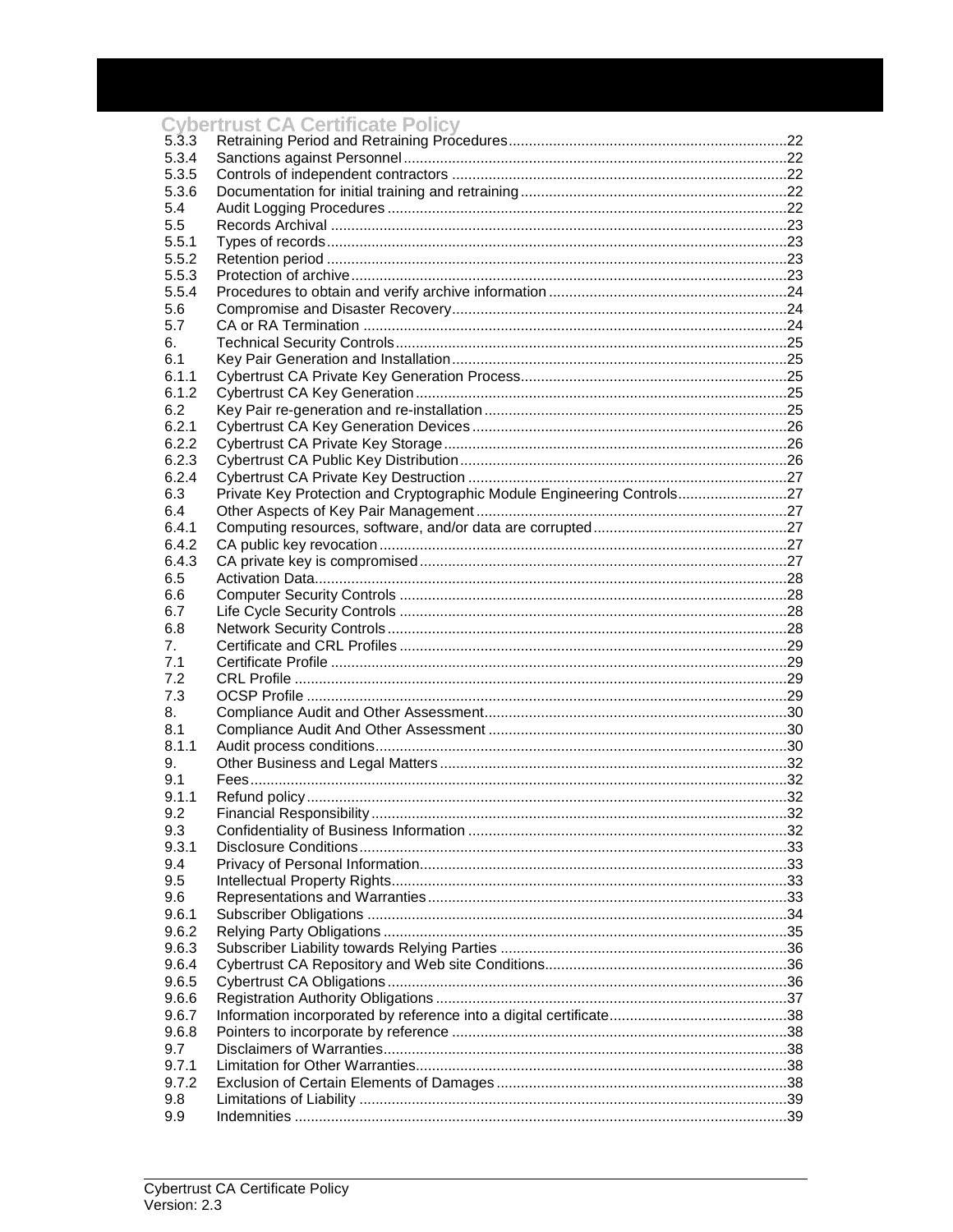| 9.9.1  |  |
|--------|--|
| 9.10   |  |
| 9.11   |  |
| 9.12   |  |
| 9.13   |  |
| 9.13.1 |  |
| 9.14   |  |
| 9.15   |  |
| 9.16   |  |
|        |  |
|        |  |
|        |  |
|        |  |
|        |  |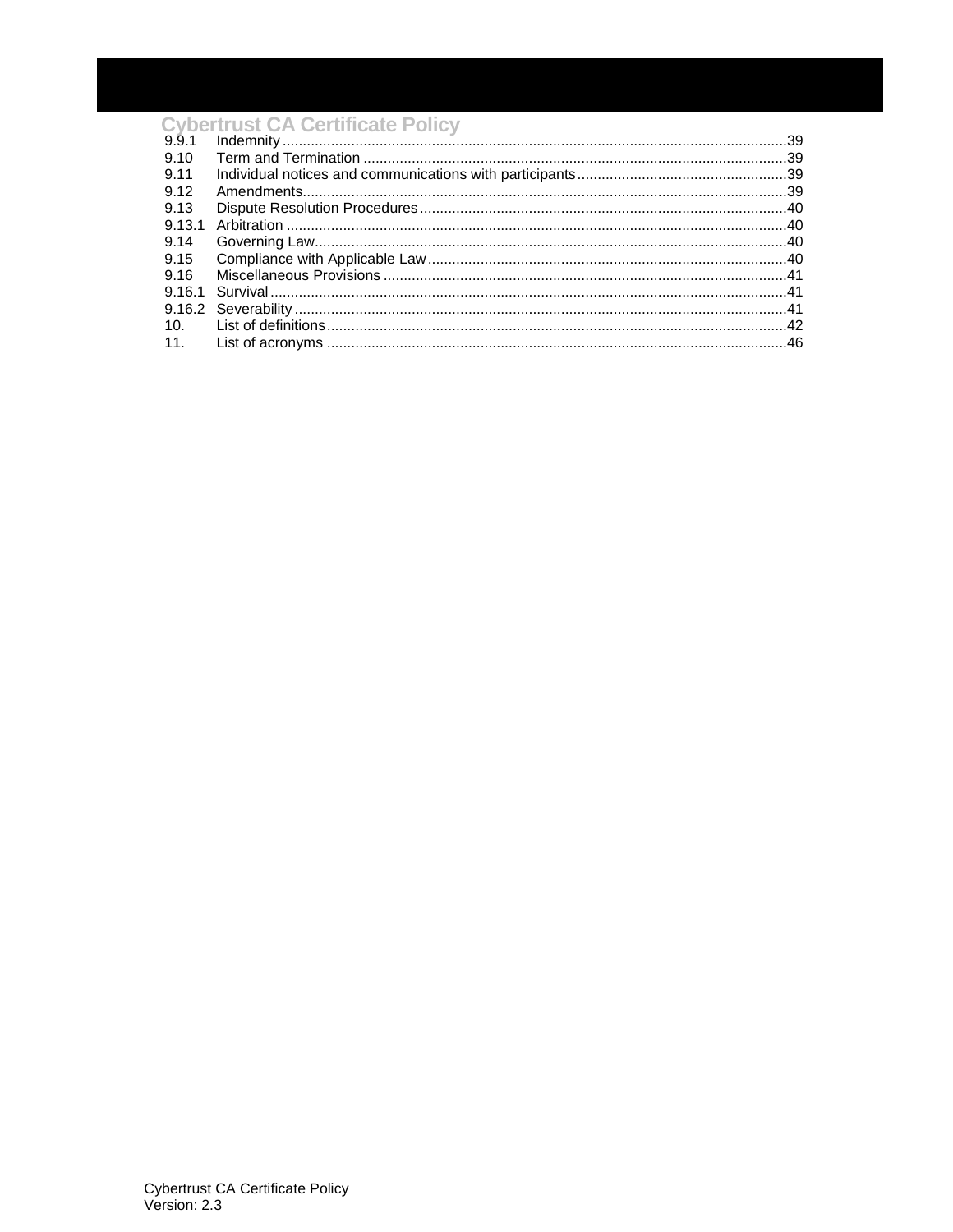## **Document History**

#### **Distribution List**

| Version          | Company  | Name + Title       | Action                       |
|------------------|----------|--------------------|------------------------------|
| V <sub>2.0</sub> | 30.06.05 | Andreas Mitrakas   | Second version               |
| V <sub>2.1</sub> | 26.1.07  | Johan Sys          | Distributed to Policy Board  |
| V <sub>2.2</sub> | 04.6.07  | Johan Sys          | <b>Administrative Update</b> |
| V <sub>2.3</sub> | 11.09.07 | Jean-Paul Declerck | Align with CPS v5.3          |

#### **Document Change Control**

| Version          | <b>Release Date</b> | Author             | Status + Description                                                       |
|------------------|---------------------|--------------------|----------------------------------------------------------------------------|
| V <sub>2.3</sub> | 11.09.07            | Jean-Paul Declerck | Align with CPS v5.3                                                        |
| V <sub>2.2</sub> | 04.06.07            | Johan Sys          | Administrative update.                                                     |
| V <sub>2.1</sub> | 26.1.07             | Johan Sys          | Cybertrust Global Root<br>Added<br>and<br><b>Baltimore Cybertrust Root</b> |
| V2.0             | 30.06.05            | Andreas Mitrakas   | Second version                                                             |
|                  | 05.09.05            | Jean-Paul Declerck | Final version                                                              |
|                  |                     |                    |                                                                            |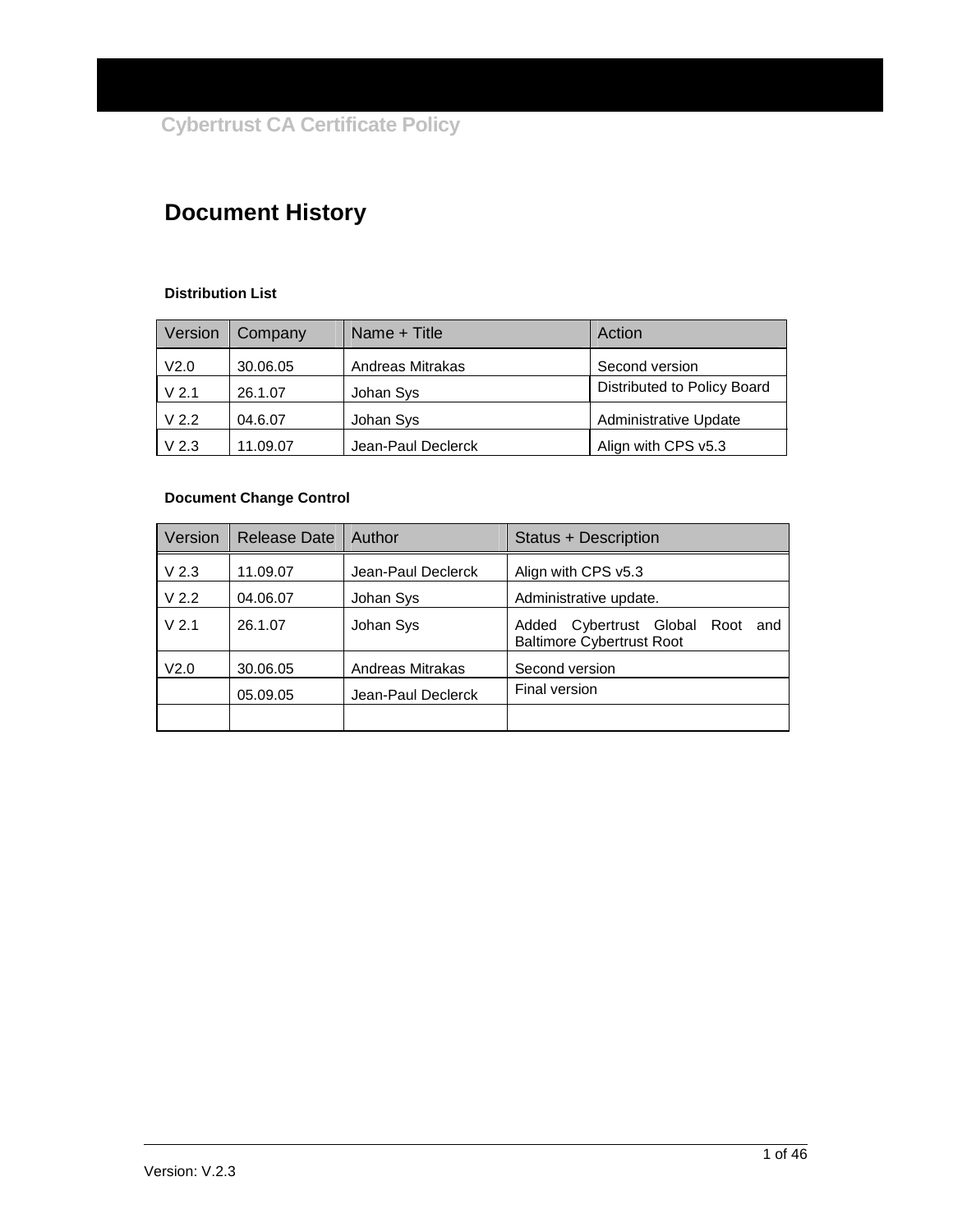## **Acknowledgments**

This Cybertrust CA CP endorses in whole or in part the following industry standards:

- CWA 14167-1 (March 2003): security requirements for trustworthy systems managing certificates for electronic signatures — Part 1: System Security Requirements
- CWA 14167-2 (March 2002): security requirements for trustworthy systems managing certificates for electronic signatures — Part 2: cryptographic module for CSP signing operations — Protection Profile (MCSO-PP)
- RFC 3647: Internet X.509 Public Key Infrastructure Certificate Policies and Certification Practices Framework (obsoletes RFC 2527)
- RFC 2459: Internet X.509 Public Key Infrastructure Certificate and CRL Profile.
- RFC 2560: X.509 Internet Public Key Infrastructure Online Certificate Status Protocol **OCSP**
- RFC 3279: Algorithms and Identifiers for the Internet X.509 Public Key Infrastructure Certificate and CRI Profile
- The ISO 1-7799 standard on security and infrastructure

This CP has been submitted for assessment of compliance with the requirements of the abovementioned standards. This CP is assessed according to the requirements of the following schemes:

• AICPA/CICA, WebTrust Program for Certification Authorities.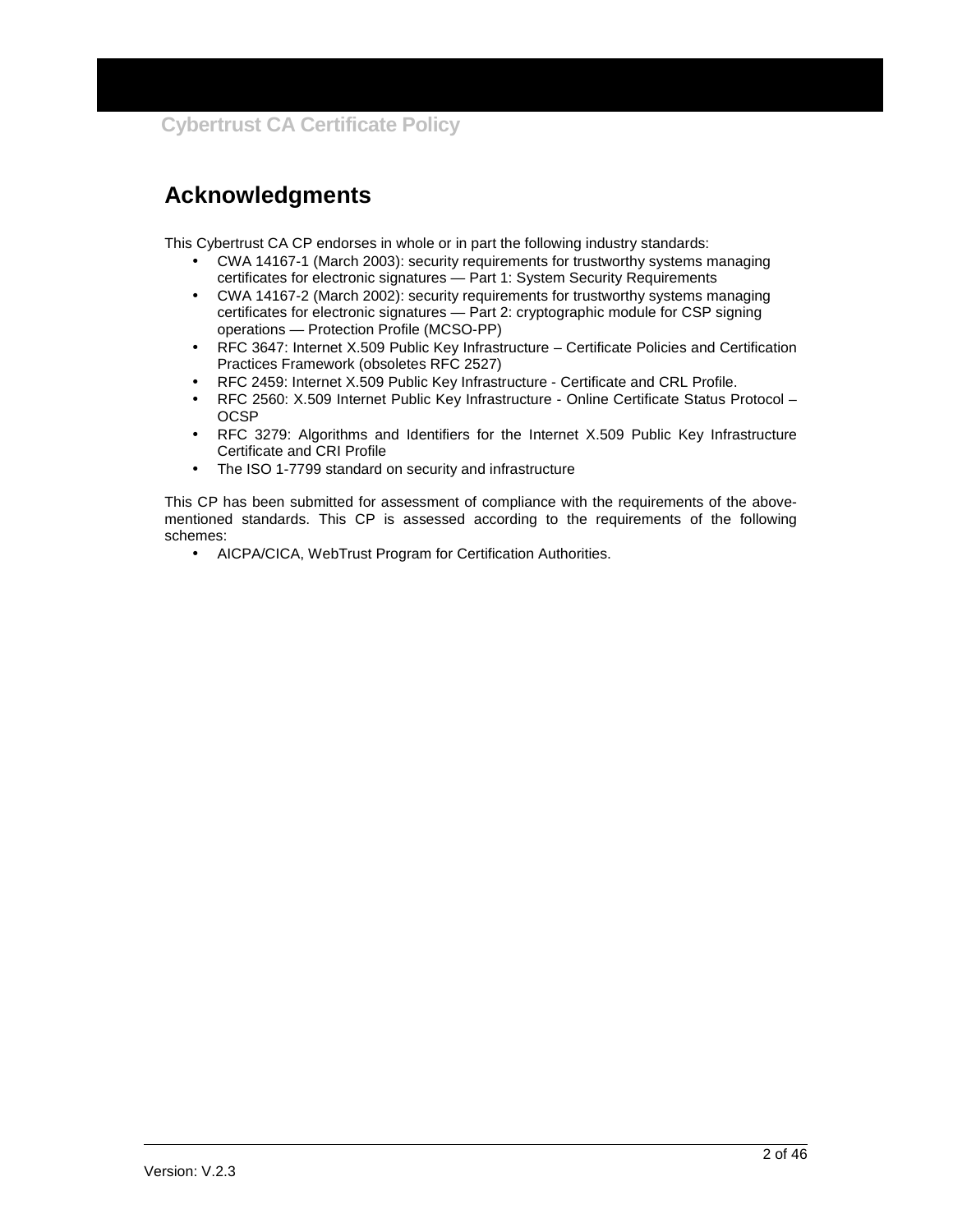## **1. Introduction**

This Certificate Policy (CP) of the Cybertrust Certification Authority (hereinafter, Cybertrust CA) applies to the services of the Cybertrust CA that are associated with the issuance of and management of digital certificates issued under the Top Roots managed by Cybertrust. Top Root certificates can be used to manage certificate hierarchies of certification authorities as well as of end entity certificates. This CP can be found on the Cybertrust CA repository at: http://cybertrust.omniroot.com/repository. This CP may be updated from time to time.

A certificate policy is a "named set of rules that indicates the applicability of a certificate to a particular community and/or class of application with common security requirements". This CP is a certificate policy in broad sense and meets the formal requirements of Internet Engineering Task Force (IETF) RFC 3647, dated November 2003 with regard to content, layout and format (RFC 3647 obsoletes RFC 2527). An RFC issued by IETF is an authoritative source of guidance with regard to standard practices in the area of electronic signatures and certificate management. While certain section titles are included in this policy according to the structure of RFC 3647, the topic may not necessarily apply in the implementation of the certificate management services of the Cybertrust CA. These sections have been ommitted. Where necessary additional information is presented as subsections added to the standard structure. Meeting the format requirements of RFC 3647 enhances and facilitates the mapping and interoperability of the Cybertrust CA with other third party CAs and provides relying parties with advance notice on the practices and procedures of the Cybertrust CA. Additional assertions on standards used in this CP can be found under section "Acknowledgements".

This CP addresses the technical, procedural personnel policies and practices of the CA in certain services and during the complete life cycle of off line certificate solutions that are issued by the Cybertrust CA.

Request for information on the compliance of the Cybertrust CA with accreditation schemes as well as any other inquiry associated with this CP can be addressed to:

**Cybertrust** attn. Security Office, Ubicenter, Philipssite 5 B-3001 Leuven, Belgium. Tel:+ 32 (0)16 287123 Fax: + 32 (0) 16 287404 Email: corpcomp@cybertrust.comURL: www.cybertrust.com

The Cybertrust CA operates within the scope of activities of Cybertrust. This CP addresses the requirements of the CA that issues top level certificates. Top-level certificates are also known as root certificates or anchor certificates. The Cybertrust CA also issues other certificate types at varying levels of its hierarchy. More information can be obtained from varying levels of its hierarchy. More information can be http://cybertrust.omniroot.com/repository.

This CP applies in all cases of offline solutions that are associated with the CA chaining services called Omniroot that Cybertrust makes available. This CP also applies in cases related with the validation of the certificate path for certificates that are issued at lower levels in the Cybertrust hierarchy like for example end entity certificates.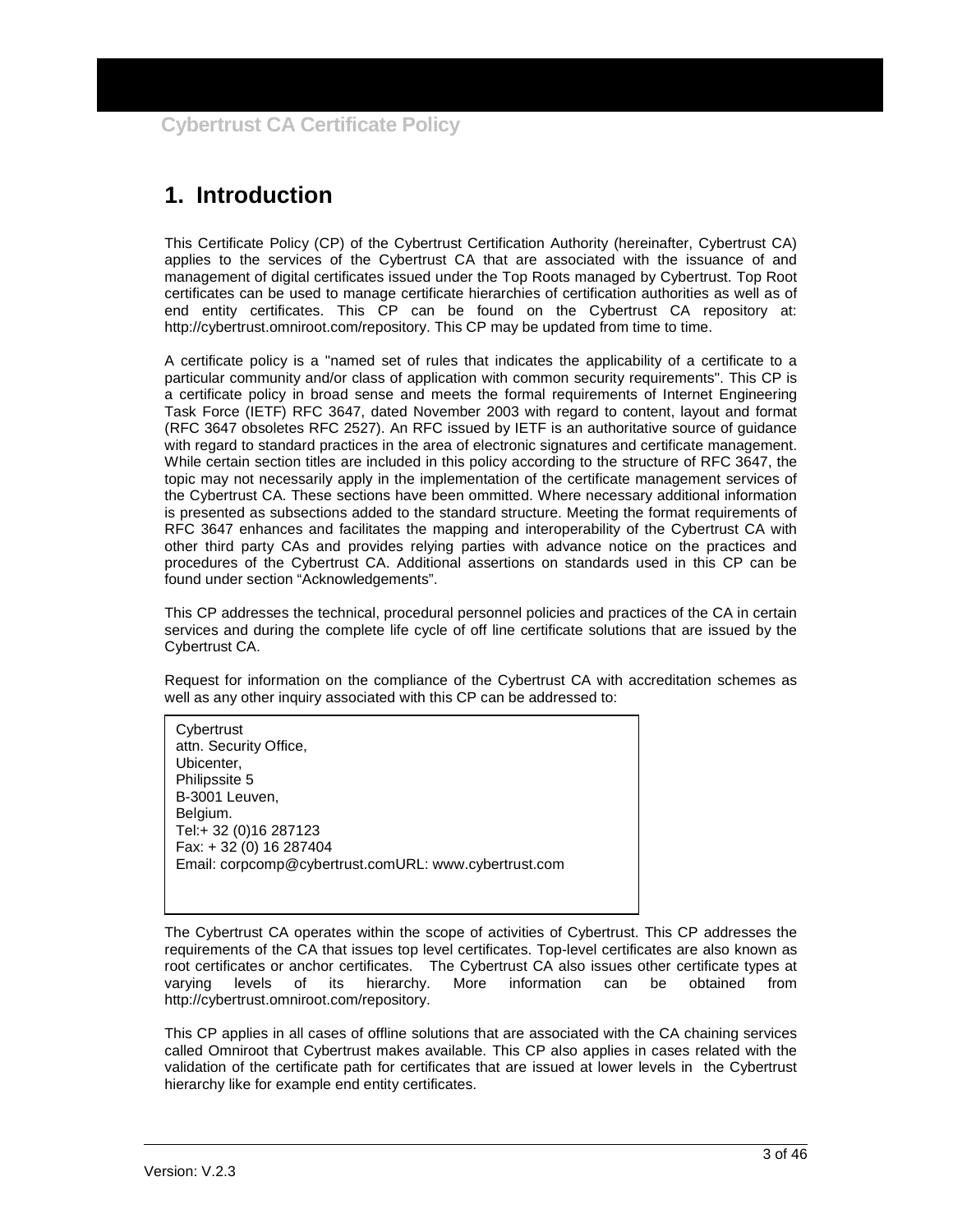For subscribers this CP becomes effective and binding by accepting a subscriber agreement. For subscribers seeking CA chaining services this CP becomes effective by executing a CA chaining agreement with Cybertrust for any of the roots that Cybertrust owns or manages under license. For relying parties this CP becomes binding by merely addressing a certificate related request on a Cybertrust certificate to a Cybertrust directory. The subscriber agreement forfeits the consent of the relying party with regard to accepting the conditions laid out in this CP.

## **1.1 Overview**

This CP applies to the specific domain of the Cybertrust CA that address the management of top level or root certificates issued under Cybertrust's own procedures. The purpose of this CP is to present the Cybertrust practices and procedures in managing certificates and to demonstrate compliance with requirements pertaining to the issuance of top root certificates according to Cybertrust's own procedures as they are audited in the framework of formal accreditations that it currently pursuits. This CP applies to the above-stated domain to the exclusion of any other. This CP aims at facilitating the Cybertrust CA in delivering certification services through discreet CA issuing Client end entity certificates. This certificate type is known as Cybertrust Omniroot.

This CP sets out the objectives to identify the roles, responsibilities and practices of all entities involved in the life cycle, use, reliance upon and management of top-level root certificates of Cybertrust. This CP describes the policy requirements to issue, manage and use Cybertrust toproot certificates of Cybertrust. As a top root CA, Cybertrust manages a hierarchy of certificates according to publicised practices to be found under http://cybertrust.omniroot.com/repository .

A CP states "what is to be adhered to" and, therefore, set out an operational rule framework for the broad range of Cybertrust products and services. Such level is generally defined by the entity wishing to ensure a level of trust by managing the life cycle of digital certificates. The Cybertrust CP addresses the requirements of the entire application domain of Cybertrust certificates focusing on top root certificates and not just the end entity area.

A Cybertrust Certificate Practice Statement complements this CP and states, "how the Certification Authority adheres to the Certificate Policy". The Certificate Practice Statement provides the end user with a summary of the processes, procedures and overall prevailing conditions that the Certification Authority will use in creating and maintaining digital certificates it manages. Cybertrust maintains a Certification Practice Statements for general types of entity certificates.

In addition to the CP and Certificate Practice Statement, Cybertrust Cybertrust maintains a number of policies adjacent policies. Such policies may relate to:

- Business continuity
- Security policy
- Personnel policies
- Key management policies
- Registration procedures
- Etc.

External policies binding certificate applicants, subscribers and relying parties, are made available on line at http://cybertrust.omniroot.com/repository.cfm, or at such other place Cybertrust may indicate.

A subscriber or relying party of a Cybertrust CA certificate must refer to the Cybertrust CP in order to establish trust on a certificate issued by the Cybertrust Root CA as well as for notices with regard to the prevailing practices thereof. It is also essential to establish the trustworthiness of the entire certificate chain of the Cybertrust certificate hierarchy, including the Top Root CA and operational roots, which can be established on the basis of the assertions of this CP.

All applicable Cybertrust policies have been subjected to continuous audit and scrutiny of authorised third parties. Additional information can be made available upon request.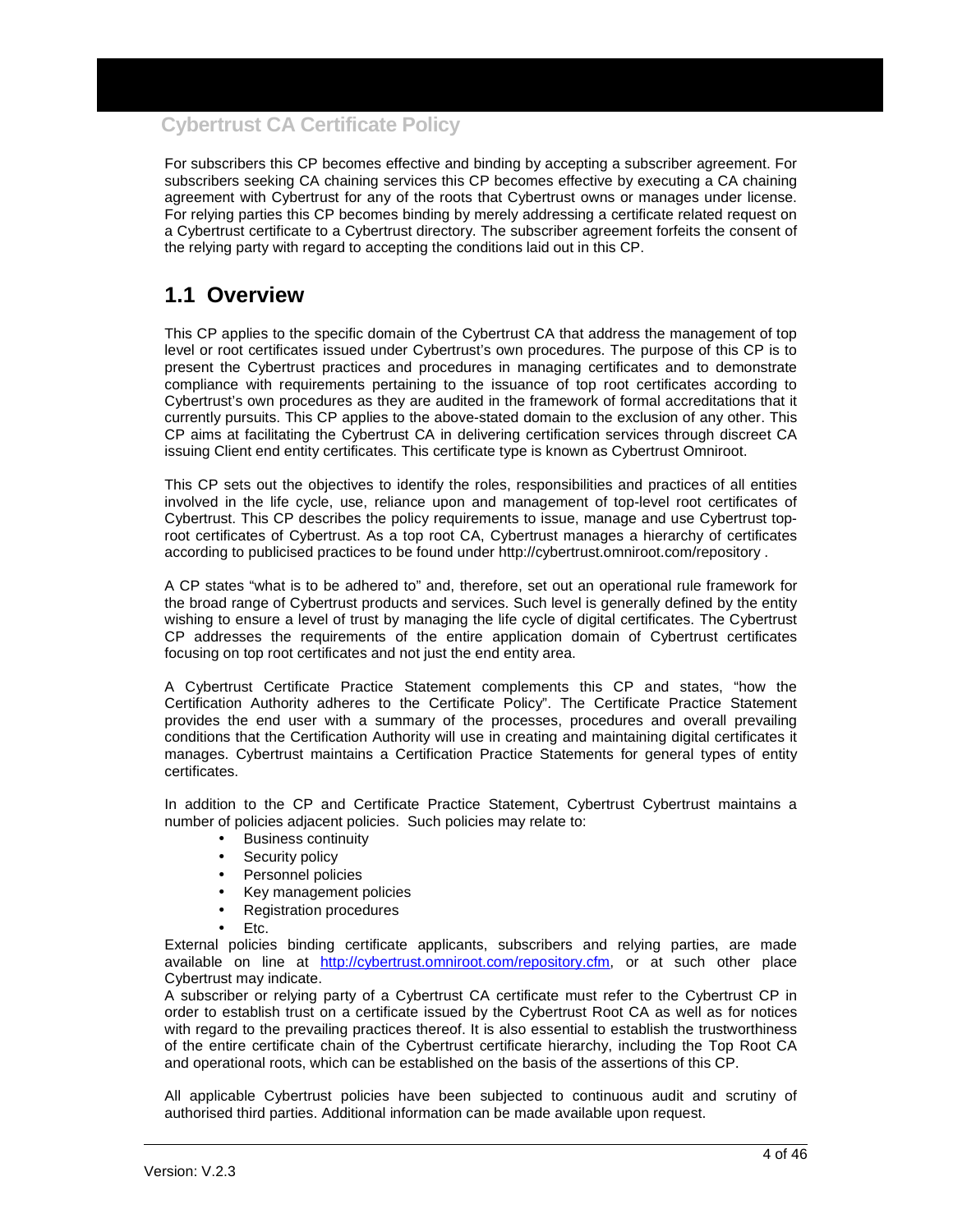The exact name of the Cybertrust CA certificates that makes use of this CP is

- GTE Cybertrust Global Root expiring in 2018
- Baltimore Cybertrust Root expiring in 2025
- Cybertrust Global Root expiring in 2021

They are called collectively the Cybertrust CA Root. Omniroot is the Cybertrust service which allow third-party CA to chain to one of the Cybertrust CA certificates.

Digital certificates allow entities that participate in an electronic transaction to prove their identity towards other participants or sign data electronically. By means of a digital certificate, Cybertrust provides confirmation of the relationship between a named entity (subscriber) and its public key. For the purposes of this CP an end entity is a subscribing third party Certification Authority that seeks to enter the Cybertrust hierarchy. The purpose of entering the Cybertrust hierarchy enhances trust in the hierarchy as well as greater functionality within third party applications such as browsers etc. Cybertrust seeks to maintain a position of leadership with regard to inclusion of its top root in third party application. This endeavour does not undermine, however, the ability of Cybertrust to revise its approach and seek alternative strategies in the future. It is at the discretion of and a duty of the end entity that is a third party CA to assess the value of the Cybertrust services at any point in time and act accordingly.

The process to obtain a digital certificate includes the identification, naming, authentication and registration of the client as well as aspects of certificate management such as the issuance, revocation and expiration of the digital certificate. By means of this procedure to issue digital certificates, Cybertrust provides adequate and positive confirmation about the identity of the user of a certificate and a positive link to the public key that such entity uses. An entity on this instance might include an end use, another certification authority, as it might be required under the circumstances. Cybertrust makes available general-purpose digital certificates that can be used for non-repudiation and authentication. The use of these certificates can be further limited to a specific business or contractual context or transaction level according a warranty policy or other limitations imposed by the applications that certificates are used in.

This CP is maintained by the Cybertrust CA, which is the issuing authority of certificates in the Cybertrust Public Key Infrastructure. In a certificate management environment based on Public Key Infrastructure (PKI), an Issuing Authority is the entity that manages a Trust hierarchy from which all end user certificates inherit Trust.

This CP governs the issuance of Cybertrust Omniroot during the application period of the Cybertrust CA Roots. An application period is for example, the time during which a certain CA may issue Cybertrust CA certificates. The application period is indicated in the certificate issued to the Cybertrust Omniroot by a hierarchically superior CA within the Cybertrust hierarchy.

This CP is made available on-line in the Repository of the issuing CA under http://cybertrust.omniroot.com/repository .

The Cybertrust CA accepts comments regarding this CP addressed to the address mentioned above in the Introduction of this document.

#### 1.1.1 Cybertrust Omniroot

This CP addresses the requirements for Cybertrust Omniroot to be used to appropriately authorized Certification authorities that seek to enter the certificate hierarchy of Cybertrust. Entering the Cybertrust hierarchy is carried out through a CA chaining program that Cybertrust makes available to interested parties. Entering the Cybertrust hierarchy is carried out through a CA chaining program that Cybertrust makes available to interested parties. Omniroot certificates: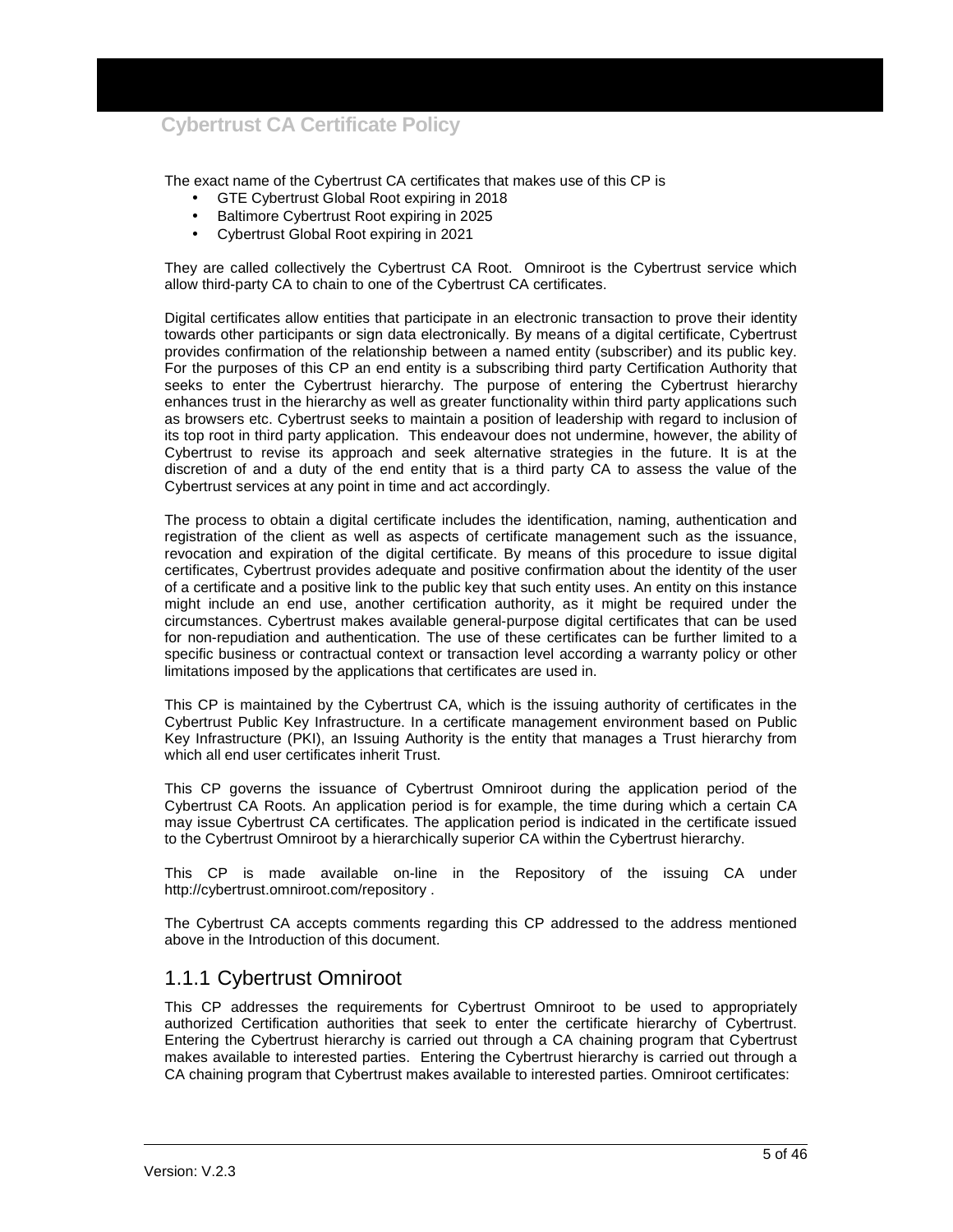- Are issued by Cybertrust to a third party CA that meets the contractual and policy requirements of Cybertrust Omniroot services with regard to operational practices and technical implementation.
- Are issued to CAs only.

### 1.1.2 Certificate usages

Certain limitations apply to the use of Cybertrust Omniroot and Omniroot certificates which typically allow for authentication of the third party CA within an application environment in order to facilitate relying parties in establishing the identity of the CA.

Any other use of Cybertrust Omniroot and Omniroot certificates is forbidden.

## **1.2 Document Name and Identification**

By including an object identifier in a certificate Cybertrust assures of its conformance with the identified certificate policy requirements published in ETSI TS 102 042.

The identifiers for the certificate policies specified in this CP will be determined at a later stage.

## **1.3 PKI participants**

### 1.3.1 Cybertrust Certification Authority

A Certification Authority is an organisation that issues digital certificates that are used in the public domain or within a business or transactions context. Cybertrust is a Certification Authority. Sometimes, a certification authority is also described by the term issuing authority.

Cybertrust is also responsible to draft the policy prevailing in issuing a certain type or class of digital certificate. Cybertrust is also a Policy Authority while this Certification Practice Statement is a policy for the issuance of Cybertrust Omniroot certificates.

To provide notice or knowledge to relying parties functions associated with the revoked and/or suspended certificates requires appropriate publication in a certificate revocation list. Cybertrust operates such a list.

A subject of Cybertrust CA chaining services is a third party CA that successfully contracts with Cybertrust on the delivery of root services. Root certificates are issued for the purpose of authenticating the trust anchor of a hierarchy as well as the certification path prior to relying on a digital certificate issued by a lower hierarchically CA. Any other uses of root certificates are restricted.

Root certificates can be used for any public purposes. As "public", this CP considers any use that takes place among CAs that is not restricted to uses governed by voluntary agreements under private law among participants. Closed user groups are also permitted to leverage on the Cybertrust hierarchy.

The Cybertrust CA drafts and implements the policy prevailing in issuing a certain type or class of digital certificates. The Cybertrust CA is a Policy Authority with regard to issuing Cybertrust CA certificates. The Cybertrust CA has ultimate control over the lifecycle and management of the Cybertrust CA Root and any subsequent root belonging to its hierarchy.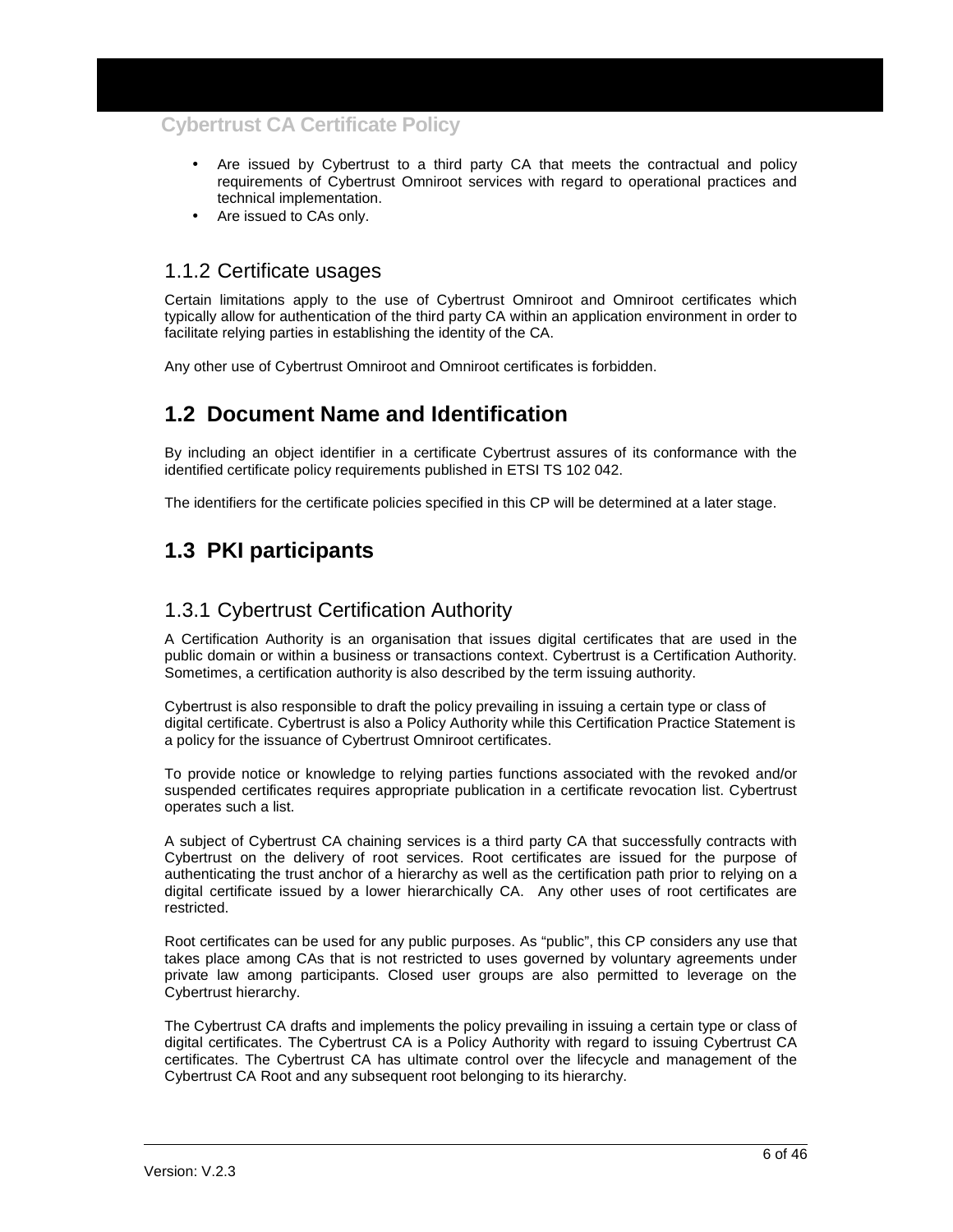The Cybertrust CA ensures the availability of all services pertaining to the management of certificates under the Cybertrust CA Root, including without limitation the issuing, revocation, status verification of a certificate including Cybertrust Omniroot, as they may become available or required in specific applications. The Cybertrust CA also manages a registration system for all certificate types issued under the Cybertrust CA Root or Omniroot.

Appropriate publication is necessary to ensure that relying parties obtain notice or knowledge of functions associated with the revoked and/or suspended certificates. Publication is manifested by including a revoked or suspended certificate in a certificate revocation list that is published in an online directory. Issues certificates also appear on directories of issued certificates. The Cybertrust CA operates such directories.

The domain of responsibility of the Cybertrust CA's comprises of the overall management of the certificate lifecycle including the following actions:

- **Issuance**
- **Revocation**
- Re-key
- Status validation
- Directory service

Some of the tasks attributed to the certificate lifecycle are delegated to select Cybertrust RAs that operate on the basis of a service agreement with Cybertrust as explained below under 1.3.2.

### 1.3.1.1 Cybertrust outsource agent

Cybertrust relies on outsource agents to operate a secure facility and deliver CA services including the issuance, suspension, revocation, renewal and status validation of Cybertrust CA certificates. The Cybertrust outsource agent operates a service to Cybertrust on the basis of a service agreement.

#### 1.3.1.2 Roles of Cybertrust

Cybertrust operates as a Trust Service Provider to deliver Trust Services to a user community, directly or through an agent. An agent in this case includes third party entities, called Registration Authorities (RAs) that operate under agreement with and within the conditions laid out by Cybertrust.

The Cybertrust public certification services aim at supporting secure electronic commerce and online business services to address the business and personal requirements of the users of electronic signatures.

### 1.3.1.3 Cybertrust root and hierarchy

Cybertrust makes available to subscribers a dedicated root hierarchy to ensure the integrity of the end user certificate and the uniqueness of the resources that it makes available. The Cybertrust CA Root belongs to the broader domain of the Cybertrust trust network that includes roots that have been set up to fulfil specific purposes such as the issuance of end user certificates at levels defined by Cybertrust etc. as well as other participating CAs that take advantage from Cybertrust's root, which is embedded in applications. This Cybertrust Certificate Policy addresses the Root level of the Cybertrust hierarchy and provides guidance with regard to the general conditions of the Cybertrust services.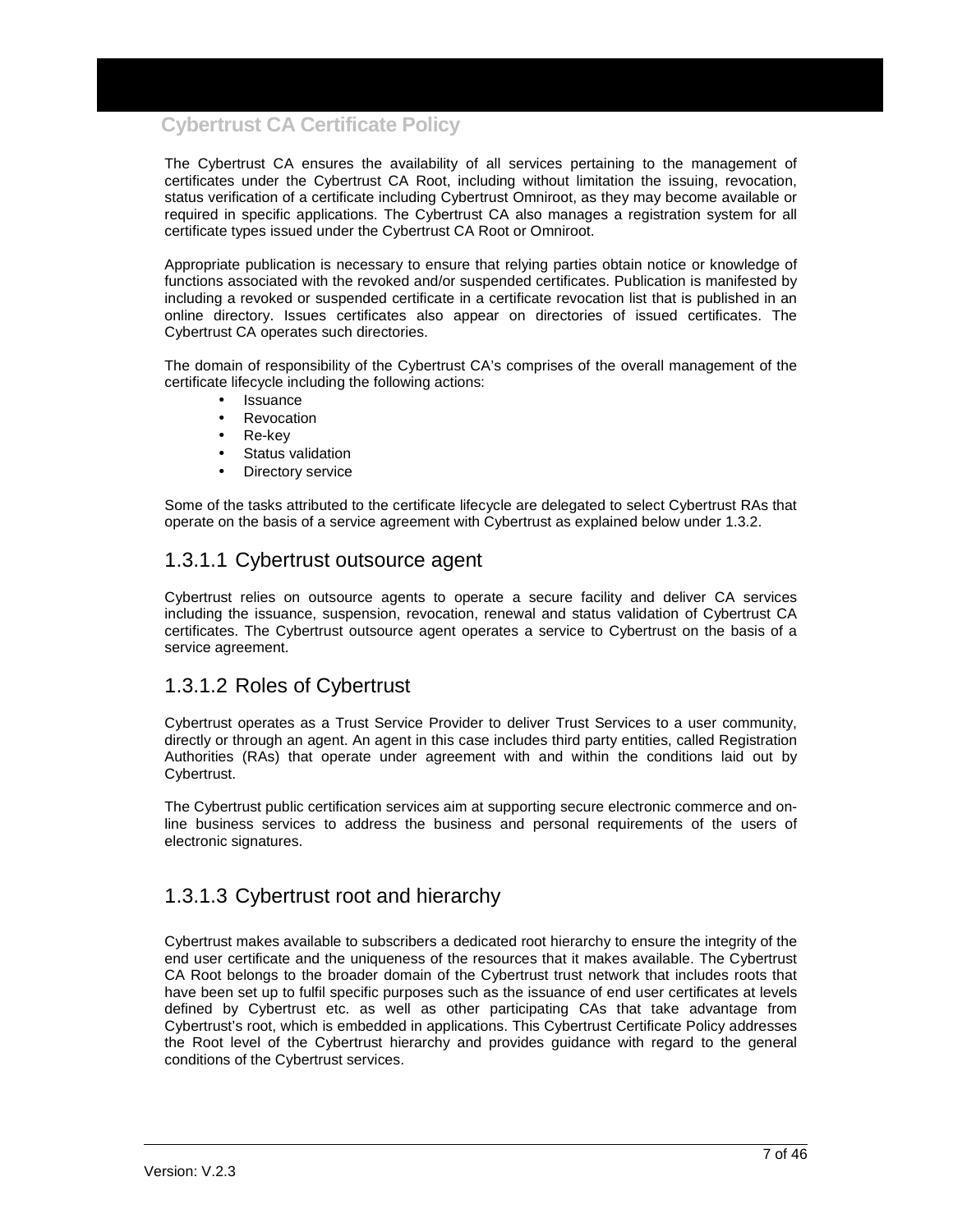The Cybertrust CA Root has been used to certify each of the private keys of the subsequent third party CA roots. By validating the certificate of such a CA, trust vested in Cybertrust can also be extended to the certified third party CA root.

## 1.3.2 Cybertrust Registration Authorities

The Cybertrust CA reaches its subscribers through a designated Registration Authorities. An RA requests the issuance, suspension and revocation of a certificate under this CP.

An RA submits the necessary data for the generation and revocation of the certificates to the CA.

A Cybertrust RA interacts with the subscriber to deliver public certificate management services to the end-user. A Cybertrust RA:

- Accepts, evaluates, approves or rejects the registration of certificate applications.
- Registers subscribers to Cybertrust CA certification services.
- Attends all stages of the identification of subscribers as assigned by the Cybertrust CA according to the type of certificates they issue.
- Uses official, notarised or otherwise authorised documents to evaluate a subscriber application.
- Following approval of an application, notifying the Cybertrust CA to issue a certificate.
- Initiates the process to suspend, or unsuspend or revoke a certificate and request a certificate revocation from the Cybertrust CA.

The Cybertrust RA acts locally on approval and authorisation by the Cybertrust CA. The Cybertrust RA acts in accordance with the approved practices and procedures of the Cybertrust CA including this CP and documented Cybertrust RA procedures.

Sometimes to grant a specific certificate type, Cybertrust RAs might rely on certificates issued by third party certification authorities or other third party databases and sources of information. Relying Parties are hereby prompted to seek specific information by referring to the appropriate certificate policies prevailing in managing specific certificate types issued under the Cybertrust Root.

If successful, the evaluation is followed by the issuance of the certificate to the applicant organisation.

Some RA functions are sometimes carried out by Local Registration Authorities (LRAs). LRAs act under the supervision and control of Cybertrust RAs.

#### 1.3.3 Subscribers

Subscribers of Cybertrust Omniroot are third party CAs that seek to be issued with certificates within a hierarchy managed by Cybertrust.

Subscribers of Cybertrust services are also natural or legal persons that successfully apply for a CA certificate. Subscribers use electronic signature services within the domain of the Cybertrust. Subscribers are parties that:

- Set the framework of providing certification services with the Cybertrust CA to the benefit of the subject mentioned in a certificate.
- Have ultimate authority over the private key corresponding to the public key that is listed in a subject certificate.

Legal persons must be duly represented by an authorised agent (e.g. an authorised Director). Legal persons cannot be mentioned as subjects for a certificate.

Subscribers legal persons which are natural persons, are conditionally accepted as subscribers for CA chaining services. The relationship of these persons with the CA to be chained to has to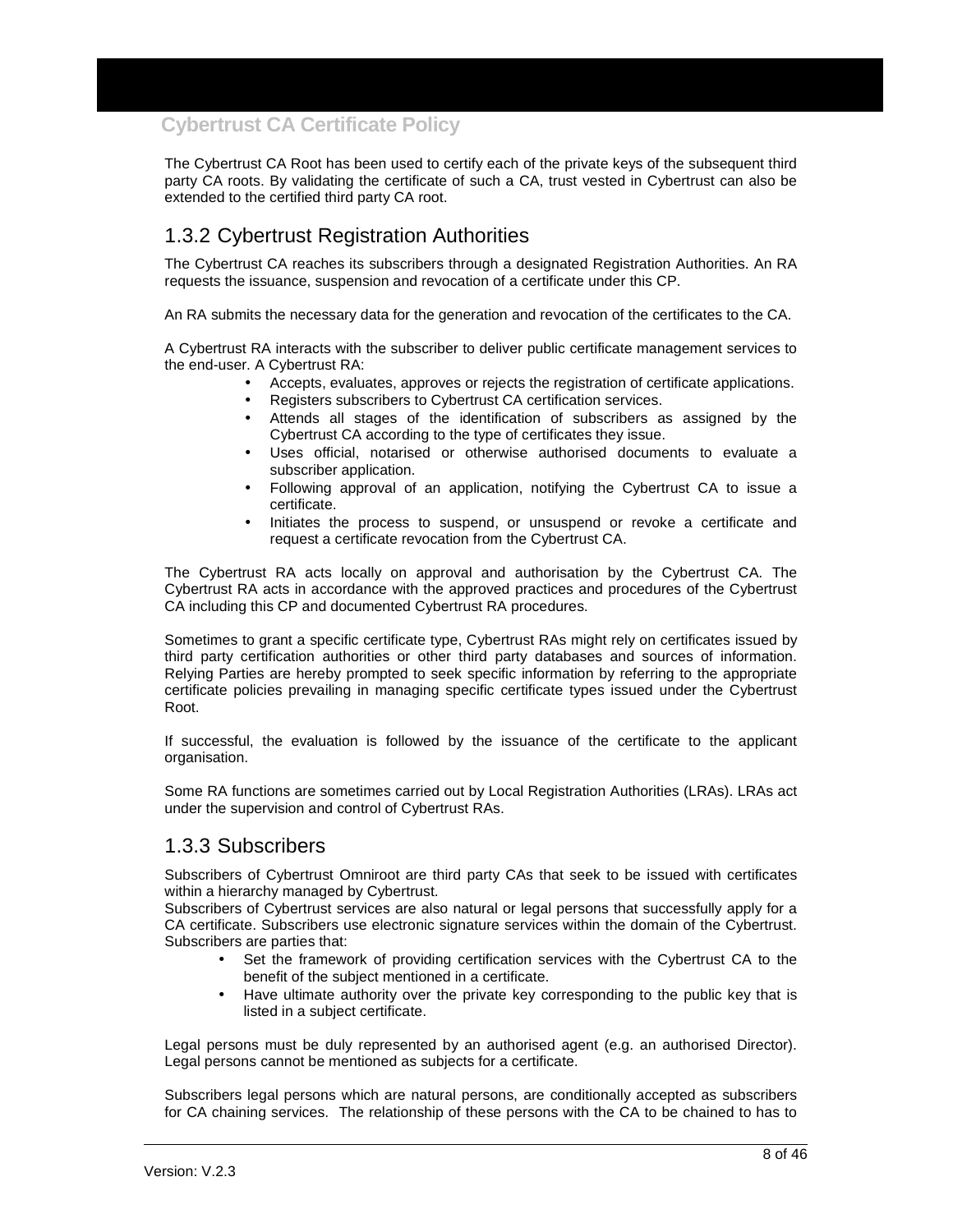be duly explained and justification must be provided to Cybertrust. If representation of a third party is desired, Cybertrust recommends alternative credentials might be required (e.g. attribute or role certificates), which, however, can be arranged on a case-by-case basis.

Subscribers typically hold a valid identification document, such as an identity card, passport or equivalent, which is used as credential in order to issue electronic certificates. Additional identification of the applying organisation is also needed.

### 1.3.4 Subjects

Subjects of Cybertrust Omniroot are third party CAs that seek to be issued with certificates within a hierarchy managed by Cybertrust

Subjects of Cybertrust CA certificates services are also natural persons only that are themselves subscribers or they are associated with a subscriber. Subjects use electronic signature services under authorisation of and within the domain that is designated by the subscriber (if applicable). Subjects are parties that:

- Apply for a certificate.
- Are identified in a certificate.
- Hold the private key corresponding to the public key that is listed in a subscriber certificate.

A subject enrols with the Cybertrust RA or a Service Provider that requires it to use a certificate within the designated service. A subject nominates a named Certificate Applicant also called a Subscriber, to apply for a certificate. A certificate applicant can be any natural person acting on behalf of the subject.

Subjects of Cybertrust CA root certificates are the same as the applying organisation, which is the third party CA that requests Cybertrust for CA chaining services.

#### 1.3.5 Certificate Applicants

A Certificate Applicant is a party wishing to become a subscriber of a certificate. A certificate Applicant is a party designated by the subject to act on the subject's behalf in:

- Applying for a certificate.
- Agreeing with and accepting the relevant CA's subscriber agreement.

The applicant may be:

- The same as the subject itself, where this is a named individual.
- An individual employed by the subject.
- An individual employed by a contractor, or sub-contractor acting upon explicit authorisation.

### 1.3.6 Relying Parties

Relying parties are natural or legal persons that rely on a certificate and/or a digital signature verifiable with reference to a public key listed in a subscriber's certificate. For example, the Cybertrust operators that receive signed requests from Cybertrust CA subjects are relying parties of the Cybertrust certificates.

To verify the validity of a digital certificate, relying parties must always refer to CA revocation information, currently a Certificate Revocation List (CRL). Validation takes place prior to relying on information featured in a certificate. Alternatively, relying parties may refer to an automated response by using the OCSP protocol where available. Relying parties meet specific obligations as described in this CP.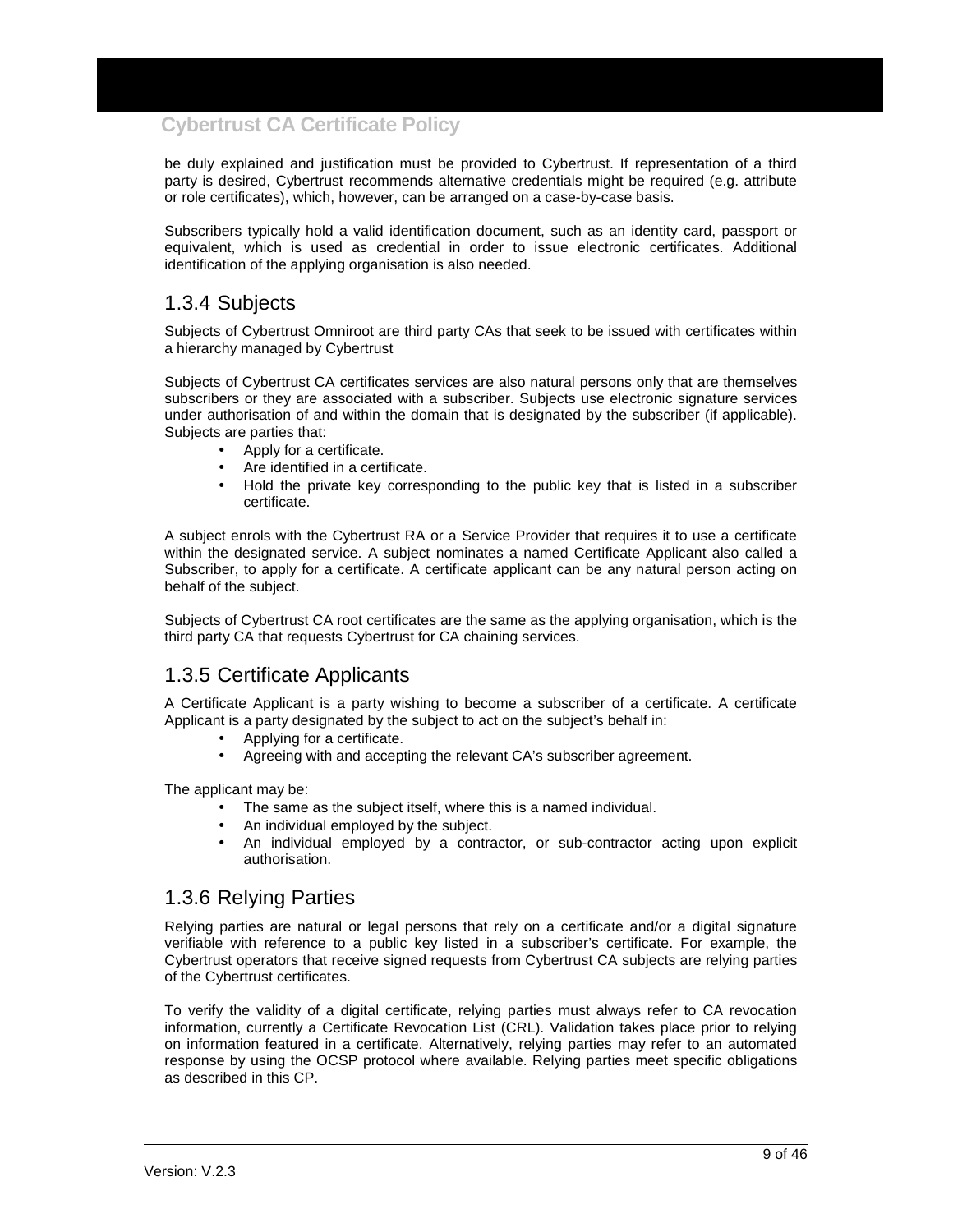## **1.4 Certificate use**

Certain limitations apply to the use of Cybertrust CA certificates.

## 1.4.1 Appropriate certificate usage

Root certificates issued under the Cybertrust CA can be used to issue digital certificates for public domain transactions that require:

- **Authentication**
- Assurance about the identity of a remote device

Additional uses are specifically designated once they become available to end entities. Unauthorised use of Cybertrust CA certificates may result in an annulment of warranties offered by the Cybertrust CA to subscribers and relying parties.

### 1.4.2 Prohibited certificate usage

End entity certificate use is restricted by using certificate extensions on key usage and extended key usage. Any usage of the certificate inconsistent with these extensions is not permitted.

### 1.4.3 Certificate extensions

Cybertrust root certificate extensions are defined by the X.509 v.3 standard other standards as well as any other formats including those used by Microsoft and Netscape.

Cybertrust uses certain constraints and extensions for its public PKI services as per the definition of the International Standards Organisation (ISO). Such constraints and extensions may limit the role and position of a CA or subscriber certificate so that such subscribers can be identified under varying roles.

As key usage extension limits the technical purposes for which a public key listed in a certificate may be used. Cybertrust's own certificates may contain a key usage extension that limits the functionality of a key to only signing certificates, certificate revocation lists, and other data.

A certificate policy extension limits the usage of a certificate to the requirements of a business or a legal context. Cybertrust pro-actively supports and participates in the proliferation of industry, government or other certificate policies for its public certificates as it sees appropriate.

#### 1.4.4 Critical Extensions

Cybertrust uses certain critical extensions in the certificates it issues such as:

- A basic constraint in the key usage to show whether a certificate is meant for a CA or not.
- To show the intended usage of the key.
- To show the number of levels in the hierarchy under a CA certificate.

## **1.5 Policy Administration**

The Cybertrust CA is a top root authority (also known as trust anchor) that manages certificates services within its own domain. The Cybertrust CA might also interact with or seek recognition by third party certification authorities.

The Policy Managing Authority of the Cybertrust CA manages this CP. The Cybertrust CA registers, observes the maintenance, and interprets this CP. The Cybertrust CA makes available the operational conditions prevailing in the life-cycle management of certificates issued under the Cybertrust CA root. The operational conditions for each root are publicised in this CP.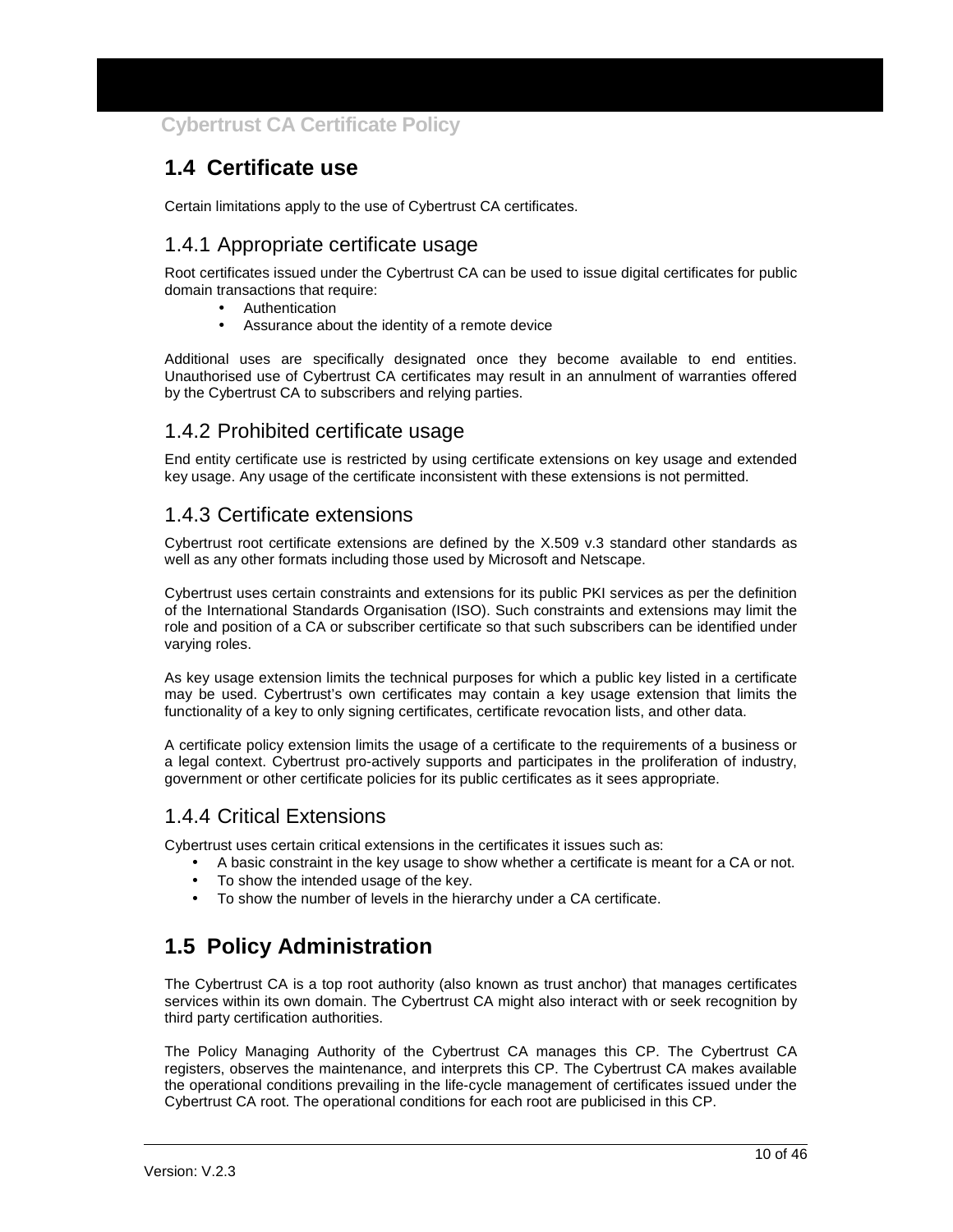## 1.5.1 Scope

In an effort to invoke credibility and Trust in the publicised Cybertrust CP and to better correspond to accreditation and legal requirements, Cybertrust may make revisions and updates to its policies as it sees fit or required by the circumstances. Such updates become binding for all certificates that have been issued or are to be issued 30 days after the date of the publication of the updated version of the CP and/or CP.

## 1.5.2 Cybertrust Policy Management Authority

New versions and publicized updates of Cybertrust policies are approved by the Cybertrust Policy Management Authority. The Cybertrust Policy Management Authority in its present organisational structure comprises members as indicated below:

- At least one member of the management of Cybertrust.
- At least two authorised agents directly involved in the drafting and development of Cybertrust practices and policies.

The Management member chairs the Cybertrust Policy Management Authority ex officio.

All members of the Cybertrust Policy Management Authority have one vote. There are no other voting rights reserved for any other party. In case of lock vote the vote of the Chair of the Cybertrust Policy Management Authority counts double.

## 1.5.3 Acceptance of Updated Versions of the CP

Upon approval of a CP update by the Cybertrust Policy Management Authority that CP is published in the Cybertrust online Repository at http://cybertrust.omniroot.com/repository.

The updated version is binding against all existing and future subscribers unless notice is received within 30 days after communication of the notice. After such period the updated version of the CP is binding against all parties including the subscribers and parties relying on certificates that have been issued under a previous version of the Cybertrust CP.

Subscribers that are affected by changes may file comments with the policy administration organization within 15 days from notice. Only subscribers and the supervisory authority may submit objections to policy changes. Relying parties that are not subscribers do not have the right to submit objections and any such submissions will be regarded as never received.

Cybertrust publishes on its web site at least the two latest versions of its CP.

## 1.5.3.1 Changes with notification

Updated versions of this CP are notified to auditor as necessary.

#### 1.5.4 Version management and denoting changes

Changes are denoted through new version numbers for the CP. New versions are indicated with an integer number followed by one decimal that is zero. Minor changes are indicated through one decimal number that is larger than zero. Minor changes include:

- Minor editorial corrections
- Changes to contact details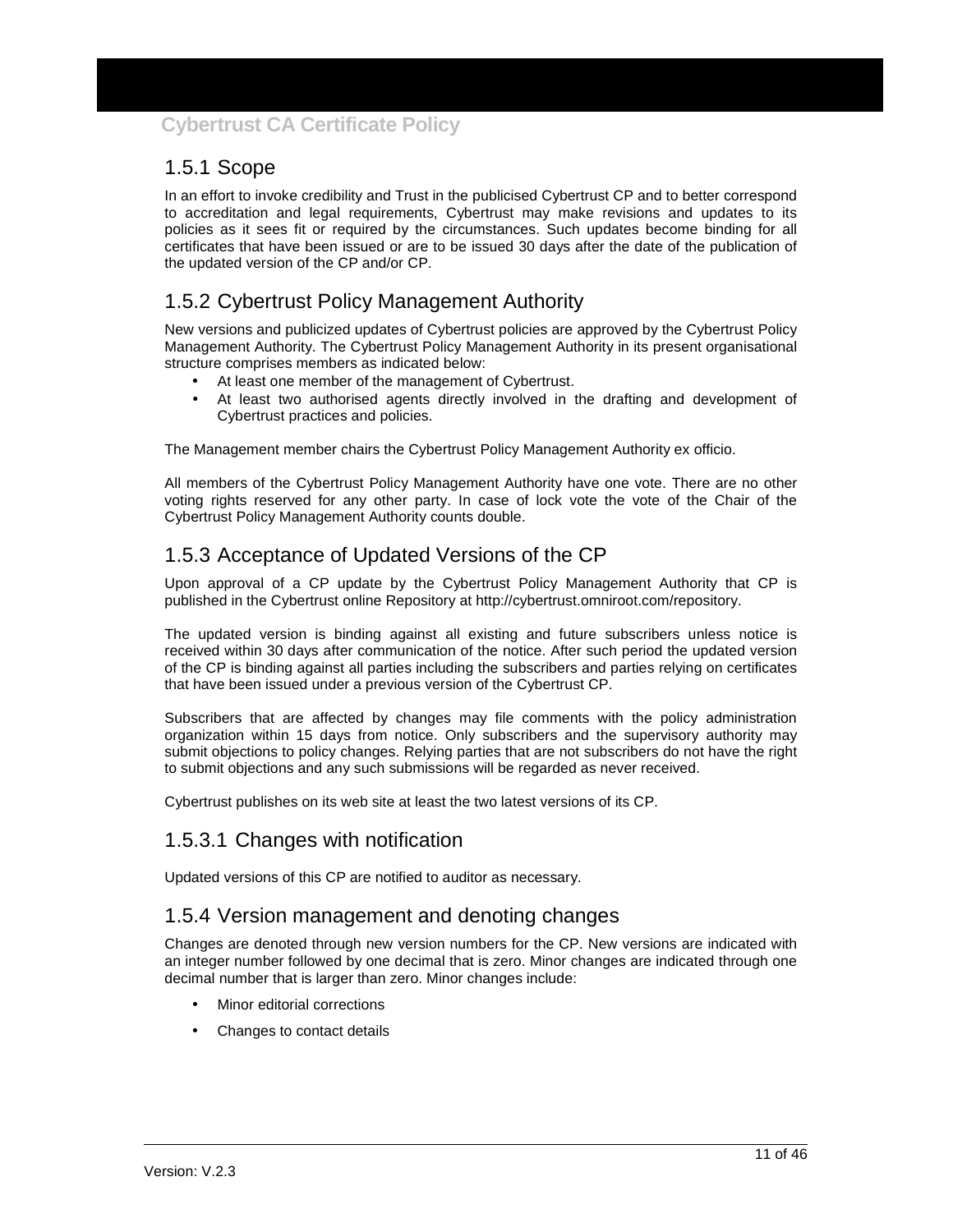## **1.6 Definitions and acronyms**

A list of definitions can be found at the end of this CP.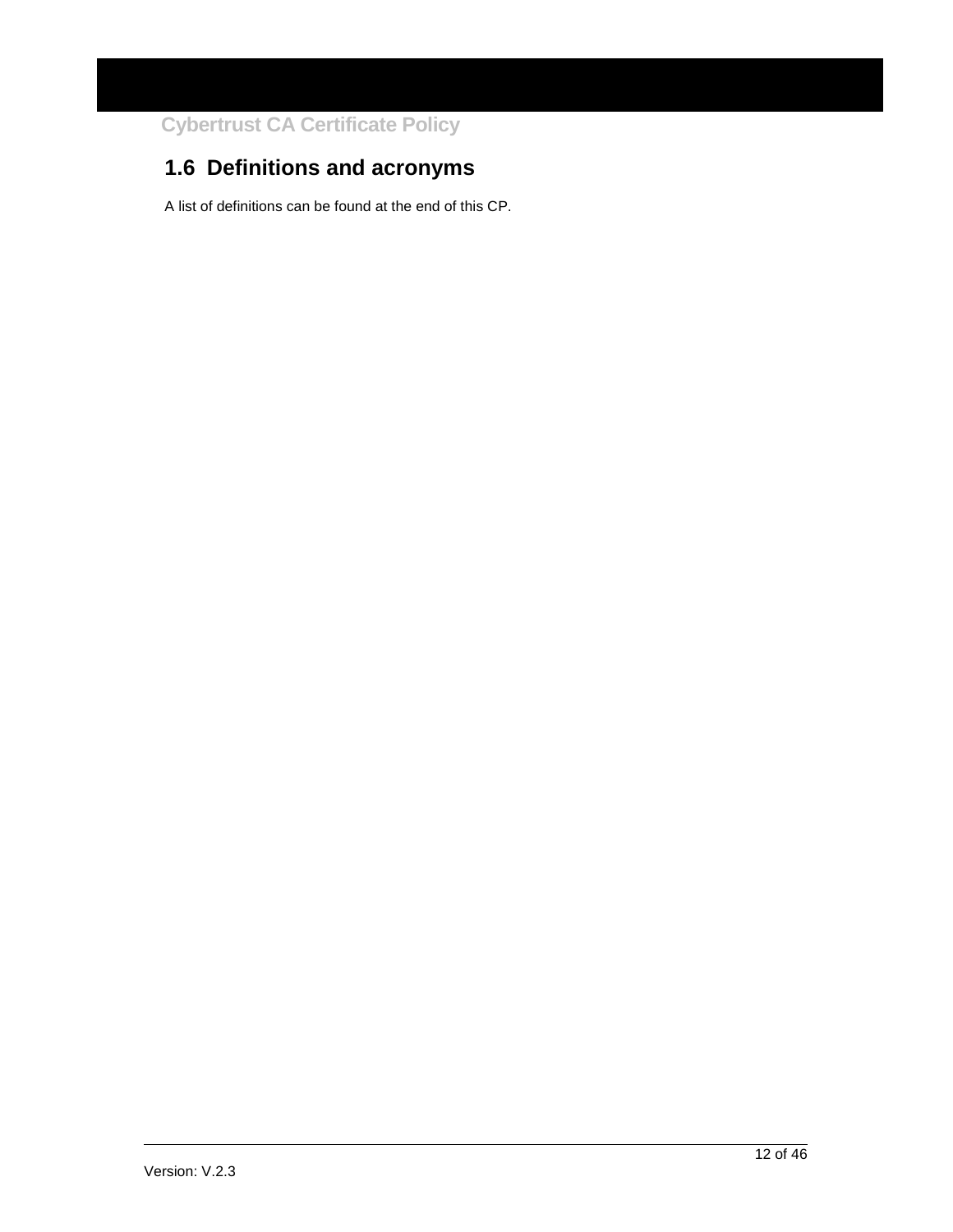## **2. Publication and Repository Responsibilities**

Cybertrust publishes information about the digital certificates that it issues in an online publicly accessible repository. Cybertrust reserves its right to publish certificate status information on third party repositories.

Cybertrust retains an online repository of documents where it makes certain disclosures about its practices, procedures and the content of certain policies including this CP. Cybertrust reserves its right to make available and publish information on its policies by any appropriate means within the Cybertrust repository.

All parties who are associated with the issuance, use or management of Cybertrust certificates are hereby notified that Cybertrust may publish submitted information on publicly accessible directories in association with the provision of electronic certificate status information.

Cybertrust refrains from making publicly available certain elements of documents including security controls, procedures, internal security polices etc. However these elements are disclosed in audits associated with formal accreditation schemes that Cybertrust adheres to.

## **2.1 Access control on repositories**

While Cybertrust strives to keep access to its public repository and access to its policy is (e.g. CP, CPS etc.) free of charge, it might charge for services such as the publication of status information on third party databases, private directories, etc.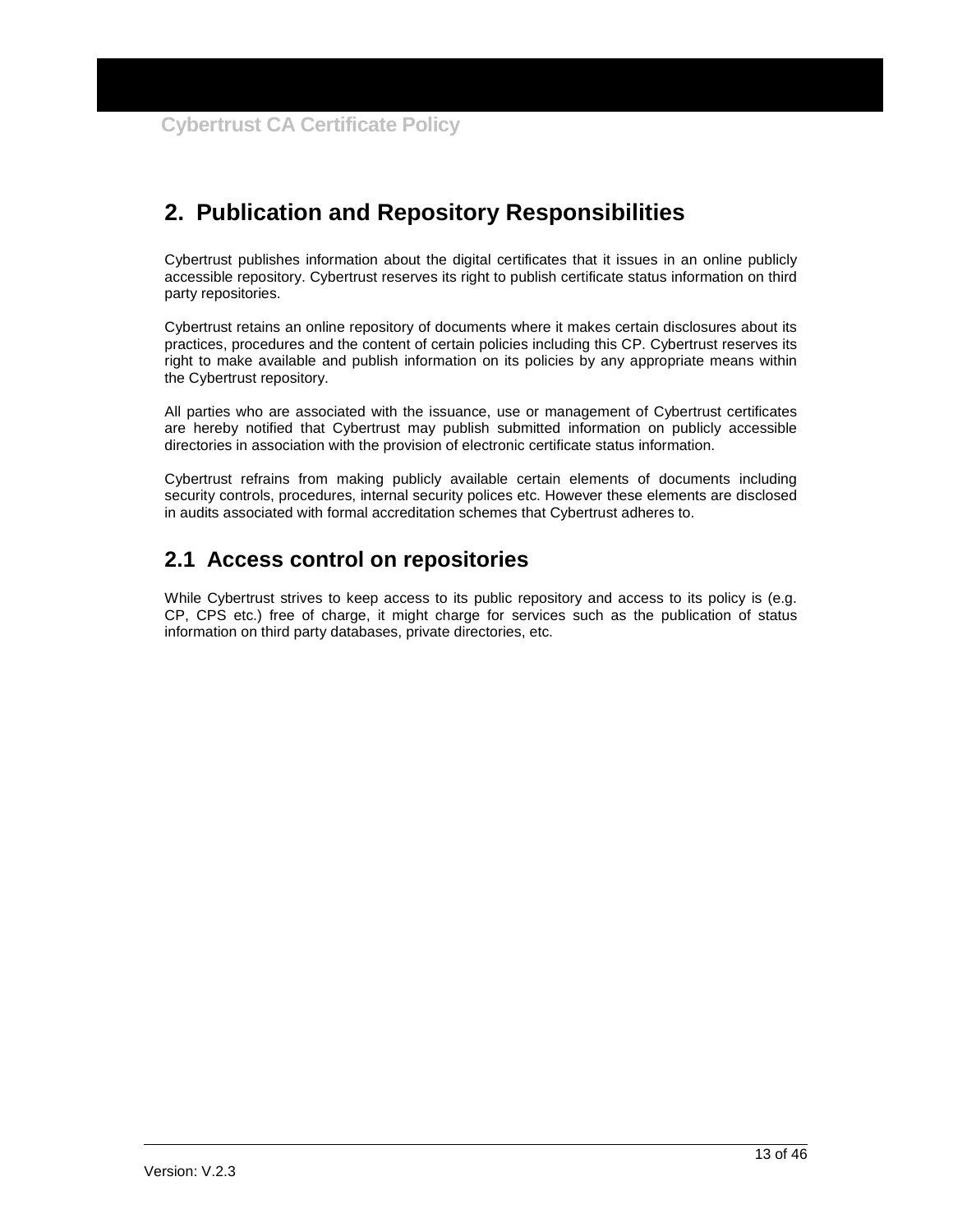## **3. Identification and Authentication**

Cybertrust maintains documented practices and procedures to authenticate the identity and/or other attributes of an end-user certificate applicant to a Cybertrust CA or Cybertrust RA prior to issuing a certificate.

Cybertrust uses approved procedures and criteria to accept applications from entities seeking to become Cybertrust CAs, RAs, or other entities operating in or interoperating with Cybertrust's infrastructure including entities seeking CA chaining services.

Cybertrust authenticates the requests of parties wishing the revocation of certificates under this policy.

Cybertrust maintains appropriate procedures to address naming practices, including the recognition of trademark rights in certain names.

## **3.1 Naming**

To identify a subscriber Cybertrust follows certain naming and identification rules that include types of names assigned to the subject, such as X.500 distinguished names RFC-822 names and X.400 names.

When applying for a Omniroot certificate, the applicant's name must be meaningful unless explicitly permitted in the relevant product description and the Cybertrust CP. Cybertrust issues certificates to applicants submitting a documented application containing a verifiable name.

Cybertrust does not accept trademarks, logos or otherwise copyrighted graphic or text material for inclusion in its certificates.

## **3.2 Initial Identity Validation**

The identification of the applicant for Cybertrust services including CA chaining services is carried out according to a documented procedure that is implemented by the Cybertrust RAs.

The subscriber identified in the subject field must prove possession of the private key corresponding to the public key being registered with Cybertrust. Such a relationship can be proved by, for example, a digital signature in the certificate request message.

Cybertrust accepts other CAs wishing to enter its own network and operate under its own hierarchy. Following an initial assessment and the signing of a specific agreement with Cybertrust the applicant CA has to provide Cybertrust with certain identification documents including an authorisation letter, articles of association. Cybertrust retains its right to consult third party databases that identify organisations in this regard.

CA chaining services do not require the physical appearance of the customer as long as an agreement between the applicant organisation and Cybertrust has been executed.

## **3.3 Subscriber registration process**

Cybertrust makes reasonable efforts that:

• Subscribers are properly identified and authenticated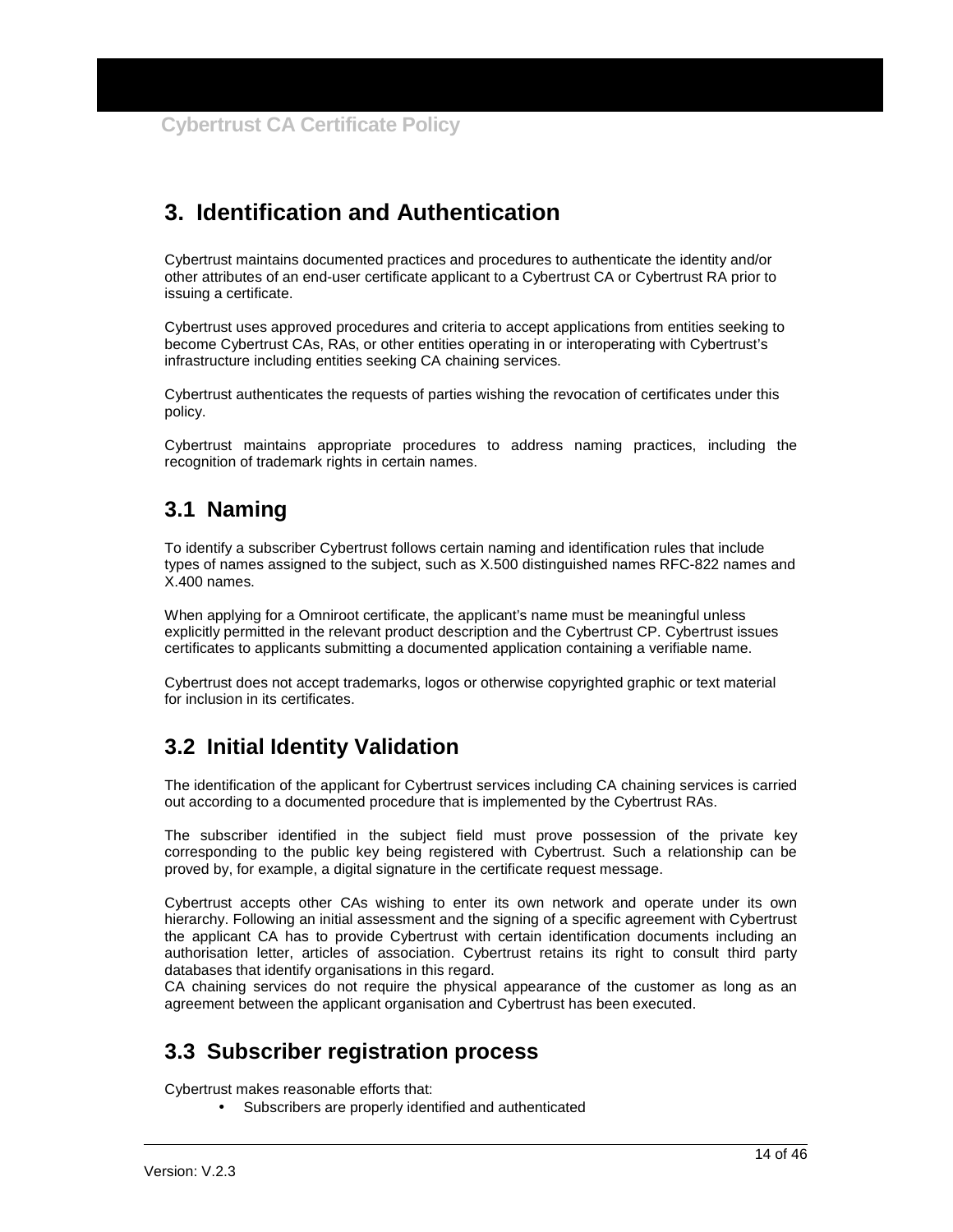• Subscriber certificate requests are complete, accurate and duly authorized.

In particular:

- Cybertrust provides notice to the applicant through the dedicated policy framework published on its repository at http://cybertrust.omniroot.com/repository .
- Before entering any contractual relationship with the subscriber, Cybertrust makes available a CA chaining agreement, which the applicant must approve prior to placing a request with Cybertrust.
- Cybertrust's policy framework is limited under data protection and consumer protection laws and applicable warranty limitations, as explained in this Cybertrust CP.
- Cybertrust maintains documented contractual relationships with all third party registration authorities or outsourced agents it uses to deliver certificates.

#### 3.3.1 Documents used for subscriber registration

Cybertrust or an authorized Cybertrust RA verifies by appropriate means and on the basis of a documented procedure, the identity and, if applicable, all specific attributes thereof of applicants of a certificate. In addition to the above, to identify organizations Cybertrust typically requests certified copies of by-laws, and possibly additional identification elements such as proof of VAT registration etc.

### 3.3.2 Data needed for subscriber registration

For CA chaining services, evidence requires might include:

- Full name (including surname and given names) of the subscriber.
- Date and place of birth, a nationally recognized identity number, or other attributes of the subscriber which may be used to, as far as possible, distinguish the person from others with the same name.
- Full name and legal status of the associated legal person or other organizational entity.
- Any relevant existing registration information (e.g. company registration) of the associated legal person or other organizational entity.
- Evidence that the subscriber is associated with that organizational entity.

#### 3.3.3 Pseudonyms

Pseudonyms are not permitted for Cybertrust Omniroot certificates.

#### 3.3.4 Records for subscriber registration

Cybertrust records all information used to verify the subscriber identity, including any reference number on the documentation used for verification, and any limitations on the validity thereof.

Cybertrust maintains records of the executed CA chaining contract and any material or documents that support the application which also might include but is not limited to:

- CA chaining agreement as approved of and executed by the applicant.
- Consent to the keeping of a record by Cybertrust of information used in registration and any subsequent certificate status change and passing of this information to third parties under the same conditions as required by this CP in the case of the CA terminating its services.
- A statement to the effect that information held in the certificate is correct and accurate.
- Full name of the subscriber.
- Proof of organization context.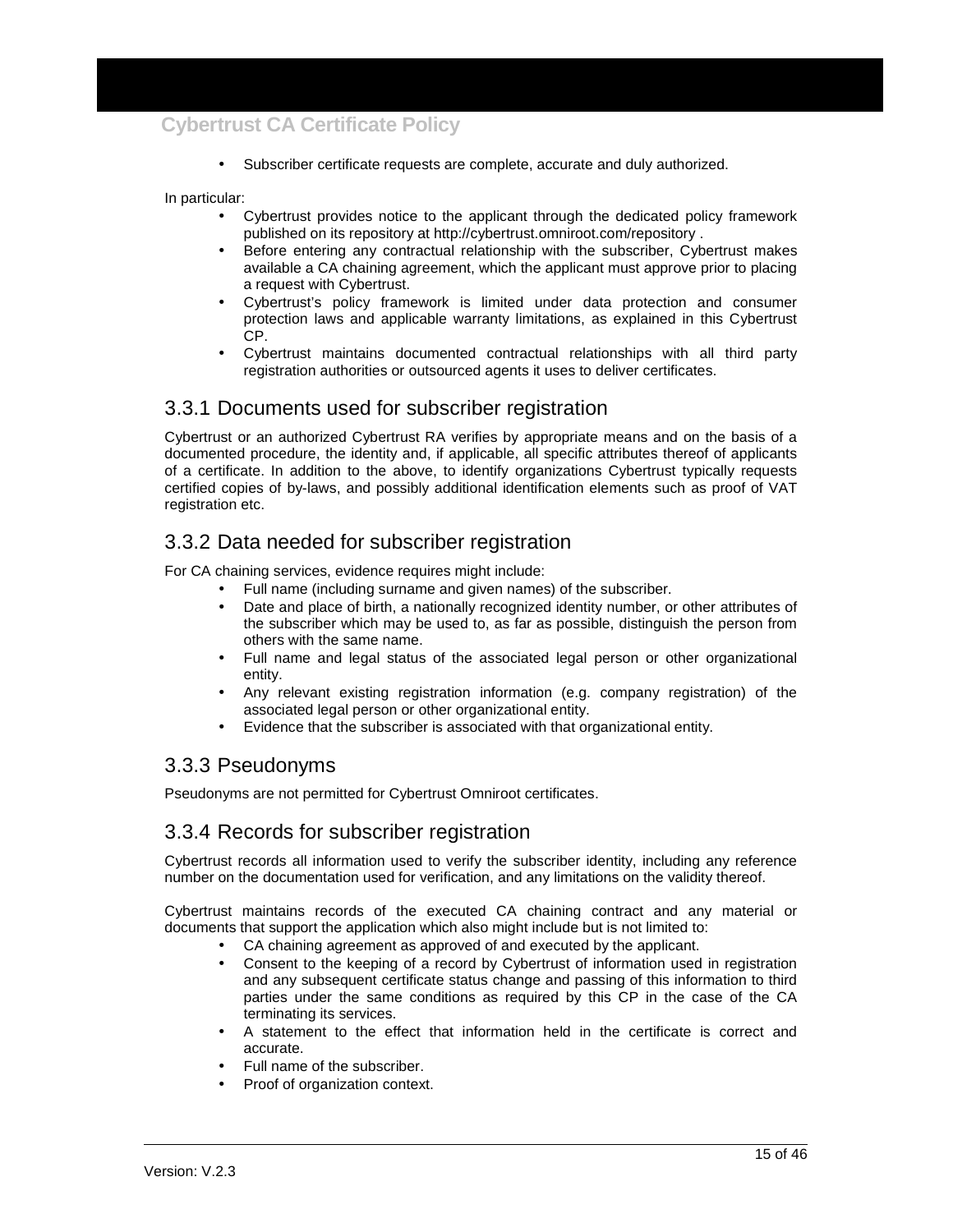- Full name and legal status of the associated legal person or other organizational entity.
- Any relevant registration information (e.g. company registration) of the associated legal person or other organizational entity.
- Evidence that the subscriber is associated with that organizational entity.

The records identified above shall be kept for a period of no less than five (5) years following the expiration of a certificate as mandated by business documentation legislation. A Cybertrust RA maintains such records.

## **3.4 Identification and Authentication for Revocation Requests**

For the identification and authentication procedures of revocation requests of Omniroot certificates, Cybertrust requires a written and undersigned statement of the subscriber requesting the revocation.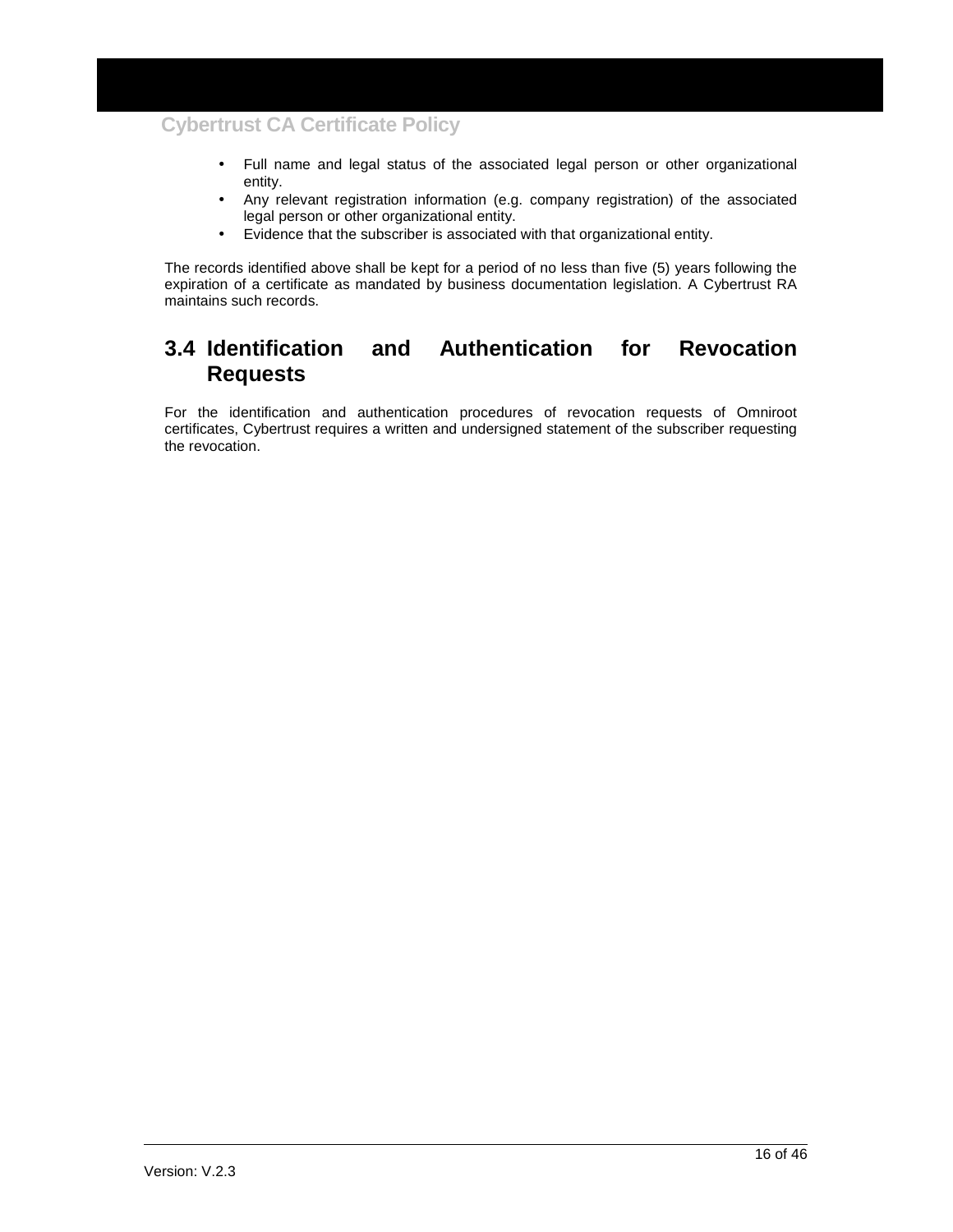## **4. Certificate Life-Cycle Operational Requirements**

All entities within the Cybertrust domain including third party CAs, RAs and subscribers or other participants, have a continuous duty to inform the Cybertrust CA of all changes in the information featured in a certificate during the operational period of such certificate and until it expires or gets revoked.

The Cybertrust CA issues, revokes or suspends certificates following an authenticated and duly signed request issued by a Cybertrust RA.

## **4.1 Certificate Application for a root certificate**

The application process for a root certificate requires the execution of a CA chaining agreement with Cybertrust. Subsequently the applicant sends to Cybertrust through secure dispatch the required registration data as well as the public key to be included in a root certificate. The Cybertrust RA validates the identity of the applicant on the basis of credentials presented prior to requesting the issuance of a root certificate by the Cybertrust CA.

## **4.2 Certificate Application Processing**

For all certificate types, a Cybertrust RA acts upon a certificate application to validate an applicant's identity. Subsequently, an RA either approves or rejects a certificate application. Such approval or rejection does not necessarily have to be justified to the applicant or any other party.

The RA uses documented procedures and adopts its own practices.

## **4.3 Certificate Issuance**

Further to validation and approval of a certificate application, the Cybertrust RA sends a certificate issuance request to the Cybertrust CA.

Requests from the RA are granted approval provided that they are validly made and they contain valid subscriber data, formatted according the Cybertrust CA specifications.

Issued certificates are delivered to the subject.

## **4.4 Certificate generation**

With reference to the issuance and renewal of certificates Cybertrust represents towards all parties that certificates are issued securely according to the conditions set below:

- The procedure to issue a certificate including a root certificate is securely linked to the associated registration and certificate renewal, including the provision of any subscriber generated public key.
- Cybertrust ensures the uniqueness of the distinguished name assigned to the subscriber within its own domain.
- The confidentiality and integrity of registration data is ensured at all times through appropriate means.
- The authentication of RA registrars is ensured through appropriate credentials.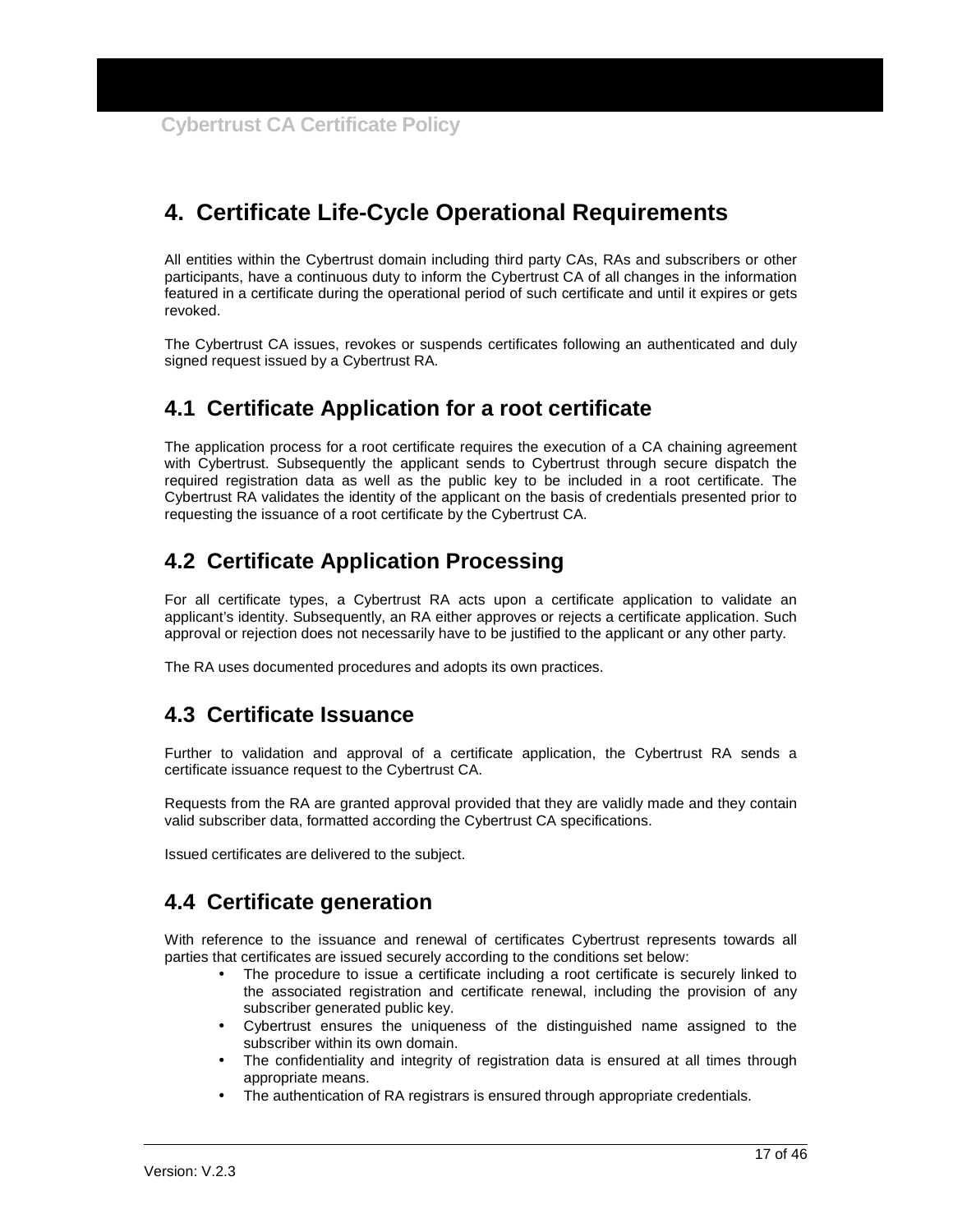- Certificate requests and generation are also supported by robust and tested procedures.
- If external registration service providers are used, registration data is exchanged with authenticated registration service providers.
- Cybertrust accepts independent audits of its services and practices.

## **4.5 Certificate Acceptance**

An issued Cybertrust CA certificate is deemed accepted by the subscriber when the RA confirms the acceptance of a certificate the CA issues.

Objection to accepting an issued certificate must explicitly be notified to the Cybertrust CA within 5 working days from delivery. Thereafter the root certificate is deemed accepted.

The Cybertrust CA publishes issued certificates.

## **4.6 Key Pair and Certificate Usage**

The responsibilities relating to the use of keys and certificates include the ones addressed below:

#### 4.6.1 Subscriber

The obligations of the subscriber include the following ones:

#### 4.6.1.1 Subscriber duties

The duties of subscribers include the following:

- 1. Accepting all applicable terms and conditions in the CP of Cybertrust published in the Cybertrust Repository.
- 2. Notifying the Cybertrust CA or a Cybertrust RA of any changes in the information submitted that might materially affect the trustworthiness of that certificate.
- 3. Ceasing to use a Cybertrust CA certificate when it becomes invalid.
- 4. Using a Cybertrust CA certificate, as it may be reasonable under the circumstances.
- 5. Preventing the compromise, loss, disclosure, modification, or otherwise unauthorised use of their private key.
- 6. Using secure devices and products that provide appropriate protection to their keys and which were approved prior by Cybertrust.
- 7. For any acts and omissions of partners and agents subscribers use to generate, retain, escrow, or destroy any private keys.
- 8. Refraining from submitting to Cybertrust or any Cybertrust directory any material that contains statements that violate any law or the rights of any party.
- 9. Request the revocation of a CA certificate in case of an occurrence that materially affects the integrity of a Cybertrust CA certificate.
- 10. Refraining from tampering with a certificate.
- 11. Only using certificates for legal and authorised purposes in accordance with the CP and the CA chaining agreement.

The Subscriber has all above stated duties towards the CA at all times. When the subscriber applies on behalf of a different named Subject certain duties can be mitigated to the Subject, which in return shall have to inform the Subscriber of any eventualities affecting the life cycle of a certificate. In such case of mitigation, duties 2, 3, 4, 5, 6, 8, 9 10, 11 above apply to the Subject and not to the Subscriber.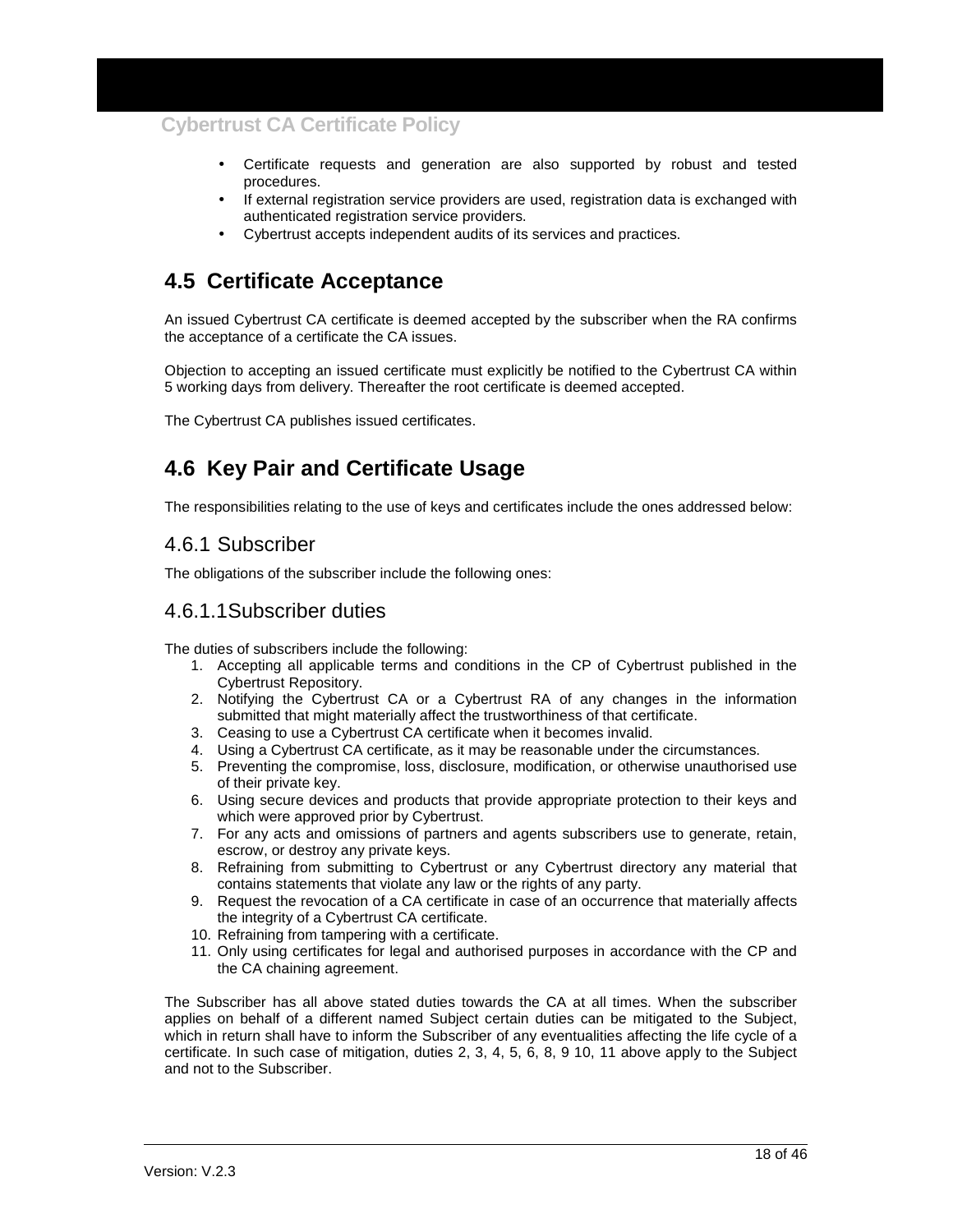## 4.6.1.2 Certificate Life-Cycle Operational Requirements

Subscribers have a continuous duty to inform directly a Cybertrust RA of any and all changes in the information featured in a CA certificate during the validity period of such CA certificate or of any other fact that materially affects the validity of a certificate. This duty can be exercised either directly by the subscriber of through an agent.

## 4.6.1.3 Reliance at Own Risk

It is the sole responsibility of the parties accessing information featured in the Cybertrust CA Repositories and web site to assess and rely on information featured therein.

#### 4.6.2 Relying party

The duties of a relying party are as follows:

### 4.6.2.1 Relying party duties

A party relying on a certificate will:

- Receive notice of the Cybertrust CA and associated conditions for relying parties.
- Validate a Cybertrust CA certificate by using certificate status information (e.g. a CRL or OCSP) published by Cybertrust, in accordance with the certificate path validation procedure, and validate at least those certificate attributes that materially affect the relying party's own signature policy if available.
- Trust a Cybertrust CA certificate only if all information featured on such a certificate can be verified via such a validation procedure as being correct and up to date.
- Rely on a Cybertrust certificate only as it may be reasonable under the circumstances.
- Trust a CA certificate only if it has not been revoked.
- Validate at least those certificate attributes that materially affect the relying party's own signature policy or practices.

## 4.6.2.2 Cybertrust CA Repository and Web site Conditions

Parties, including subscribers and relying parties, accessing the Cybertrust CA Repository and web site agree with the provisions of this CP and any other conditions of use that the Cybertrust CA may make available. Parties demonstrate acceptance of the conditions of usage of the CP by submitting a query with regard to the status of a digital certificate or by anyway using or relying upon any such information or services provided. Using Cybertrust CA Repositories results is:

- Obtaining information as a result of the search for a CA certificate.
- Verifying the status of digital signatures created with a private key corresponding to a public key included in a certificate.
- Obtaining information published on the Cybertrust CA web site.

## **4.7 Certificate Renewal**

Renewal of Cybertrust CA certificates is not supported.

## **4.8 Certificate Revocation and Suspension**

The identification of the subscriber who applies for a revocation is carried out according to an internal procedure.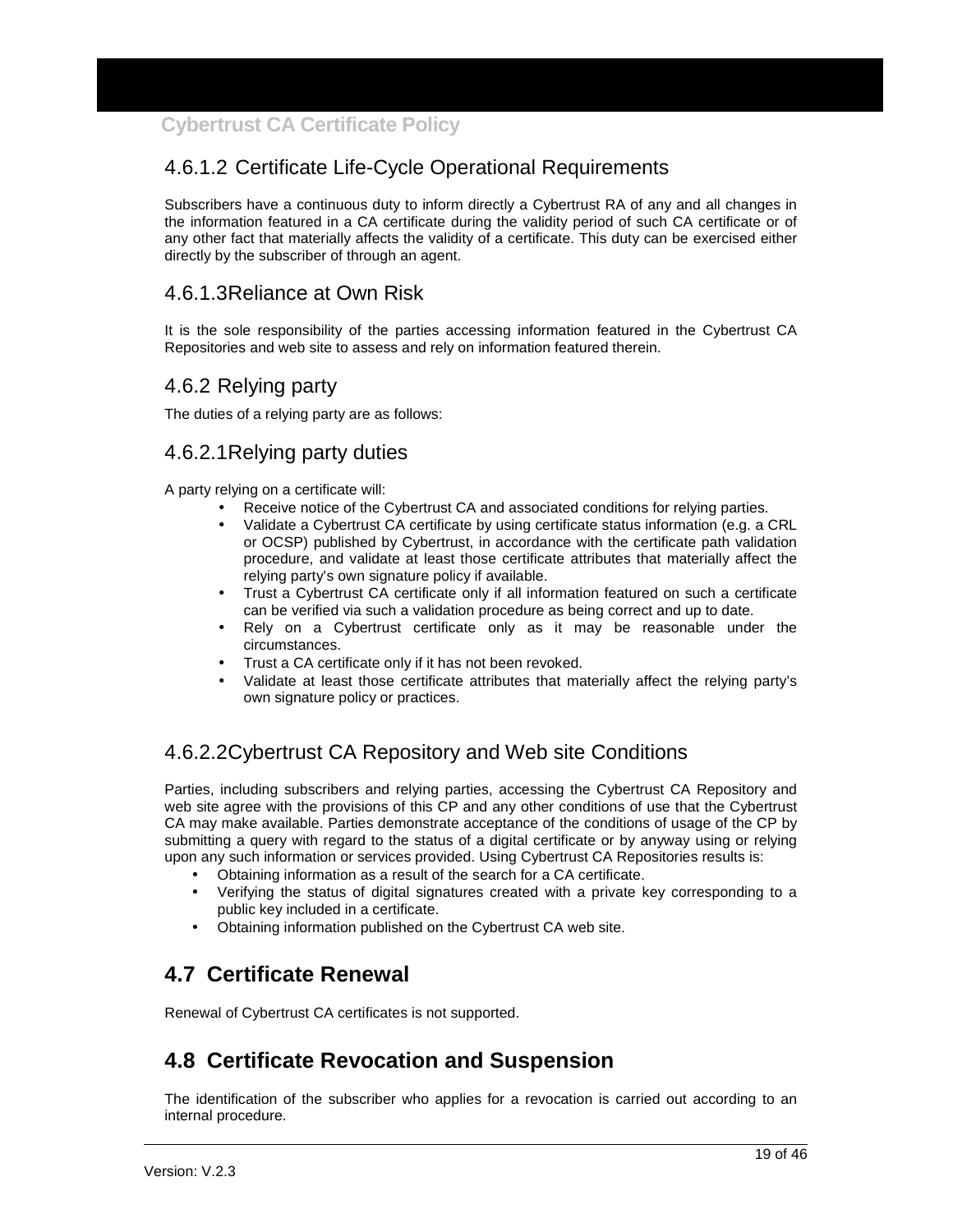Subject to prior agreement with Cybertrust any Cybertrust RA may carry out the identification and authentication of holders seeking to revoke a certificate.

Revocation requests can also be placed directly to the Cybertrust RA at: Cybertrust, Philipssite 5, 3001, Leuven, Belgium or MIDsupport@cybertrust.com.

Upon request from an RA, the Cybertrust CA revokes the CA certificate if:

- There has been loss, theft, modification, unauthorised disclosure, or other compromise of the private key of the certificate's subject.
- The certificate's subject or their appointed subscriber has breached a material obligation under this CP or the CA chaining agreement.
- The performance of a person's obligations under this CP is delayed or prevented by a natural disaster, computer or communications failure, or other cause beyond the person's reasonable control, and as a result, another person's information is materially threatened or compromised.
- There has been a modification of the information contained in the certificate of the certificate's subject.

The Cybertrust RA requests the revocation of a certificate promptly upon verifying the identity of the requesting party and confirming that it has not been issued in accordance with the procedures required by this CP. Verification of the identity can be done through information elements featured in the identification data that the subscriber has submitted to the Cybertrust RA. Upon request by a Cybertrust RA, the Cybertrust CA takes prompt action to revoke the certificate.

Cybertrust does not provide suspension services to subscribers. Cybertrust is allowed to suspend a certificate for up to 7 calendar days if subscriber does not fulfil its obligations including financial compensation. Subscriber will be informed of a suspension and its reasons.

## **4.9 Certificate Status Services**

The Cybertrust CA makes available certificate status checking services including CRLs, OCSP where applicable, and appropriate Web interfaces.

## **4.10 End of Subscription**

Subscriber subscription ends when a CA certificate is revoked, expired or the service is terminated.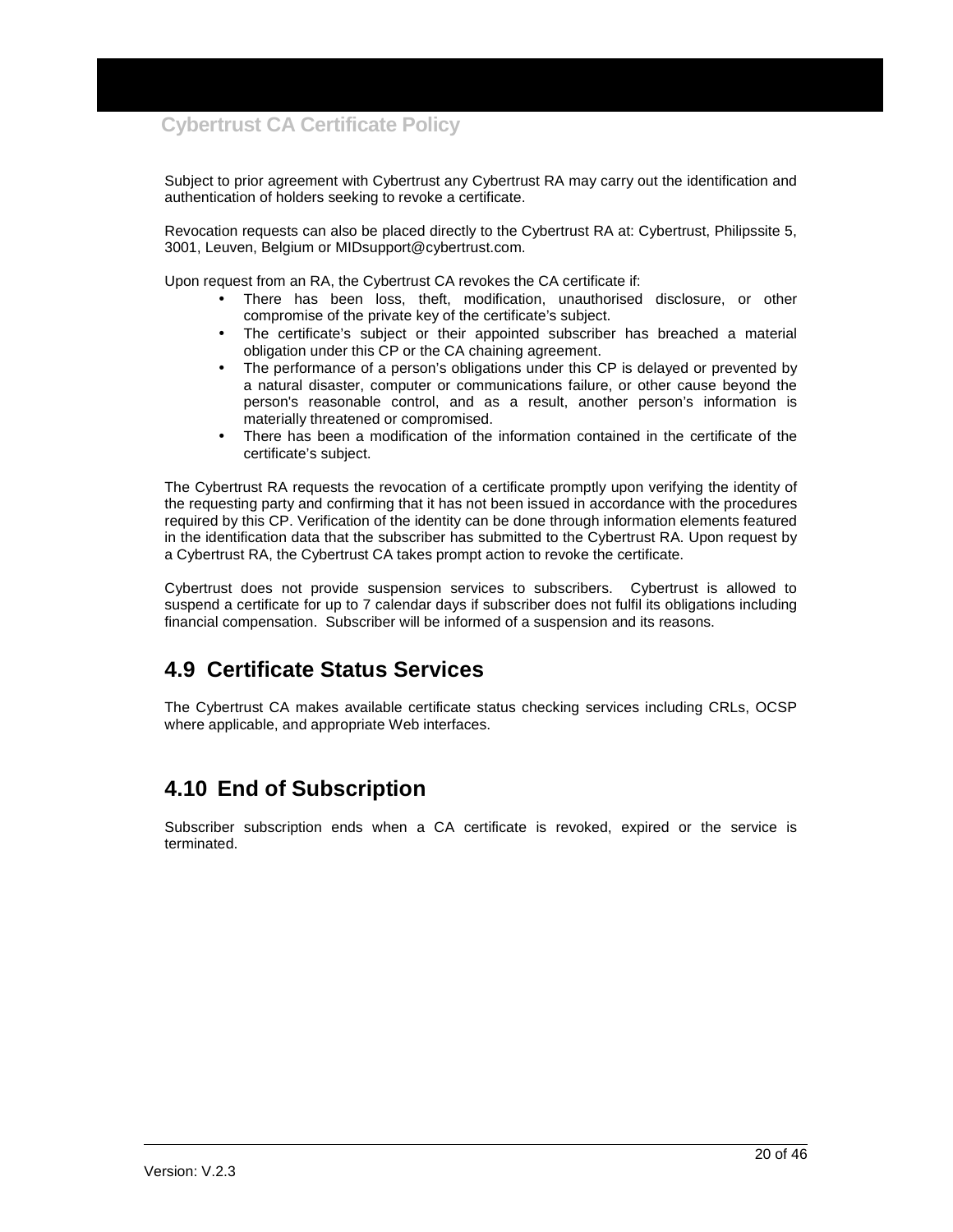## **5. Management, Operational, And Physical Controls**

This section describes non-technical security controls used by Cybertrust CA to perform the functions of key generation, subject authentication, certificate issuance, certificate revocation, audit, and archival.

## **5.1 Physical Security Controls**

The Cybertrust CA implements physical controls on its own leased or rented premises. Cybertrust requires physical controls by service providers that it uses to deliver its services.

The Cybertrust CA infrastructure is logically separated from other certificate management infrastructure, used for other purposes.

The Cybertrust CA secure premises are located in an area appropriate for high-security operations.

Physical access is restricted by implementing mechanisms to control access from one area of the facility to another or access into high-security zones, such as locating CA operations in a secure computer room physically monitored and supported by security alarms and requiring movement from zone to zone to be accomplished using a token and access control lists.

The Cybertrust CA implements prevention and protection as well as measures against fire exposures.

Media are stored securely. Backup media are also stored in a separate location that is physically secure and protected from fire and water damages.

The Cybertrust CA implements a partial off-site backup.

The sites of the Cybertrust CA host the infrastructure to provide the Cybertrust CA services. The Cybertrust CA sites implement proper security controls, including access control, intrusion detection and monitoring. Access to the sites is limited to authorized personnel listed on an access list, which is subject to audit.

## **5.2 Procedural Controls**

The Cybertrust CA follows personnel and management practices that provide reasonable assurance of the trustworthiness and competence of the members of the staff and of the satisfactory performance of their duties in the fields of the electronic signature-related technologies.

The Cybertrust CA takes measures regarding confidentiality and protecting personal data.

All members of the staff operating the key management operations administrators, security officers, and system auditors or any other operations that materially affect such operations are considered as serving in a trusted position.

Cybertrust may exercise vetting of personnel in trusted positions.

Cybertrust pursuits the accountability of all actors for actions performed.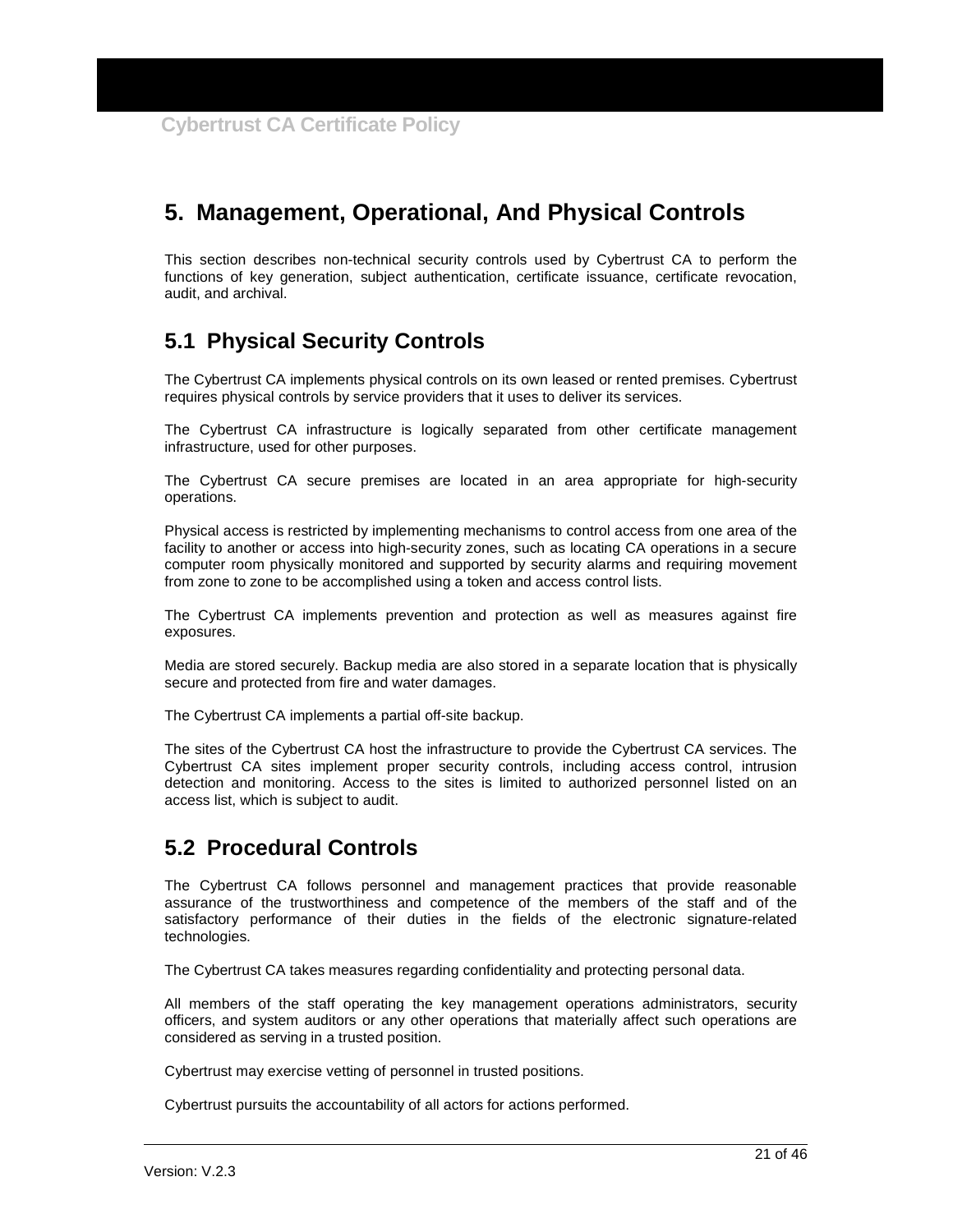The Cybertrust CA implements dual control for critical CA functions.

## **5.3 Personnel Security Controls**

### 5.3.1 Qualifications, Experience, Clearances

The Cybertrust CA carries out checks to establish the background, qualifications, and experience needed to perform within the competence context of the specific job. Background checks include:

- Misrepresentations by the candidate.
- Any other as it might be deemed necessary.

#### 5.3.2 Training Requirements and Procedures

The Cybertrust CA makes available training for their personnel to carry out CA and RA functions.

### 5.3.3 Retraining Period and Retraining Procedures

Periodic training updates might also be performed to establish continuity and updates in the knowledge of the personnel and procedures.

#### 5.3.4 Sanctions against Personnel

Cybertrust CA sanctions personnel for unauthorized actions, unauthorized use of authority, and unauthorized use of systems for the purpose of imposing accountability on a participant's personnel, as it might be appropriate under the circumstances.

### 5.3.5 Controls of independent contractors

Independent contractors and their personnel are subject to the same privacy protection and confidentiality conditions as Cybertrust CA personnel.

#### 5.3.6 Documentation for initial training and retraining

The Cybertrust CA, and RAs make available documentation to personnel, during initial training, retraining, or otherwise.

## **5.4 Audit Logging Procedures**

Audit logging procedures include event logging and audit systems, implemented for the purpose of maintaining a secure environment. Cybertrust CA implements the following controls:

Cybertrust CA audit records events that include but are not limited to

- Issuance of a certificate
- Revocation of a certificate
- Published CRL s

Audit trail records contain:

- The identification of the operation
- The data and time of the operation
- The identification of the certificate, involved in the operation
- The identification of the person that performed the operation
- A reference to the request of the operation.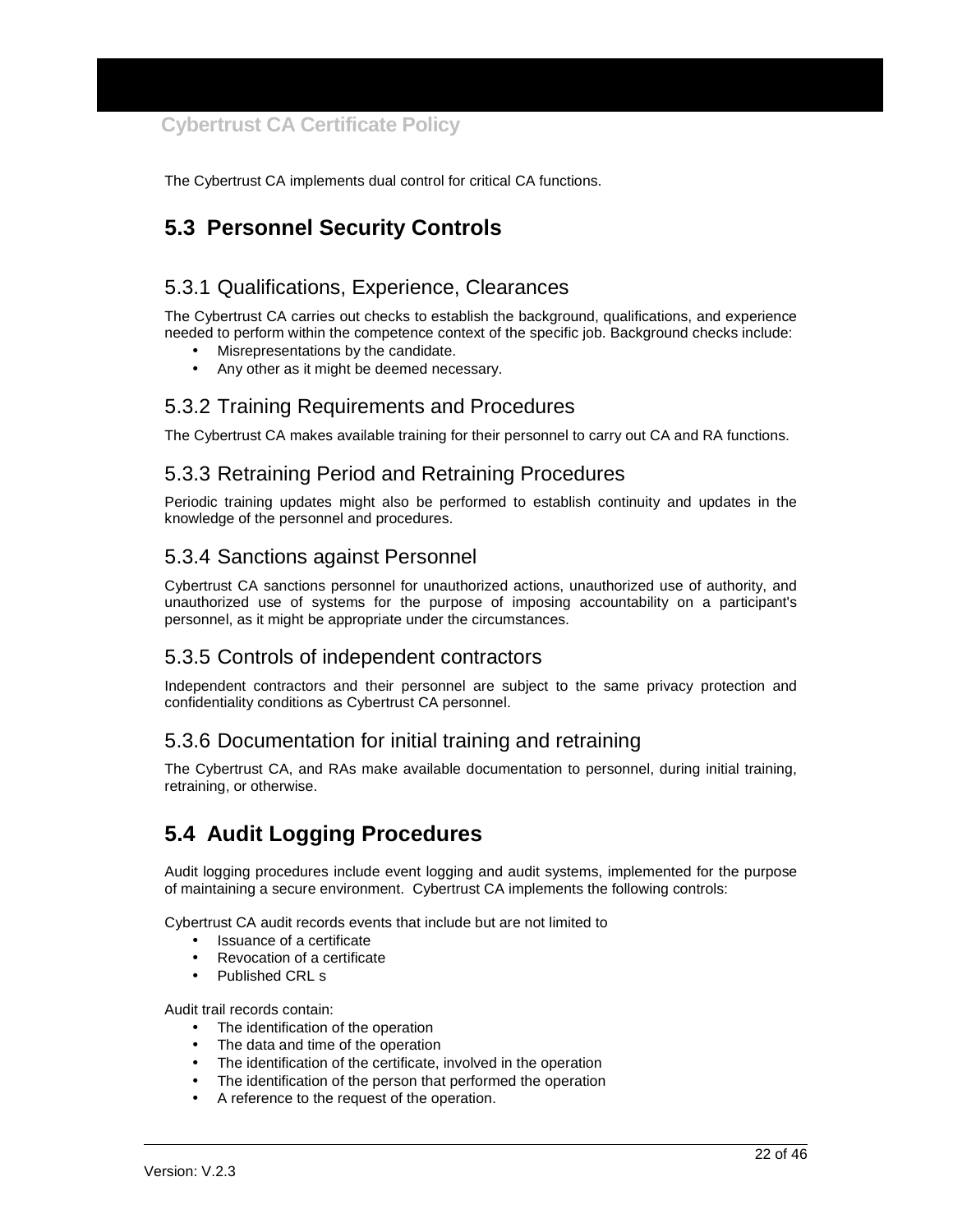Documents that are required for audits include:

- Infrastructure plans and descriptions.
- Physical site plans and descriptions.
- Configuration of hardware and software.
- Personnel access lists.

Cybertrust CA ensures that designated personnel reviews log files at regular intervals and detects and reports anomalous events.

Log files and audit trails are archived for inspection by the authorized personnel of Cybertrust CA, the RA and designated auditors. The log files should be properly protected by an access control mechanism. Log files and audit trails are backed up.

Auditing events are not given log notice.

## **5.5 Records Archival**

Cybertrust CA keeps internal records of the following items:

- CA certificates for a period of a maximum of 10 years after the expiration of the certificate.
- Audit trails on the issuance of CA certificates for a period of 5 years after issuance of a certificate.
- Audit trail of the revocation of a CA certificate for a period of 5 years after revocation of a certificate.
- CRLs for a minimum of 5 year after expiration or revocation of a CA certificate.
- Support documents on the issuance of CA certificates for a period of 5 years after expiration of a certificate.

Cybertrust CA keeps archives in a retrievable format.

#### 5.5.1 Types of records

Cybertrust CA retains in a trustworthy manner records of Cybertrust CA digital certificates, audit data, certificate application information, log files and documentation supporting certificate applications.

#### 5.5.2 Retention period

Cybertrust CA retains in a trustworthy manner records of CA certificates for a maximum of 10 years following expiration or revocation.

#### 5.5.3 Protection of archive

Conditions for the protection of archives include:

Only the records administrator (member of staff assigned with the records retention duty) may view the archive:

- Protection against modification of archive, such as storing the data on a write once medium.
- Protection against deletion of archive.
- Protection against deterioration of the media on which the archive is stored, such as a requirement for data to be migrated periodically to fresh media.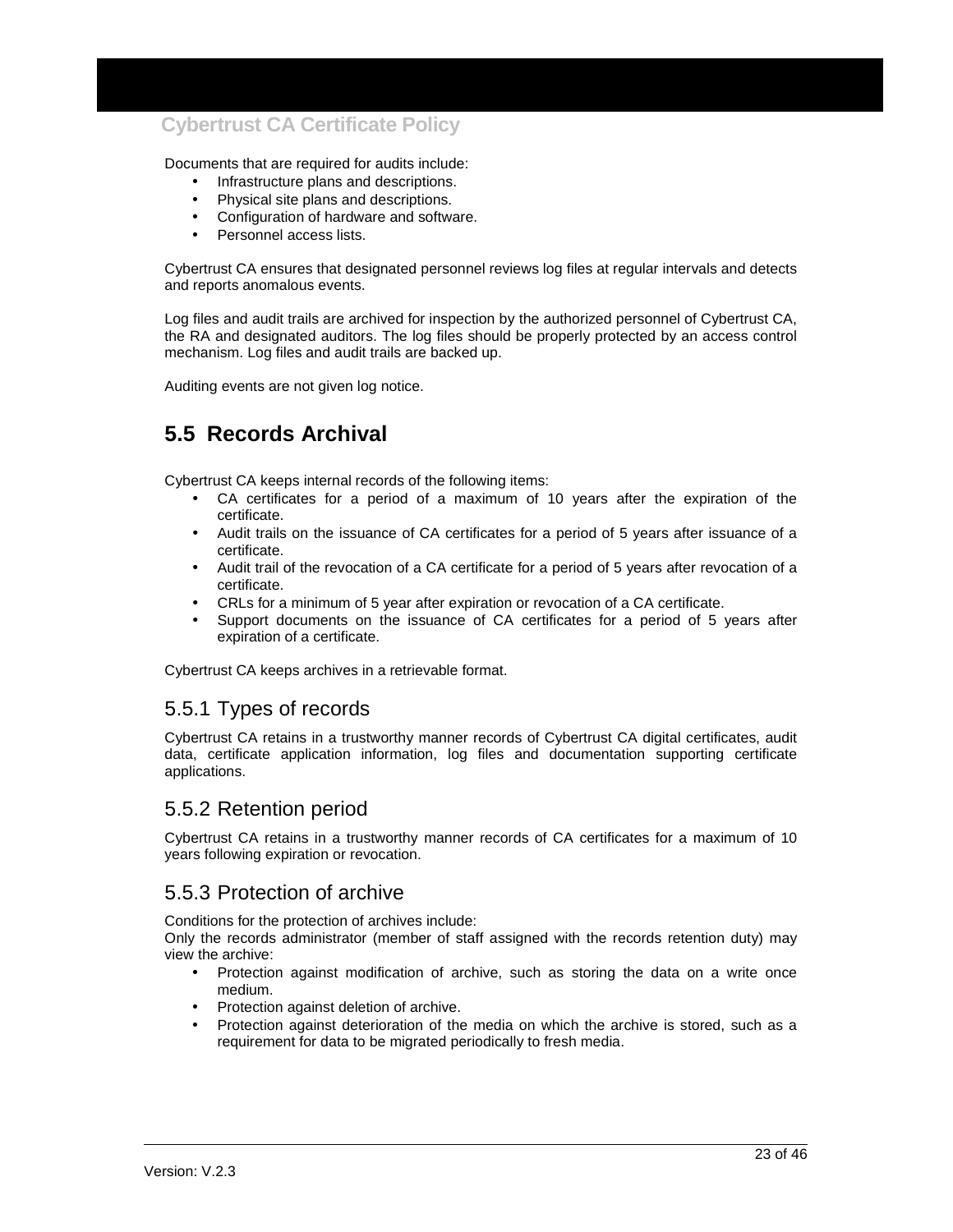### 5.5.4 Procedures to obtain and verify archive information

To obtain and verify archive information Cybertrust CA maintains records under clear hierarchical control and a definite job description.

Cybertrust CA retains records in electronic or in paper-based format. The Cybertrust CA may require RAs, subscribers, or their agents to submit documents appropriately in support of this requirement.

Filing terms begin on the date of expiration or revocation. Such records may be retained in electronic, in paper-based format or any other format that Cybertrust CA may see fit.

Cybertrust CA may revise record retention terms as it might be required in order to comply with accreditation requirements.

## **5.6 Compromise and Disaster Recovery**

In a separate internal document, Cybertrust CA documents applicable incident, compromise reporting and handling procedures. Cybertrust CA documents the recovery procedures used if computing resources, software, and/or data are corrupted or suspected of being corrupted.

Cybertrust CA establishes the necessary measures to ensure recovery of the service in case of a disaster, corrupted servers, software or data.

## **5.7 CA or RA Termination**

Before terminating its CA activities, the Cybertrust CA will take steps to transfer to a designated organisation the following information at the Cybertrust CA's own costs:

• All information, data, documents, repositories, archives and audit trails pertaining to Cybertrust CA.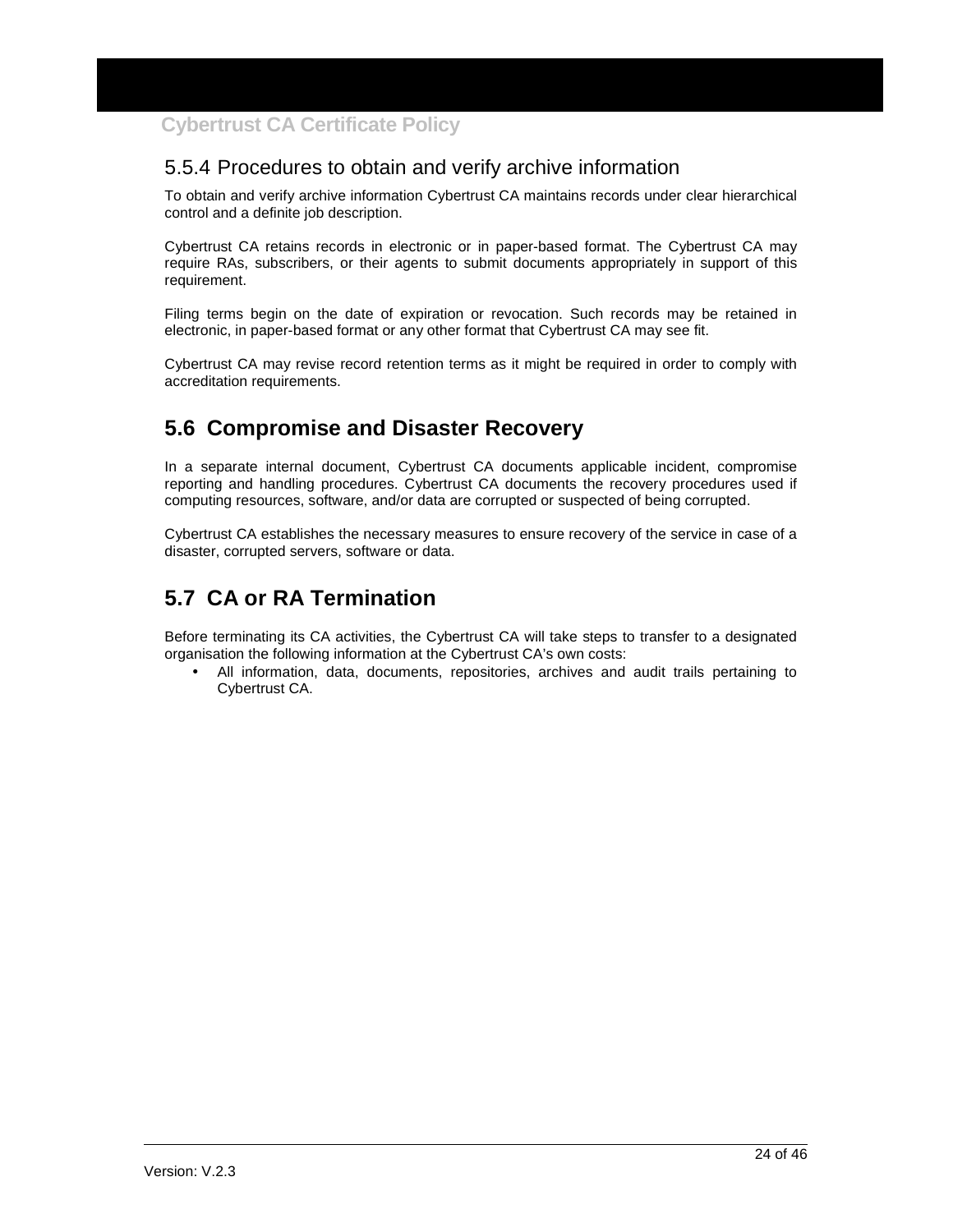## **6. Technical Security Controls**

This section sets out the security measures taken by Cybertrust CA to protect its cryptographic keys and activation data (e.g., PINs, passwords, or manually-held key shares).

## **6.1 Key Pair Generation and Installation**

Cybertrust CA protects its private key(s) in accordance with this CP. For specific types of certificates Cybertrust CA uses private signing keys only for signing CRLs, and OCSP responses in accordance with the designated use of each of these keys.

Cybertrust CA will refrain from using its private keys used within Cybertrust CA in any way outside the scope of Cybertrust CA.

## 6.1.1 Cybertrust CA Private Key Generation Process

The Cybertrust CA uses a trustworthy process for the generation of its root private key according to a documented procedure. The Cybertrust CA distributes the secret shares of its private key(s).

### 6.1.1.1 Cybertrust CA Private Key Usage

The private keys of the Cybertrust CA are used to sign Cybertrust CA issued certificates, Cybertrust CA certification revocation lists and OCSP responses. Other usages are restricted.

## 6.1.1.2 Cybertrust CA Private Key Type

For the CA Root key it uses, the Cybertrust CA makes use of the RSA algorithm with a key length of minimum 1024bits and a validity period of at least 10 years.

For the operational CA keys it uses the Cybertrust CA makes use of the RSA algorithm with a key length of 2048 bits and a validity period of up to 14 years.

### 6.1.2 Cybertrust CA Key Generation

The Cybertrust CA securely generates and protects its own private keys, using a trustworthy system, and takes necessary precautions to prevent the compromise or unauthorised usage of them. The Cybertrust CA implements and documents key generation procedures, in line with this CP.

The key generation is carried out using an algorithm recognized as being fit for the purposes of issuing certificates.

The selected key length and algorithm for CA signing key is recognized as being fit at the time for the purposes of issuing certificates as issued by the CA.

## **6.2 Key Pair re-generation and re-installation**

The Cybertrust CA decommissions and destroys keys used in the past as well as the active tamper-resistant devices and all backup or escrowed copies of its private keys.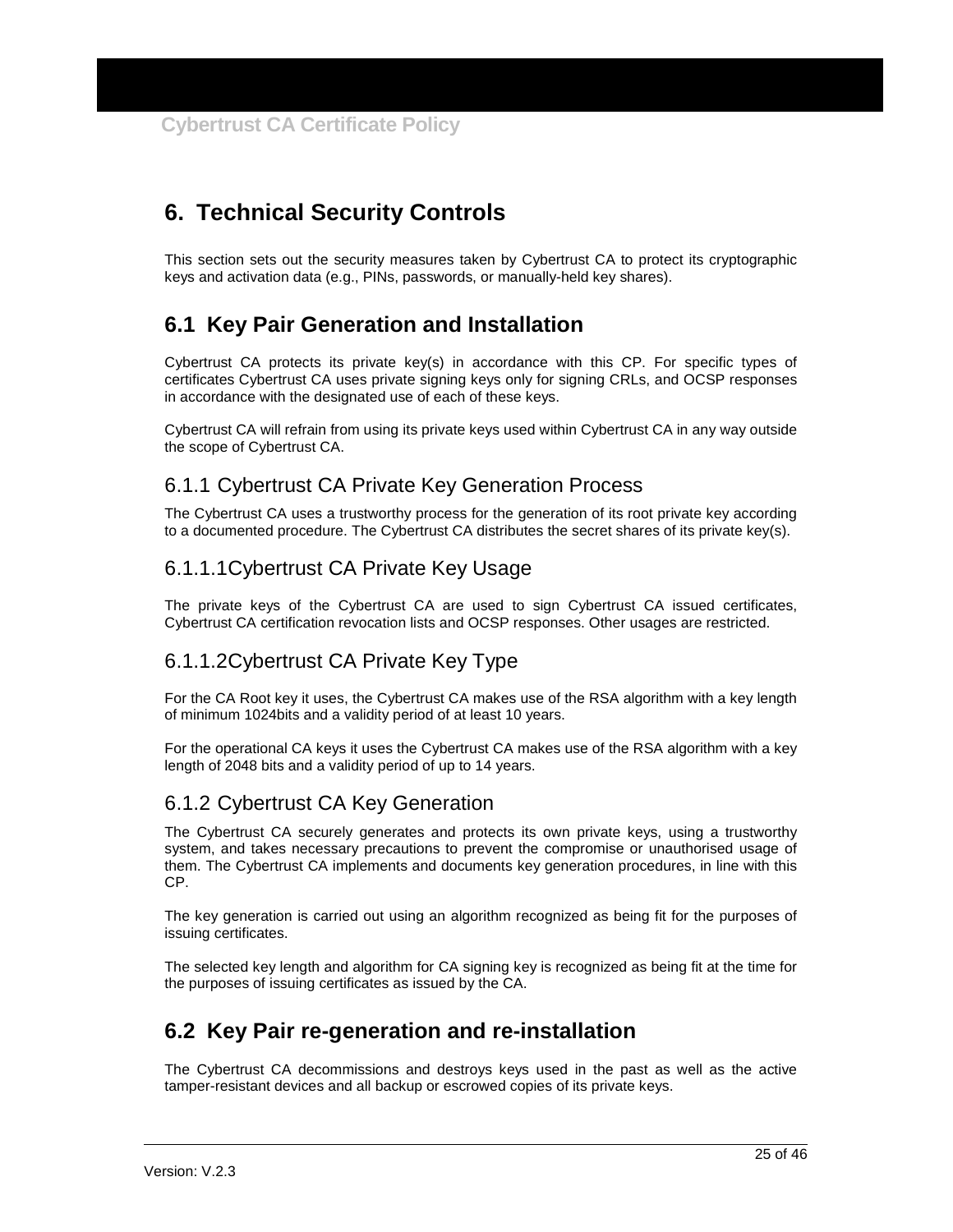## 6.2.1 Cybertrust CA Key Generation Devices

The generation of the private keys of the Cybertrust CA occurs within a secure cryptographic device.

## 6.2.1.1 Cybertrust CA Key Generation Controls

The generation of the private key of the Cybertrust CA requires the control of more than one appropriately authorised member of staff serving in trustworthy positions. This action entails dual control.

## 6.2.2 Cybertrust CA Private Key Storage

The Cybertrust CA uses a secure cryptographic device to store its private keys meeting the appropriate requirements of ISO.

When outside the signature-creation device the Cybertrust private signing key for a certificate is encrypted at all times.

## 6.2.2.1 Cybertrust CA Key Storage Controls

The storage of the private key of the Cybertrust CA requires multiple controls by appropriately authorised members of staff serving in trustworthy positions. This action entails dual control.

### 6.2.2.2 Cybertrust CA Key Back Up

The Cybertrust CA's private keys are backed up, stored and recovered by multiple and appropriately authorised members of staff serving in trustworthy positions. This action entails dual control.

### 6.2.2.3 Secret Sharing

The Cybertrust CA secret shares use multiple authorised holders, to safeguard and improve the trustworthiness of private keys and provide for key recovery. The Cybertrust CA stores its own private keys in several tamper-resistant devices. This action entails dual control.

#### 6.2.2.4 Acceptance of Secret Shares

Before secret shareholders accept a secret share they must personally have observed the creation, re-creation, and distribution of the share or its subsequent chain of custody.

A secret shareholder receives the secret share within a physical medium, such as a Cybertrust CA approved hardware cryptographic module. The Cybertrust CA keeps written records of secret share distribution.

## 6.2.3 Cybertrust CA Public Key Distribution

Public key distribution of Cybertrust's own public key takes place according to Cybertrust's own practices as well as additional conditions required by Law in Belgium. Cybertrust CA Public Key and Certificates are made available to Subscribers and Relying Parties through their inclusion in web browser software. Cybertrust provides new root CA to the browser manufacturers for inclusion in browser updates.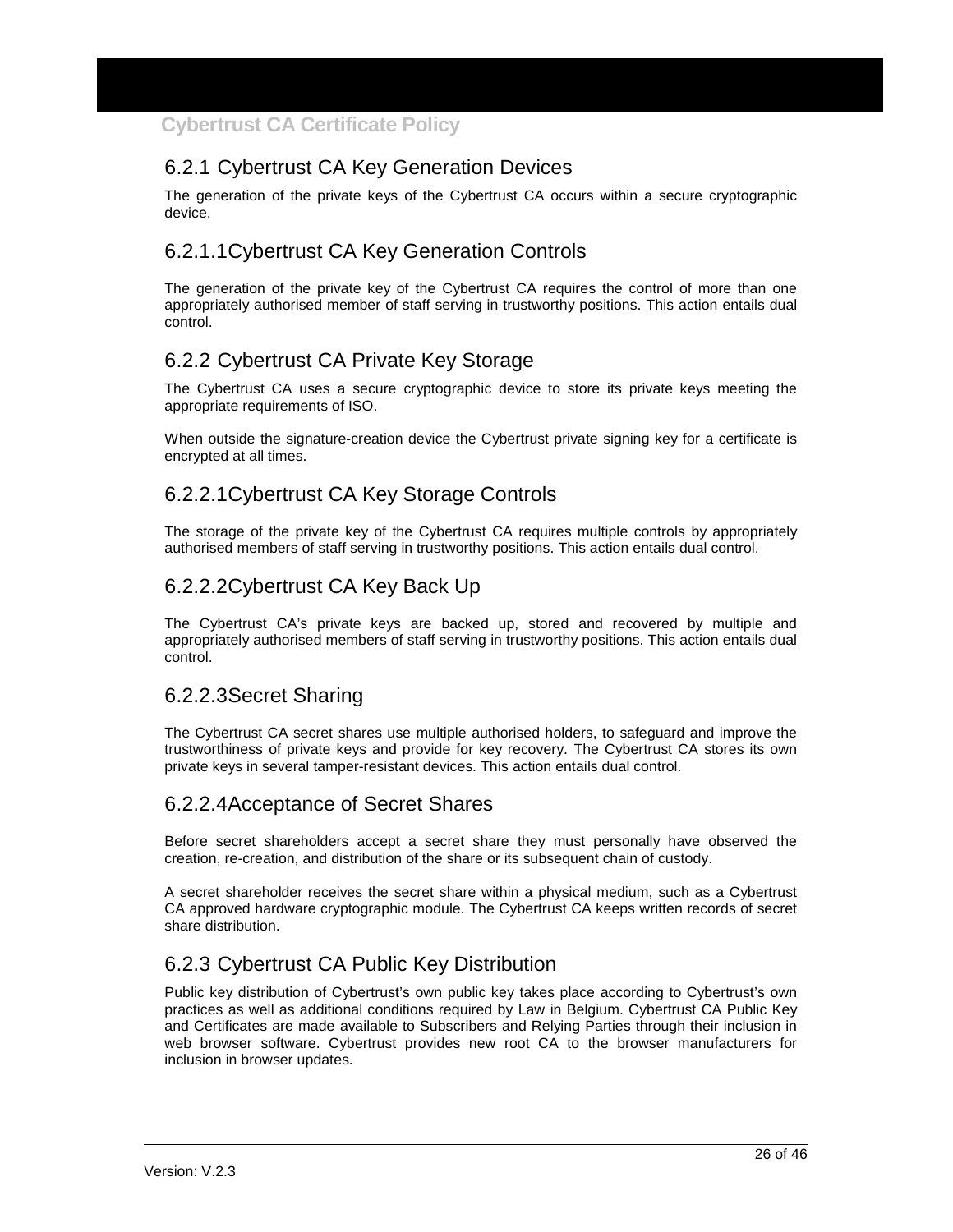The Cybertrust CA documents its own private key distribution and has the ability to alter the distribution of tokens in case token custodians need to be replaced in their role of token custodians.

## 6.2.4 Cybertrust CA Private Key Destruction

Cybertrust CA private keys are destroyed by at least two trusted operatives present at the end of their lifetime in order to guarantee that they cannot ever be retrieved and used again.

Key destruction process is documented and associated records are archived.

## **6.3 Private Key Protection and Cryptographic Module Engineering Controls**

The Cybertrust CA uses appropriate cryptographic devices to perform CA key management tasks. Those cryptographic devices are known as Hardware Security Modules (HSMs).

Such devices meet formal requirements such as FIPS 140-1 level 3, which guarantee, amongst other things, that device tampering is immediately detected; and private keys cannot leave devices unencrypted

Hardware and software mechanisms that protect CA private keys are documented. The document demonstrates that CA key protection mechanisms are of at least equivalent strength to the CA keys they are protecting.

Cybertrust CA custodians are assigned with the task to activate and deactivate the private key. The key is then active for a defined time period.

The Cybertrust CA private keys can be destroyed at the end of their lifetimes.

## **6.4 Other Aspects of Key Pair Management**

The Cybertrust CA archives its own public keys. The Cybertrust CA issues subscriber certificates with usage periods as indicated on such certificates.

#### 6.4.1 Computing resources, software, and/or data are corrupted

The Cybertrust CA establishes the necessary measures to ensure full recovery of the service in case of a disaster, corrupted servers, software or data.

If resources or services are not retained under the control of the Cybertrust CA, the CA ensures that any agreement with the resource owner or services provider is compliant with the requirements for disaster recovery.

#### 6.4.2 CA public key revocation

If a Cybertrust CA public key is revoked the Cybertrust CA will immediately:

• Notify all CAs with which it is cross-certified.

#### 6.4.3 CA private key is compromised

If the private key of the Cybertrust CA is compromised, the corresponding certificate will immediately be revoked. Additional measures will be taken including the revocation of all end user certificates.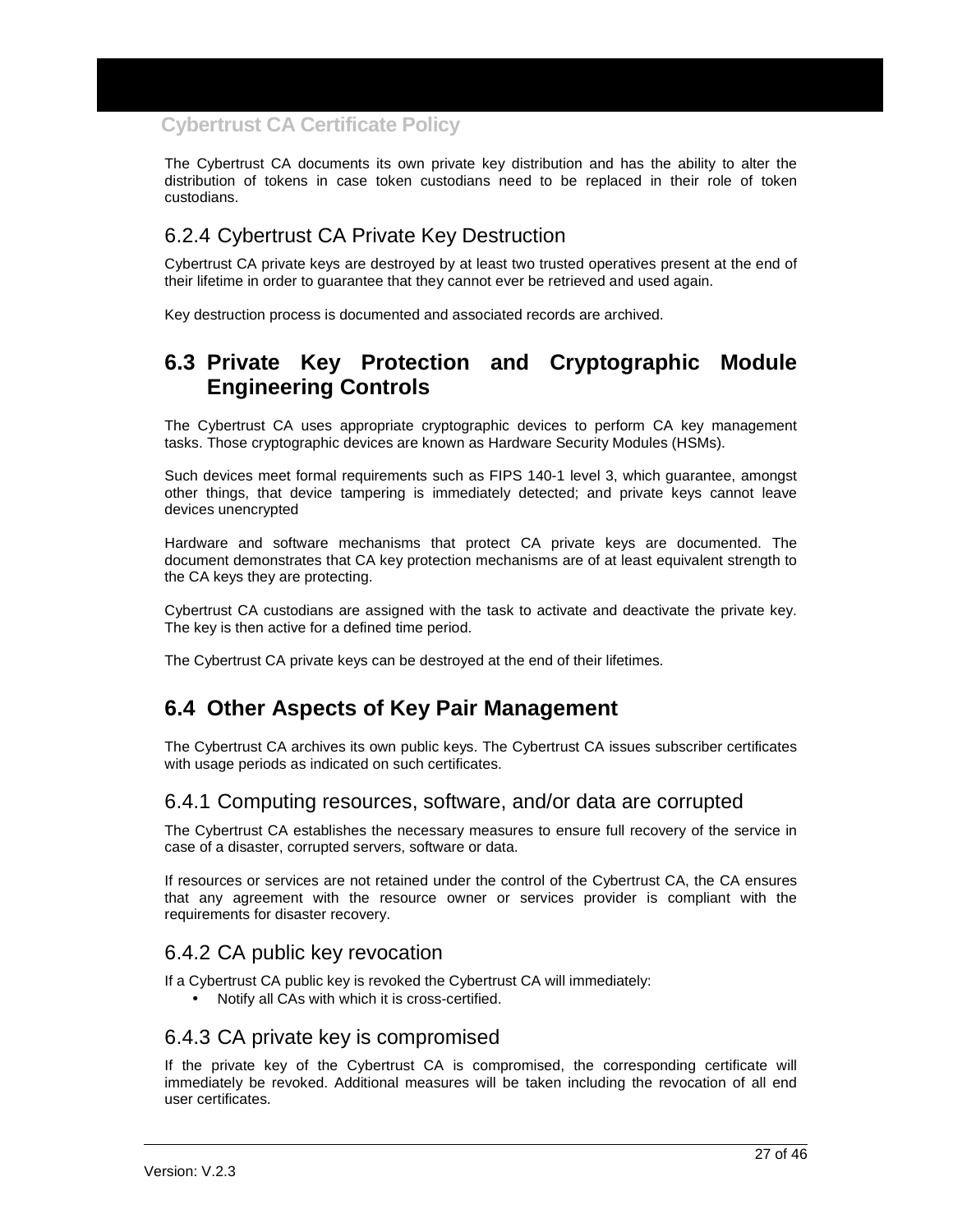## **6.5 Activation Data**

The Cybertrust CA securely stores and archives activation data associated with its own private key and operations.

## **6.6 Computer Security Controls**

The Cybertrust CA implements computer security controls.

## **6.7 Life Cycle Security Controls**

The Cybertrust CA performs periodic development controls and security management controls.

## **6.8 Network Security Controls**

The Cybertrust CA maintains a high-level network of systems security including firewalls. Network intrusions are detected. In specific:

- The Cybertrust CA encrypts connections to the RA, using dedicated administrative certificates.
- The Cybertrust CA website provides certificate based Secure Socket Layer connections and anti-virus protection.
- The Cybertrust CA network is protected by a managed firewall and intrusion detection system.
- Accessing Cybertrust CA databases from outside the CAs network is prohibited.
- Internet sessions for request and delivery of information are encrypted.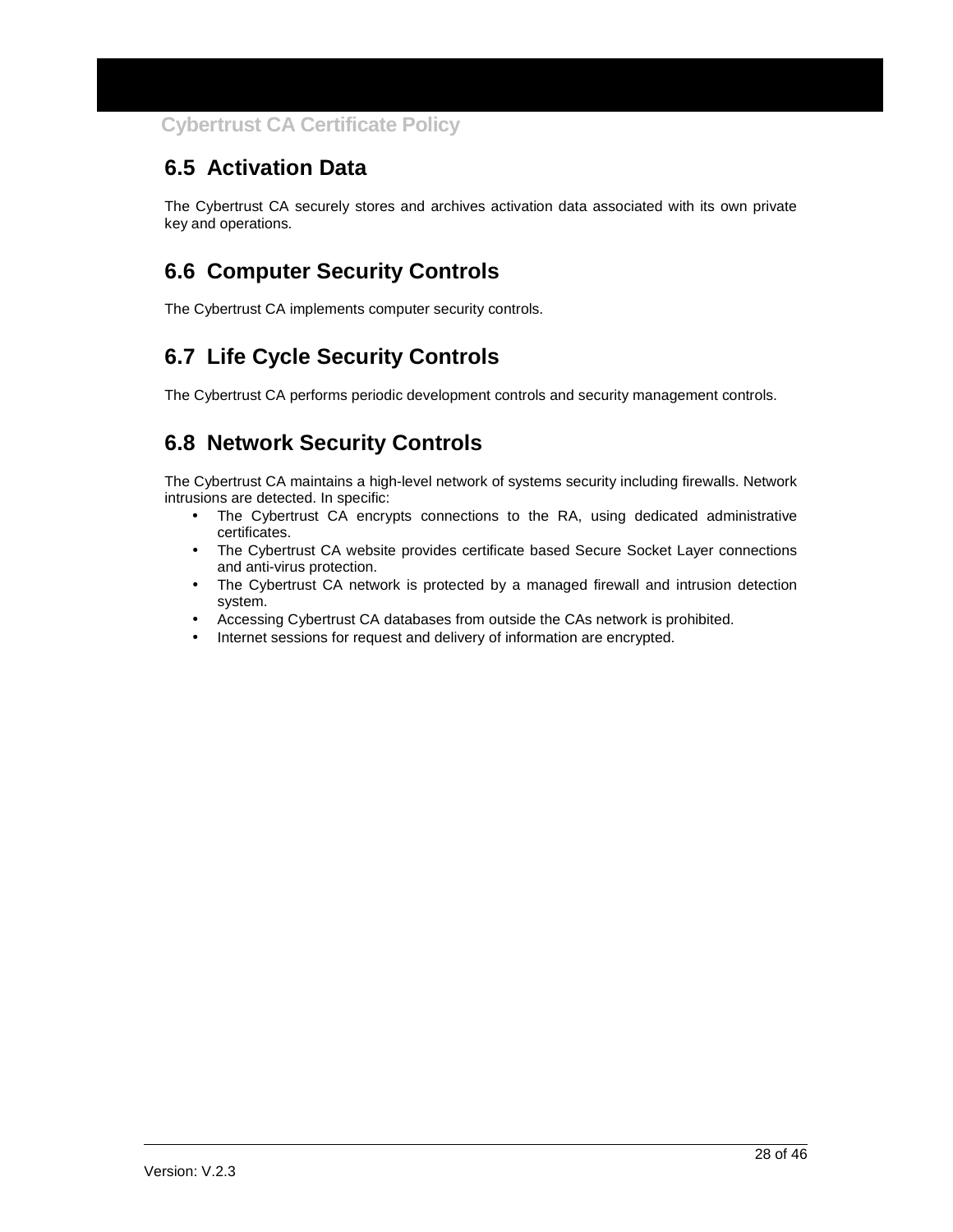## **7. Certificate and CRL Profiles**

This section specifies the certificate format, CRL and OCSP formats.

## **7.1 Certificate Profile**

Cybertrust makes available the certificate profiles of the CA certificates it uses in its CP upon receiving a duly justified request.

## **7.2 CRL Profile**

The Cybertrust CA maintains a record of the CRL profile it uses in an independent technical document. This will be made available at the discretion of the Cybertrust CA, on request from parties explaining their interest.

In conformance with IETF PKIX RFC 2459 Cybertrust supports CRLs compliant with:

- Version numbers supported for CRLs; and
- CRL and CRL entry extensions populated and their criticality.

The profile of the Cybertrust Certificate Revocation List is showing in the table below:

| <b>Version</b>                                                                                                                                                                                | [Version 1]                  |                               |  |
|-----------------------------------------------------------------------------------------------------------------------------------------------------------------------------------------------|------------------------------|-------------------------------|--|
| CountryName=[Root Certificate Country Name],<br><b>Issuer Name</b><br>organizationName=[Root Certificate Organisation],<br>commonName=[Root Certificate Common Name]<br>[UTF8String encoding] |                              |                               |  |
| This Update                                                                                                                                                                                   | [Date of Issuance]           |                               |  |
| <b>Next Update</b>                                                                                                                                                                            | [Date of Issuance + 3 hours] |                               |  |
| <b>Revoked</b>                                                                                                                                                                                | <b>CRL</b> Entries           |                               |  |
| <b>Certificates</b>                                                                                                                                                                           | Certificate Serial Number    | [Certificate Serial Number]   |  |
|                                                                                                                                                                                               | Date and Time of Revocation  | [Date and Time of Revocation] |  |

## **7.3 OCSP Profile**

The Cybertrust CA maintains a record of the OCSP profile it might use in an independent technical document. This will be made available at the discretion of the Cybertrust CA, on request from parties explaining their interest.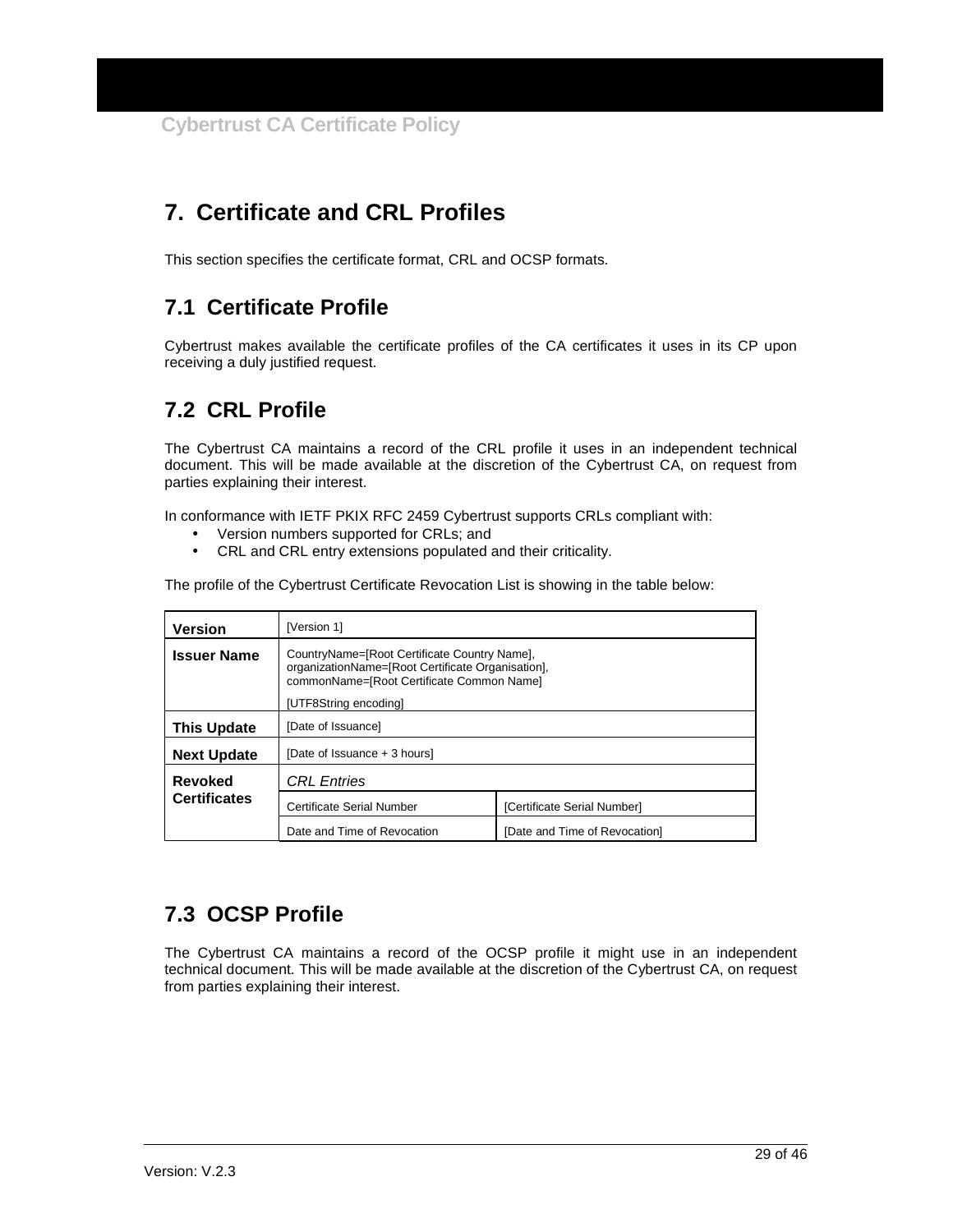## **8. Compliance Audit and Other Assessment**

The Cybertrust CA accepts under condition the auditing of practices and procedures it does not publicly disclose. The Cybertrust CA gives further consideration and evaluates the results of such audits before possibly implementing them.

Following its own approval with regard to the scope and content the Cybertrust CA accepts compliance audits to ensure it meets requirements, standards, procedures and service levels according to this CP and accreditation schemes it publicly claims compliance with.

## **8.1 Compliance Audit And Other Assessment**

Information on Cybertrust's conformance with the requirements of any accreditation scheme can be sought by the organization of such accreditation scheme directly.

Cybertrust has successfully been audited and currently meets the requirements of the accreditation scheme known as WebTrust for CAs. Cybertrust seeks to maintain its accreditation.

Cybertrust accepts compliance audits to ensure it meets requirements, standards, procedures and service levels according to this CP. Cybertrust accepts this auditing of its own practices and procedures that it does not publicly disclose under certain conditions such as confidentiality, trade secrets etc. Such audits may be carried out directly or through an agent by a party to which Cybertrust owes duty.

The CA evaluates the results of such audits before further implementing them.

#### 8.1.1 Audit process conditions

To carry out the audits, there will be an independent auditor appointed who will not be affiliated directly or indirectly in any way with Cybertrust nor having any conflicting interests thereof.

An audit is carried out in areas that include but are not limited to the following ones:

- Compliance of Cybertrust operating procedures and principles with the procedures and service levels defined in the CP.
- Management of the infrastructure that implements CA services.
- Management of the physical site infrastructure.
- Adherence to the CP.
- Adherence to relevant laws.
- Asserting agreed service levels.
- Inspection of audit trials, logs, relevant documents etc.
- Cause of any failure to comply with the conditions above.

With regard to conformance audits, Cybertrust undertakes the responsibility of the performance of any subcontractors it uses to carry out certification operations including those described in the section below.

#### 8.1.1.1 Business Partnerships

To better respond to the diverse certification needs of the distributed population of electronic commerce service providers and users, Cybertrust may co-operate with appropriately selected business partners to deliver certain services associated with PKI, including certification and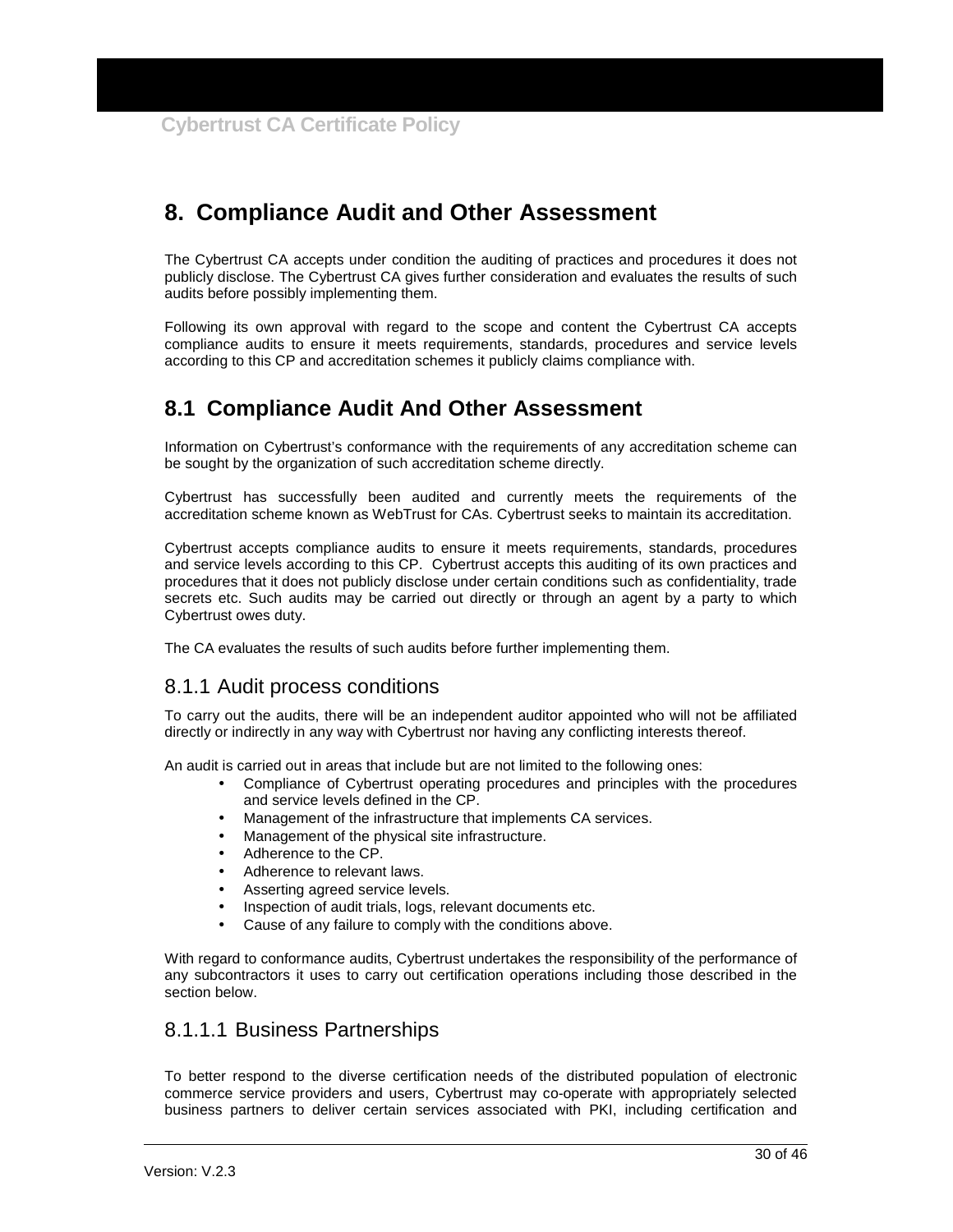registration. Cybertrust may outsource in part or whole certain aspects of the delivery of its services. Regardless of the partner or agent selected to manage certain parts of the certificate life cycle or operations, Cybertrust remains ultimately in charge of the whole process. Cybertrust limits its responsibility thereof according to the conditions in this Cybertrust CP.

### 8.1.1.2 Secure Devices and Private Key Protection.

Cybertrust supports the use of secure devices and tamperproof equipment to securely issue, manage and store certificates. Cybertrust uses accredited trustworthy hardware to prevent compromise of its private key.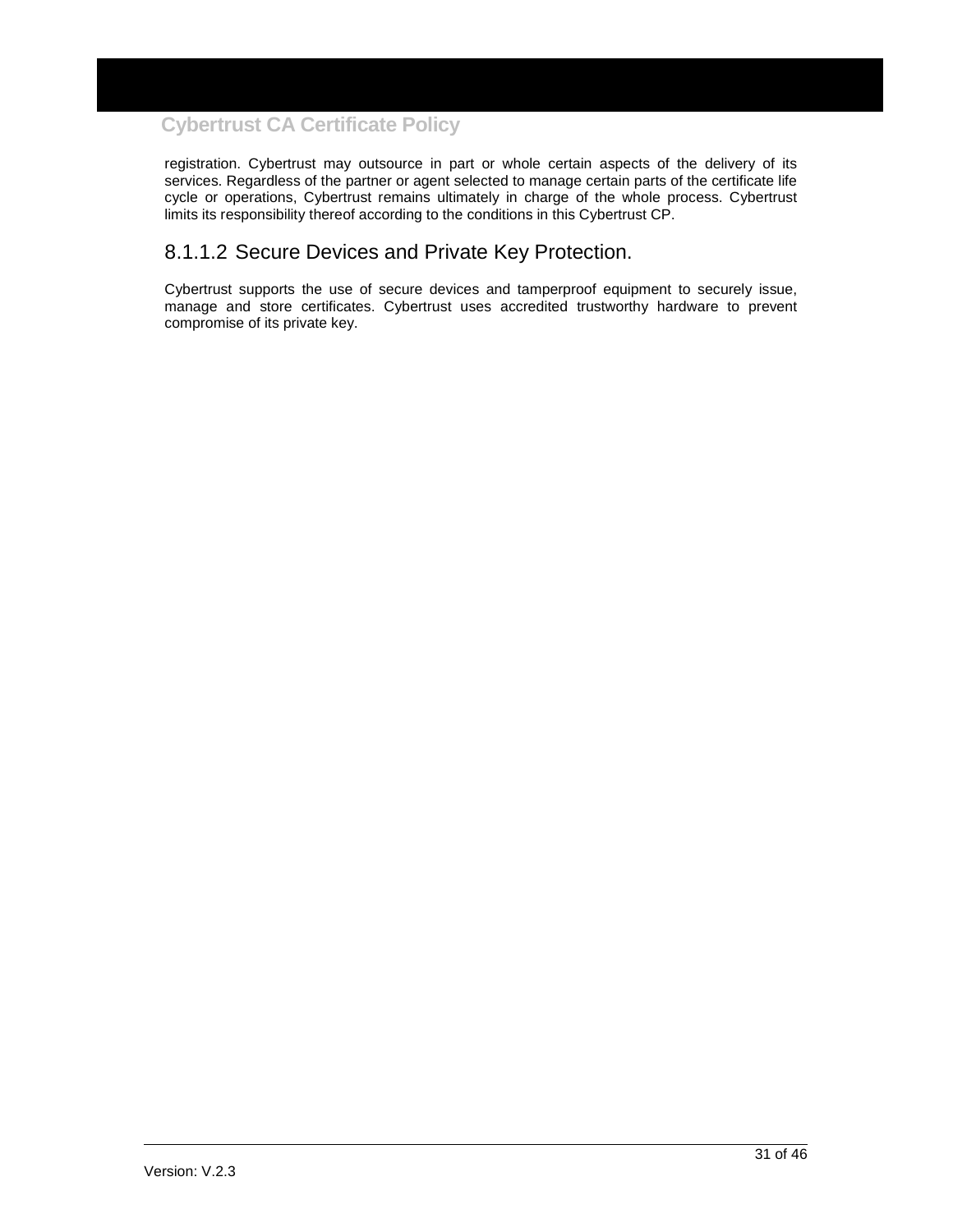## **9. Other Business and Legal Matters**

Certain Legal conditions apply to the issuance of the Cybertrust CA certificates under this CP as described in this section.

## **9.1 Fees**

The issuance and management of Cybertrust CA certificates is subject to fees which can be quoted on request.

### 9.1.1 Refund policy

 Subject to the terms and conditions of the applicable agreement, Cybertrust may accept requests for refund in writing. Refund requests must be duly justified and addressed to the Legal Services of Cybertrust. Cybertrust reserves its right to endorse or grant and refunds unless they are requested in the framework of a warranty offered by Cybertrust.

## **9.2 Financial Responsibility**

Cybertrust maintains sufficient resources to meet its perceived obligations under this CP. The Cybertrust CA makes this service available on an "as is" basis.

## **9.3 Confidentiality of Business Information**

The Cybertrust CA observes personal data privacy rules and confidentiality rules as described in the Cybertrust CP. Confidential information includes:

- Any personal identifiable information on subscribers, other than that contained in a certificate.
- Reason for the revocation of a CA certificate, other than that contained in published certificate status information.
- Audit trails.
- Correspondence regarding CA services.
- CA Private key(s).

The following items are not confidential information:

- Certificate and their content.
- Status of a certificate.

Cybertrust does not release nor is it required to release any confidential information without an authenticated and justified request specifying either:

- The party to whom the Cybertrust CA owes a duty to keep information confidential is the party requesting such information.
- A court order.

The Cybertrust may charge an administrative fee to process such disclosures.

Parties requesting and receiving confidential information are granted permission on the assumption that they use it for the requested purposes, secure it from compromise, and refrain from using it or disclosing it to third parties.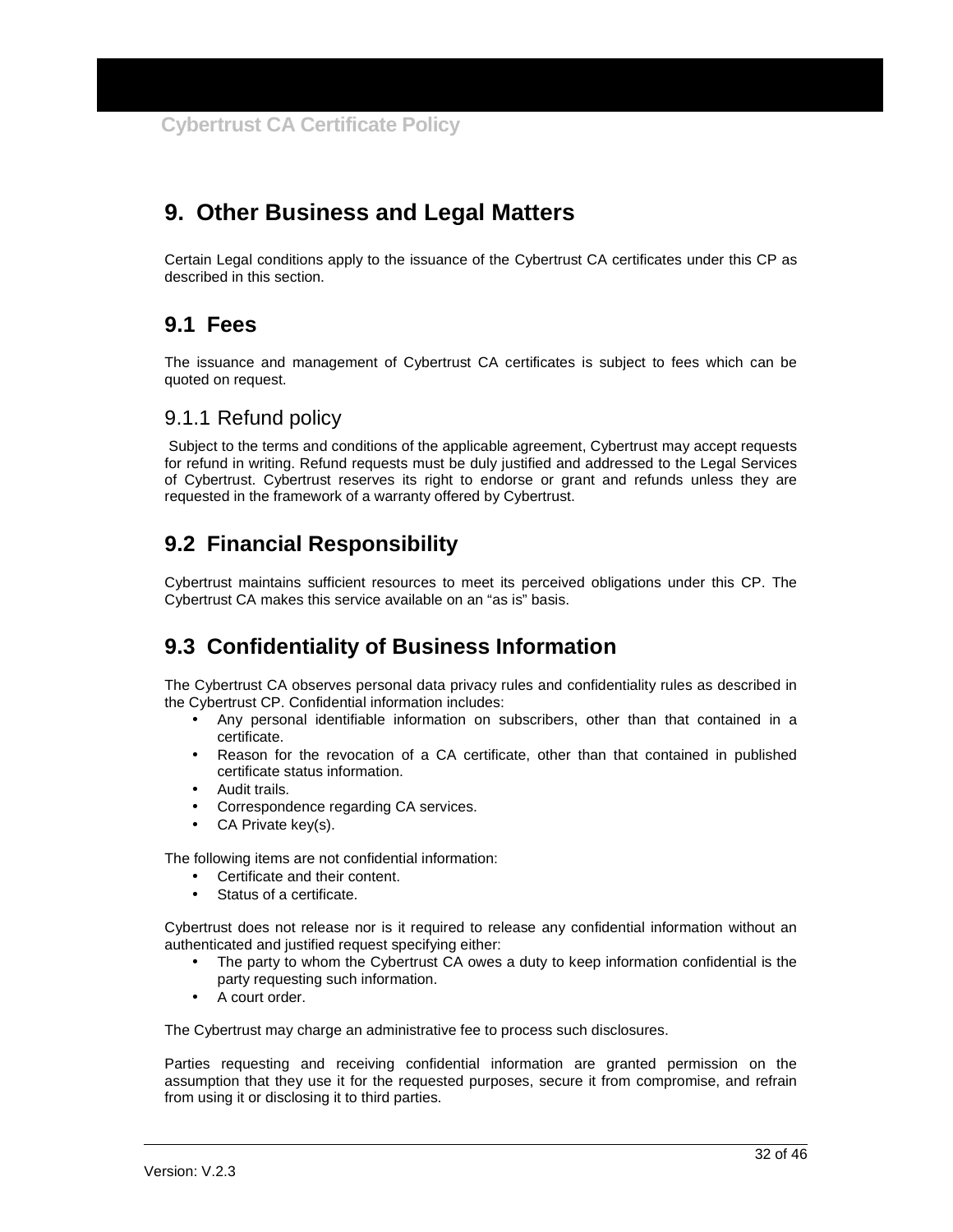## 9.3.1 Disclosure Conditions

Non-confidential information can be disclosed to any subscriber and relying party under the conditions below:

- Only a single certificate is delivered per inquiry by subscriber or relying party.
- The status of a single certificate is provided per inquiry by a subscriber or relying party.
- Subscribers can consult the information the CA holds about them.

Confidential information may not be disclosed to subscribers nor relying parties. The Cybertrust CA properly manages the disclosure of information to the CA personnel.

The Cybertrust CA authenticates itself to any party requesting the disclosure of information by:

- Presenting an authentication certificate at the request of the subscriber or relying party
- Signing responses to OCSP requests and CRLs.

The Cybertrust CA encrypts all communications of confidential information including:

- The communications link between the CA and the RAs.
- Sessions to deliver certificates and certificate status information.

To incorporate information by reference the Cybertrust CA uses computer-based and text-based pointers that include URLs, etc.

## **9.4 Privacy of Personal Information**

Cybertrust CA makes available a specific Data Protection Policy for the protection of personal data of the applicant applying for a Cybertrust CA certificate that they make available through their web site. The Cybertrust CA adheres to the documented Privacy Policy of Cybertrust available from http://cybertrust.omniroot.com/repository .

## **9.5 Intellectual Property Rights**

Cybertrust owns and reserves all intellectual property rights associated with its databases, web sites, Cybertrust CA digital certificates and any other publication whatsoever originating from Cybertrust CA including this CP.

The Distinguished names of all CAs of Cybertrust CA, remain the sole property of Cybertrust, which enforces these rights.

Certificates are and remain property of the Cybertrust CA or the rightful owner that licenses certificate management over to Cybertrust. The Cybertrust CA permits the reproduction and distribution of certificates on a non-exclusive, royalty-free basis, provided that they are reproduced and distributed in full, except that certificates are not published in any publicly accessible repository or directory without the express written permission of the Cybertrust CA. The scope of this restriction is also intended to protect subscribers against the unauthorised republication of their personal data featured on a certificate.

The Cybertrust CA owns and reserves all intellectual property rights associated with its own products and services that it has not explicitly transferred or released to another party.

## **9.6 Representations and Warranties**

The Cybertrust CA uses this CP and a subscriber agreement to convey legal conditions of usage of Cybertrust CA certificates to subscribers and relying parties.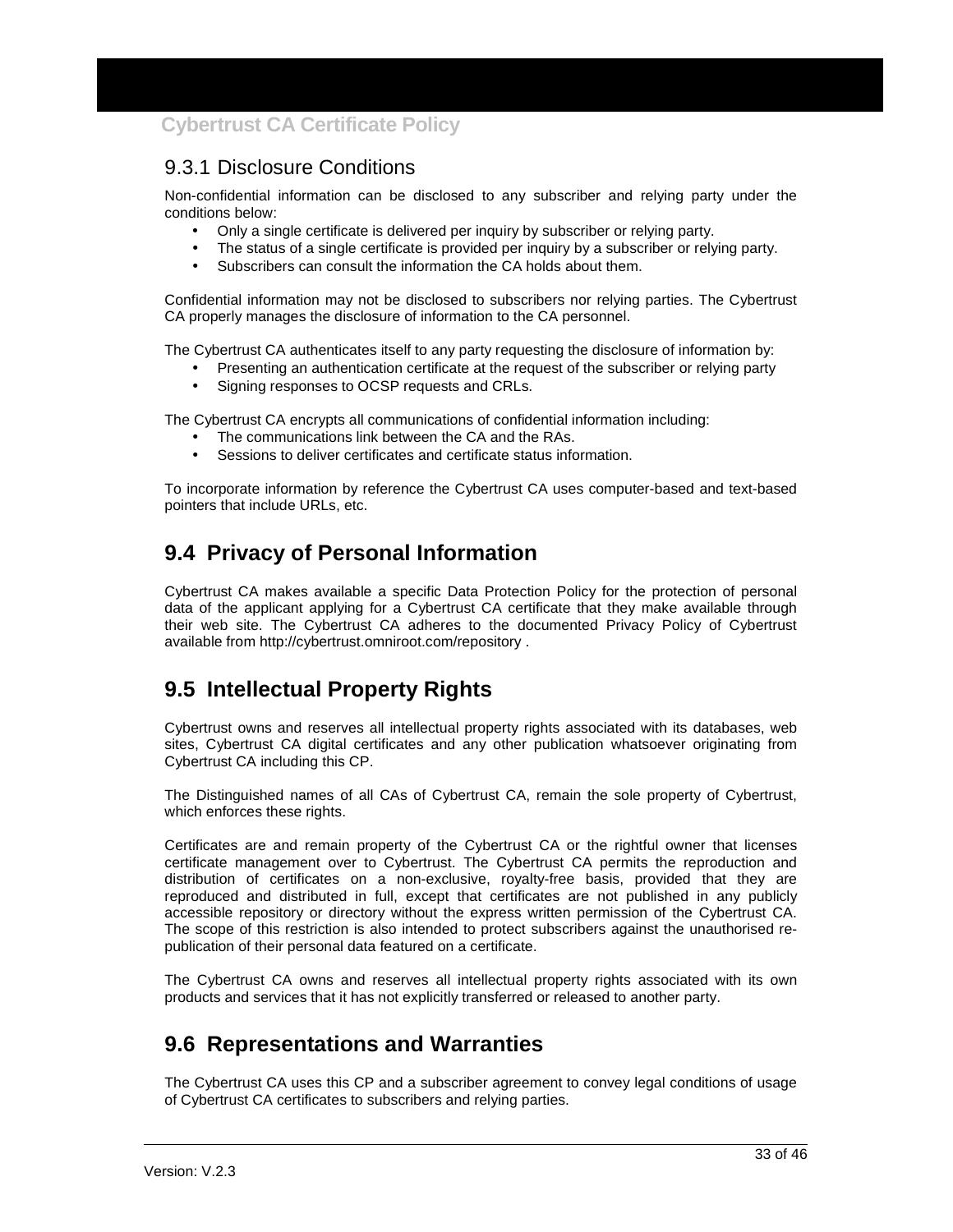Participants that may make certain (limited) representations and warranties include Cybertrust CA, RAs, subscribers, relying parties, and any other participants as it might become necessary.

All parties of the Cybertrust domain, including the Cybertrust CA, RAs and subscribers warrant the integrity of their respective private key(s). If any such party suspects that a private key has been compromised they will immediately notify the appropriate RA.

## 9.6.1 Subscriber Obligations

Unless otherwise stated in this CP, subscribers are responsible for:

- Having knowledge and, if necessary, seeking training on using digital certificates.
- Generating securely their private-public key pair, using a trustworthy system.
- Providing correct and accurate information in their communications with the Cybertrust CA.
- Ensuring that the public key submitted to the Cybertrust CA correctly corresponds to the private key used.
- Accepting all terms and conditions in the Cybertrust CA CP and associated policies published in the Cybertrust CA Repository.
- Refraining from tampering with a Cybertrust CA certificate.
- Using Cybertrust CA certificates for legal and authorised purposes in accordance with this CP.
- Notifying Cybertrust CA or a Cybertrust RA of any changes in the information submitted.
- Ceasing to use a Cybertrust CA certificate if any featured information becomes invalid.
- Ceasing to use a Cybertrust CA certificate when it becomes invalid.
- Removing a Cybertrust CA certificate when invalid from any applications and/or devices they have been installed on.
- Using a Cybertrust CA certificate, as it may be reasonable under the circumstances.
- Preventing the compromise, loss, disclosure, modification, or otherwise unauthorised use of their private key.
- For any acts and omissions of partners and agents subscribers use to generate, retain, escrow, or destroy any private keys.
- Refraining from submitting to Cybertrust CA or any Cybertrust CA directory any material that contains statements that violate any law or the rights of any party.
- Requesting the revocation of a certificate in case of an occurrence that materially affects the integrity of a Cybertrust CA certificate.
- Notifying the appropriate RA immediately, if a subscriber becomes aware of or suspects the compromise of a private key.
- Submit accurate and complete information to Cybertrust in accordance with the requirements of this CP particularly with regards to registration.
- Only use the key pair for electronic signatures and in accordance with any other limitations notified to the subscriber according to this CP or the executed CA Chaining agreement.
- Exercise absolute care to avoid unauthorized use of its private key.
- Generate subscriber keys using an algorithm recognized as being fit for the purposes of electronic signatures;
- Use a key length and algorithm, which is recognized as being fit for the purposes of electronic signatures.
- Notify Cybertrust without any reasonable delay, if any of the following occur up to the end of the validity period indicated in the certificate:
	- The subscriber's private key has been lost, stolen, potentially compromised; or
	- Control over the subscribers private key has been lost due compromise of activation data (e.g. PIN code) or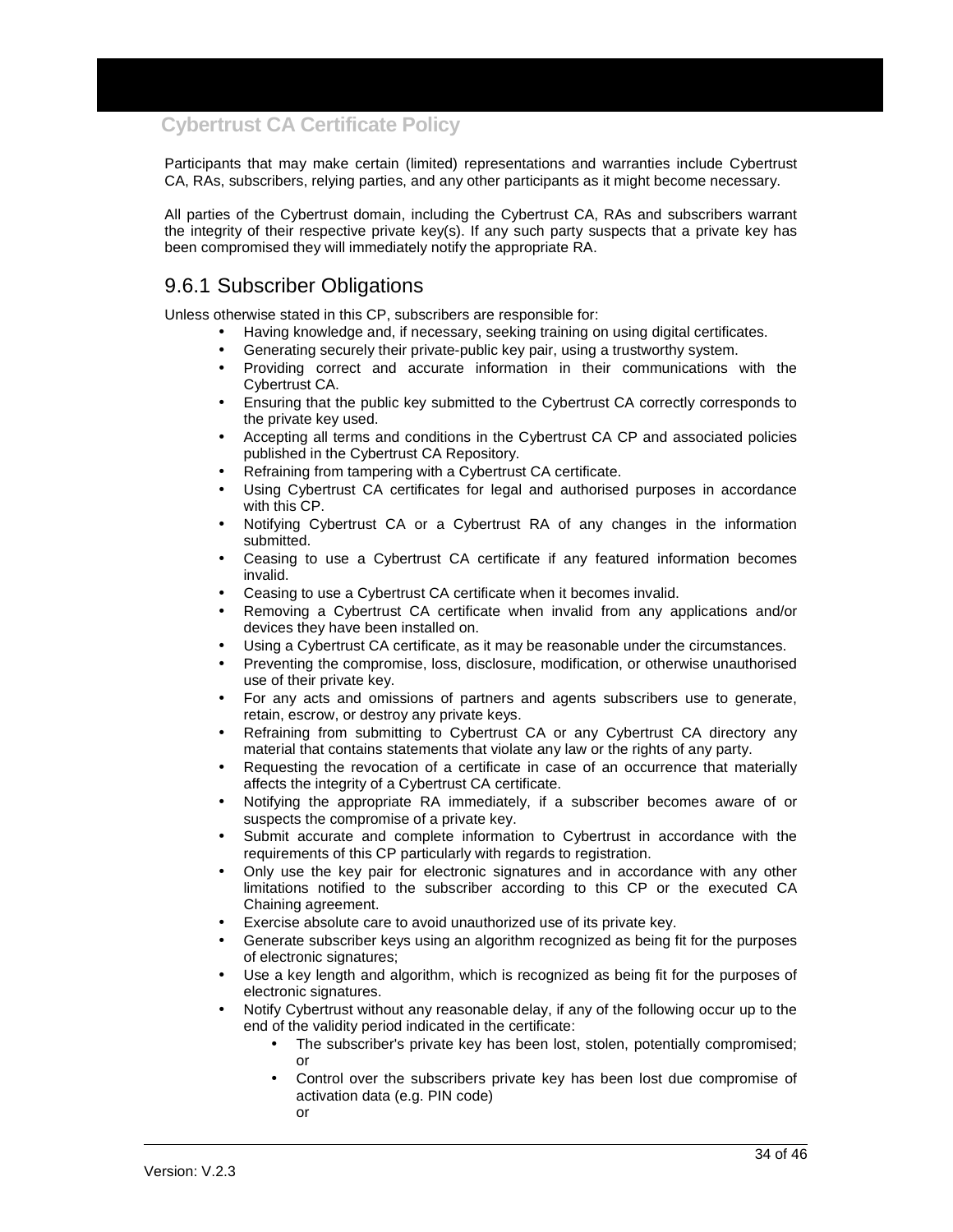• Inaccuracy or changes to the certificate content, as notified to the subscriber.

The subscriber is ultimately liable for the choices he or she makes when applying for a certificate. The applicant and Cybertrust must designate the usage of a trustworthy device as well as the choice of organizational context.

As a top root authority and operator of a trust network that makes available a unique and critical service Cybertrust seeks to ensure the trustworthiness of the relationship with the CA chaining subscriber. The subscriber refrains at all times from seeking CA chaining services by other certification authorities at the same time that it use the CA chaining services of Cybertrust. This limitation applies to the whole subscriber organization and not to the designated roots alone.

## 9.6.2 Relying Party Obligations

A party relying on a Cybertrust CA certificate promises to:

- Have the technical capability to use digital certificates.
- Receive notice of the Cybertrust CA and associated conditions for relying parties.
- Validate a Cybertrust CA certificate by using certificate status information (e.g. a CRL) published by the Cybertrust CA in accordance with the proper certificate path validation procedure.
- Trust a Cybertrust CA certificate only if all information featured on such certificate can be verified via such a validation procedure as being correct and up to date.
- Rely on a Cybertrust CA certificate, only as it may be reasonable under the circumstances.
- Notify the appropriate RA immediately, if the relying party becomes aware of or suspects that a private key has been compromised.

The obligations of the relying party, if it is to reasonably rely on a certificate, are to:

- Verify the validity or revocation of the CA certificate using current revocation status information as indicated to the relying party.
- Take account of any limitations on the usage of the certificate indicated to the relying party either in the certificate or this CP.
- Take any other precautions prescribed in the Cybertrust CA certificate as well as any other policies or terms and conditions made available in the application context a certificate might be used.

Relying parties must at all times establish that it is reasonable to rely on a certificate under the circumstances taking into account circumstances such as the specific application context a certificate is used in.

### 9.6.2.1 Conveying Relying party obligations

In order to give uninhibited access to revocation information and subsequently invoke Trust in its own services, Cybertrust refrains from implementing an agreement with the relying party with regard to controlling the validity of certificate services with the purpose of binding relying parties to their obligations.

Much like it applies to any other participant of Cybertrust public services, however, the use of Cybertrust resources that relying parties make is implicitly governed by the conditions set out in Cybertrust's policy framework instantiated by the Cybertrust CP.

#### **Relying parties are hereby notified that the conditions prevailing in this CP are binding upon them each time they consult a Cybertrust resource for the purpose of establishing trust and validating a certificate.**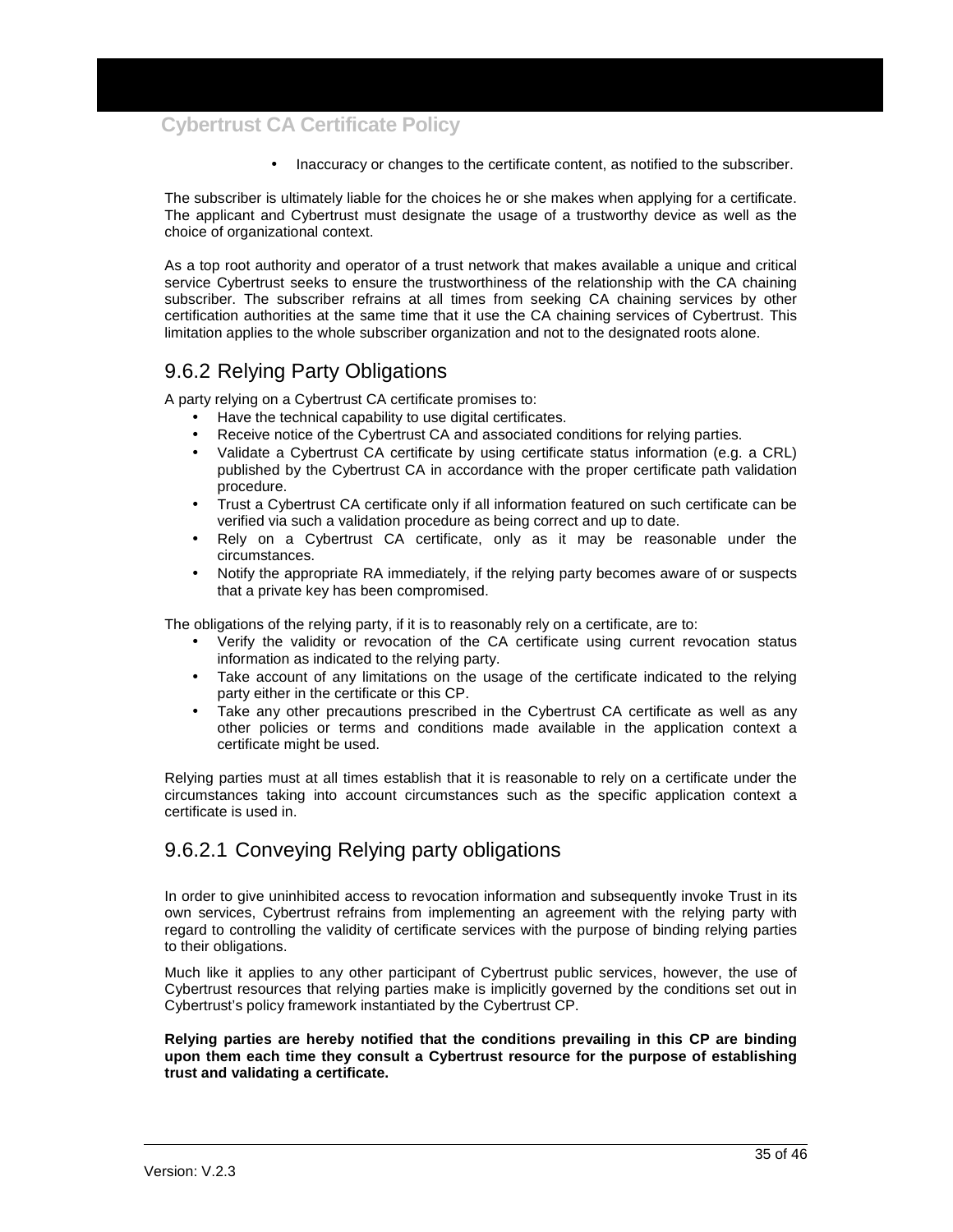## 9.6.3 Subscriber Liability towards Relying Parties

Without limiting other subscriber obligations stated elsewhere in this CP, subscribers are liable for any misrepresentations they make in CA certificates to third parties that, reasonably rely on the representations contained therein.

## 9.6.4 Cybertrust CA Repository and Web site Conditions

Parties (including subscribers and relying parties) accessing the Cybertrust CA Repository and web site agree with the provisions of this CP and any other conditions of usage that Cybertrust may make available. Parties demonstrate acceptance of the conditions of usage of the CP by submitting a query with regard to the status of a CA certificate or by anyway using or relying upon any such information or services provided. The Cybertrust CA Repositories include or contain:

- Information provided as a result of the search for a CA certificate.
- Information to verify the status of digital signatures created with a private key corresponding to a public key listed in a certificate.
- Information to verify the status of a digital certificate before encrypting data using the public key included in a certificate
- Information published on the Cybertrust CA web site.
- Any other services that Cybertrust CA might advertise or provide through its web site.

The Cybertrust CA maintains a certificate repository during the application period and for 5 years after the expiration or revocation of a certificate. To verify its integrity the complete repository will be made available to the Cybertrust RAs for queries at any time.

Additionally, the Cybertrust CA repository is available to relying parties.

### 9.6.4.1 Reliance at Own Risk

It is the sole responsibility of the parties accessing information featured in the Cybertrust CA Repositories and web site to assess and rely on information featured therein. Parties acknowledge that they have received adequate information to decide whether to rely upon any information provided in a CA certificate. The Cybertrust CA takes all steps necessary to update its records and directories concerning the status of the certificates and issue warnings about. Failure to comply with the conditions of usage of the Cybertrust Repositories and web site may result in terminating the relationship between the Cybertrust CA and the party.

#### 9.6.4.2 Accuracy of Information

The Cybertrust CA makes every effort to ensure that parties accessing its Repositories receive accurate, updated and correct information. The Cybertrust CA, however, cannot accept any liability beyond the limits set in this CP and the Cybertrust CA insurance policy.

## 9.6.5 Cybertrust CA Obligations

To the extent specified in the relevant sections of the CP, the Cybertrust CA promises to:

- Comply with this CP and its amendments as published under http://cybertrust.omniroot.com/repository.
- Provide infrastructure and certification services, including the establishment and operation of the Cybertrust CA Repository and web site for the operation of public certificate management services.
- Provide Trust mechanisms, including a key generation mechanism, key protection, and secret sharing procedures regarding its own infrastructure.
- Provide prompt notice in case of compromise of its own private key(s).
- Provide and validate application procedures for the various types of certificates that it makes publicly available.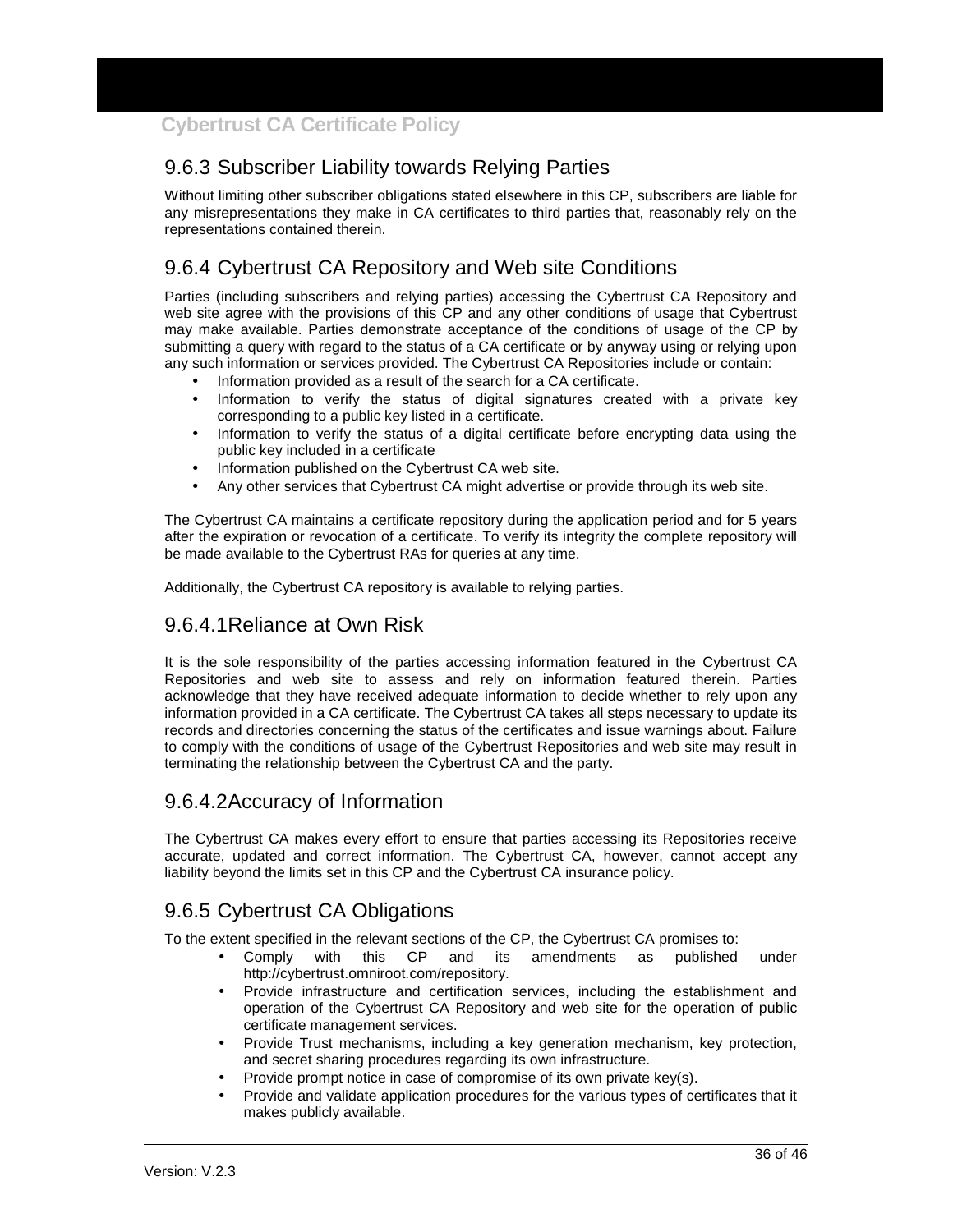- Issue electronic certificates in accordance with this CP and fulfil its obligations presented herein.
- Revoke certificates issued according to this CP upon receipt of a valid and authenticated request to revoke a certificate from an RA.
- Publish accepted certificates in accordance with this CP.
- Provide support to subscribers and relying parties as described in this CP.
- Provide for the expiration and renewal of certificates according to this CP.
- Publish CRLs and/or OCSP responses of all suspended and revoked certificates on a regular basis in accordance with this CP.
- Provide appropriate service levels according to a service agreement.
- Notify relying parties of certificate revocation by publishing CRLs on the Cybertrust CA repository.

Cybertrust might seek additional insurance coverage against risks emanating from the correctness of the information included in a certificate.

To the extent permitted by law the Cybertrust CA cannot be held liable for:

- Any use of certificates, other than specified in this CP.
- Falsification of transactions.
- Improper use or configuration of equipment, not operated under the responsibility of the CA, used in a transaction involving certificates.
- Compromise of private keys associated with the certificates.
- Loss, exposure or misuse of PIN code(s) etc. protecting private keys associated with the certificates.
- The submission of erroneous or incomplete data from an RA, including identification data, serial numbers and public key values.
- Erroneous or incomplete requests for operations on certificates by the RA.
- Acts of God.
- The use of certificates.
- The use of public or private keys of cross-certified (non-subordinate) CA's and their relying parties.
- Services delivered to any subscriber that maintains a CA chaining relationship within its own organisation with another certification authority. This limitation applies to the services delivered to the whole customer organisation and not just specific root or roots that the customer has CA chained.

The Cybertrust CA acknowledges it has no further obligations under this CP.

### 9.6.6 Registration Authority Obligations

A Cybertrust RA operating within the Cybertrust network promises to:

- Generate securely an RA administrator key pair, using a trustworthy system directly or through an agent.
- Provide correct and accurate information in their communications with the Cybertrust CA.
- Ensure that the public key submitted to Cybertrust CA is the correct one (if applicable).
- Generating a new, secure key pair to be used in association with a certificate that they request from Cybertrust CA.
- Receive applications for the Cybertrust CA certificates in accordance with this Cybertrust CP.
- Carry out all verification and authenticity actions prescribed by the Cybertrust CA procedures and this CP.
- Submit to the Cybertrust CA the applicant's request in a signed message (certificate request).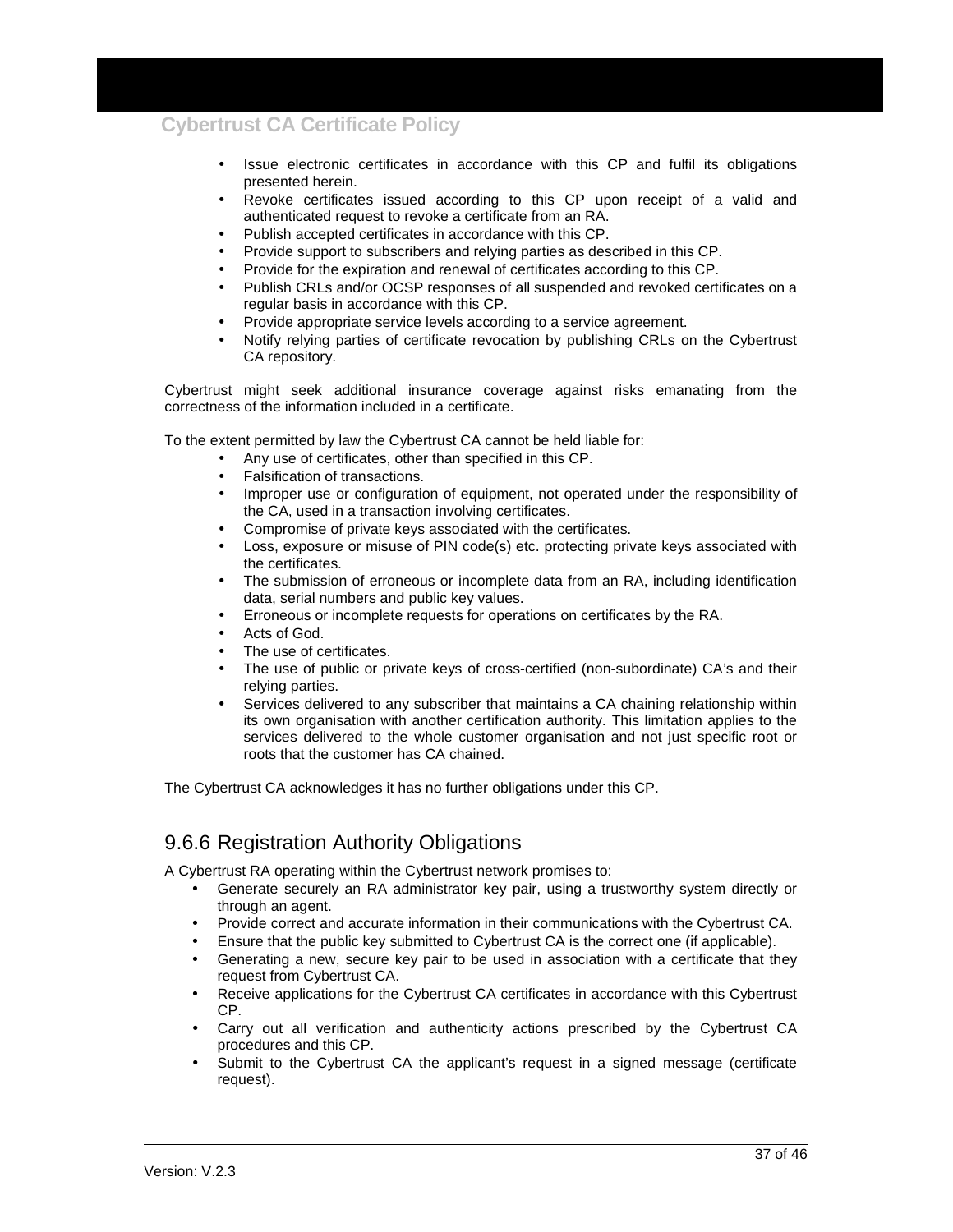- Receive, verify and relay to the Cybertrust CA all requests for revocation of a Cybertrust CA certificate in accordance with the Cybertrust CA procedures and the Cybertrust CA CP.
- Verify the accuracy and authenticity of the information provided by the subscriber at the time of renewal of a certificate according to this CP.

### 9.6.7 Information incorporated by reference into a digital certificate

The Cybertrust incorporates by reference the following information in every digital certificate it issues:

- Terms and conditions of the corresponding CP.
- Any other applicable certificate policy as may be stated on an issued Cybertrust certificate.
- The mandatory elements of the standard X.509.
- Any non-mandatory but customised elements of the standard X.509.
- Content of extensions and enhanced naming that are not fully expressed within a certificate.
- Any other information that is indicated to be so in a field of a certificate.

## 9.6.8 Pointers to incorporate by reference

To incorporate information by reference Cybertrust uses computer-based and text-based pointers. Cybertrust may use URLs, OIDs etc.

## **9.7 Disclaimers of Warranties**

This section includes disclaimers of express warranties.

#### 9.7.1 Limitation for Other Warranties

The Cybertrust CA does not warrant:

- The accuracy of any unverifiable piece of information contained in certificates except as it may be stated in the relevant product description below in this CP and in the Cybertrust CA warranty policy, if available.
- The accuracy, authenticity, completeness or fitness of any information contained in, free, test or demo certificates.

### 9.7.2 Exclusion of Certain Elements of Damages

In no event (except for fraud or wilful misconduct) is the Cybertrust CA liable for:

- Any loss of profits.
- Any loss of data.
- Any indirect, consequential or punitive damages arising from or in connection with the use, delivery, license, and performance or non-performance of certificates or digital signatures.
- Any transactions or services offered or within the framework of this CP.
- Any other damages except for those due to reliance on the verified information in a certificate, except for information featured on, free, test or demo certificates.
- Any liability incurred in any case if the error in such verified information is the result of fraud or wilful misconduct of the applicant.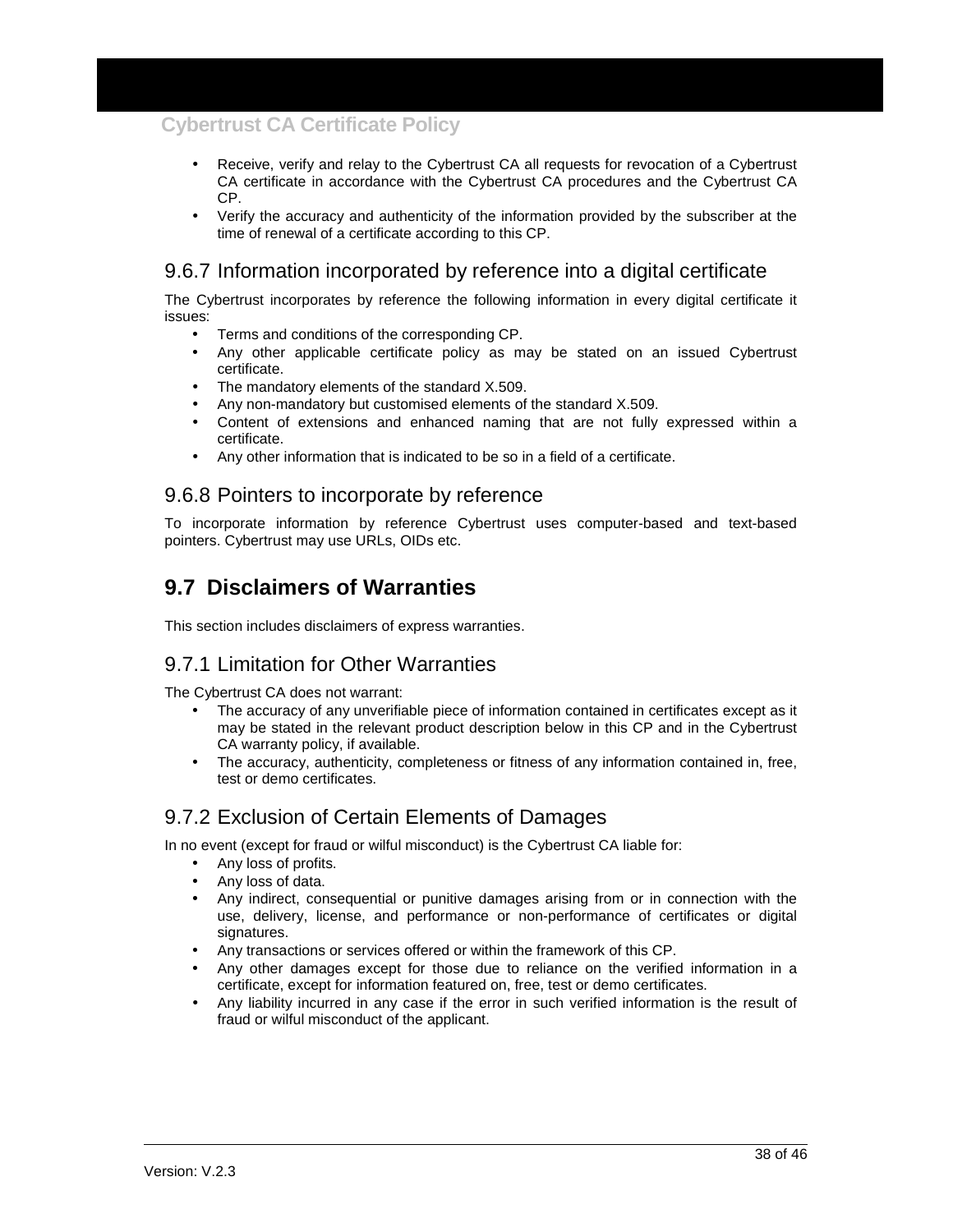## **9.8 Limitations of Liability**

The total liability of the Cybertrust is limited in accordance with the provisions of the applicable agreement.

Further information can be found at: http://cybertrust.omniroot.com/repository.

## **9.9 Indemnities**

This section contains the applicable indemnities.

### 9.9.1 Indemnity

To the extent permitted by law the subscriber agrees to indemnify and hold the Cybertrust CA harmless from any acts or omissions resulting in liability, any loss or damage, and any suits and expenses of any kind, including reasonable attorneys' fees that the Cybertrust may incur as a result of:

- Failure to protect the subscriber's private key,
- Use a trustworthy system as required
- Taking precautions necessary to prevent the compromise, loss, disclosure, modification, or unauthorised use of the subscriber's private key

## **9.10 Term and Termination**

This CP remains in force until notice of the opposite is communicated by the Cybertrust CA on its web site or repository.

Notified changes are appropriately marked by an indicated version. Following publications, changes become applicable 30 days thereafter.

## **9.11 Individual notices and communications with participants**

The Cybertrust CA accepts notices related to this CP by means of digitally signed messages or in paper form. Upon receipt of a valid, digitally signed acknowledgment of receipt from Cybertrust CA the sender of the notice deems its communication effective. The sender must receive such acknowledgment within twenty (20) business days, or else written notice must then be sent in paper form through a courier service that confirms delivery or via certified or registered mail, postage prepaid, return receipt requested, addressed as follows. Individuals communications made to the Cybertrust CA must be addressed to: legal@cybertrust.net or by post to the Cybertrust in the address mentioned in the introduction of this document.

## **9.12 Amendments**

Changes to this CP are indicated by appropriate numbering.

The Cybertrust CA Policy Management Authority decides on the numbering of versions.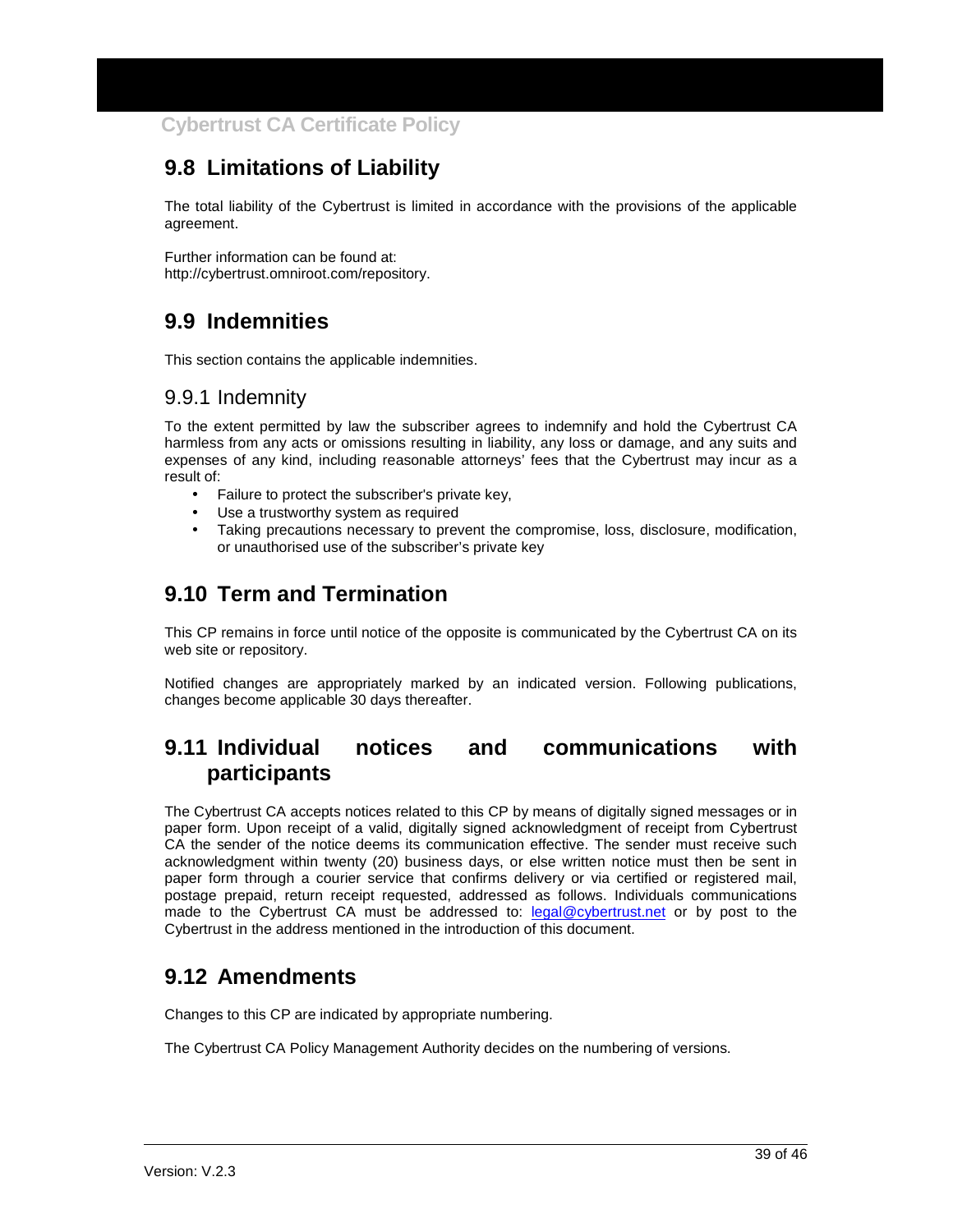## **9.13 Dispute Resolution Procedures**

Before resorting to any dispute resolution mechanism including adjudication or any type of Alternative Dispute Resolution (including without exception mini-trial, arbitration, binding expert's advice, co-operation monitoring and normal expert's advice) parties agree to notify Cybertrust of the dispute with a view to seek dispute resolution.

Upon receipt of a Dispute Notice, Cybertrust convenes a Dispute Committee that advises Cybertrust management on how to proceed with the dispute. The Dispute Committee convenes within twenty (20) business days from receipt of a Dispute Notice. The Dispute Committee is composed by a counsel, a data protection officer, a member of Cybertrust operational management and a security officer. The counsel or data protection officer chair the meeting. In its resolutions the Dispute Committee proposes a settlement to the Cybertrust executive management. The Cybertrust executive management may subsequently communicate the proposed settlement to the resting party.

### 9.13.1 Arbitration

If the dispute is not resolved within twenty (20) days after initial notice pursuant to CP, parties submit the dispute to arbitration, in accordance with art. 1676-1723 of the Belgian Judicial Code.

There will be 3 arbitrators of whom each party proposes one while both parties of the dispute choose the third arbitrator. The place of the arbitration is Leuven, Belgium and the arbitrators determine all associated costs.

For all technology related disputes and disputes related to this CP the parties accept the arbitration authority of the Belgian branch of Stichting Geschillenoplossing Automatisering (Foundation for the Settlement of Automation Disputes) with registered offices in:

J. Scheepmansstraat 5,

3050 Oud-Heverlee, Belgium. Tel.: +32-47-733 82 96, Fax: + 32-16-32 54 38.

## **9.14 Governing Law**

This CP is governed, construed and interpreted in accordance with the laws of Belgium. This choice of law is made to ensure uniform interpretation of this CP, regardless of the place of residence or place of use of Cybertrust digital certificates or other products and services. The law of Belgium apply also to all Cybertrust commercial or contractual relationships in which this CP may apply or quoted implicitly or explicitly in relation to Cybertrust products and services where the Cybertrust acts as a provider, supplier, beneficiary receiver or otherwise.

Each party, including Cybertrust partners, subscribers and relying parties, irrevocably submit to the jurisdiction of the district courts of Leuven, Belgium.

## **9.15 Compliance with Applicable Law**

Cybertrust CA complies with applicable laws of Belgium. Export of certain types of software used in certain Cybertrust CA public certificate management products and services may require the approval of appropriate public or private authorities. Parties (including the Cybertrust CA, subscribers and relying parties) agree to conform to applicable export laws and regulations as pertaining in Belgium.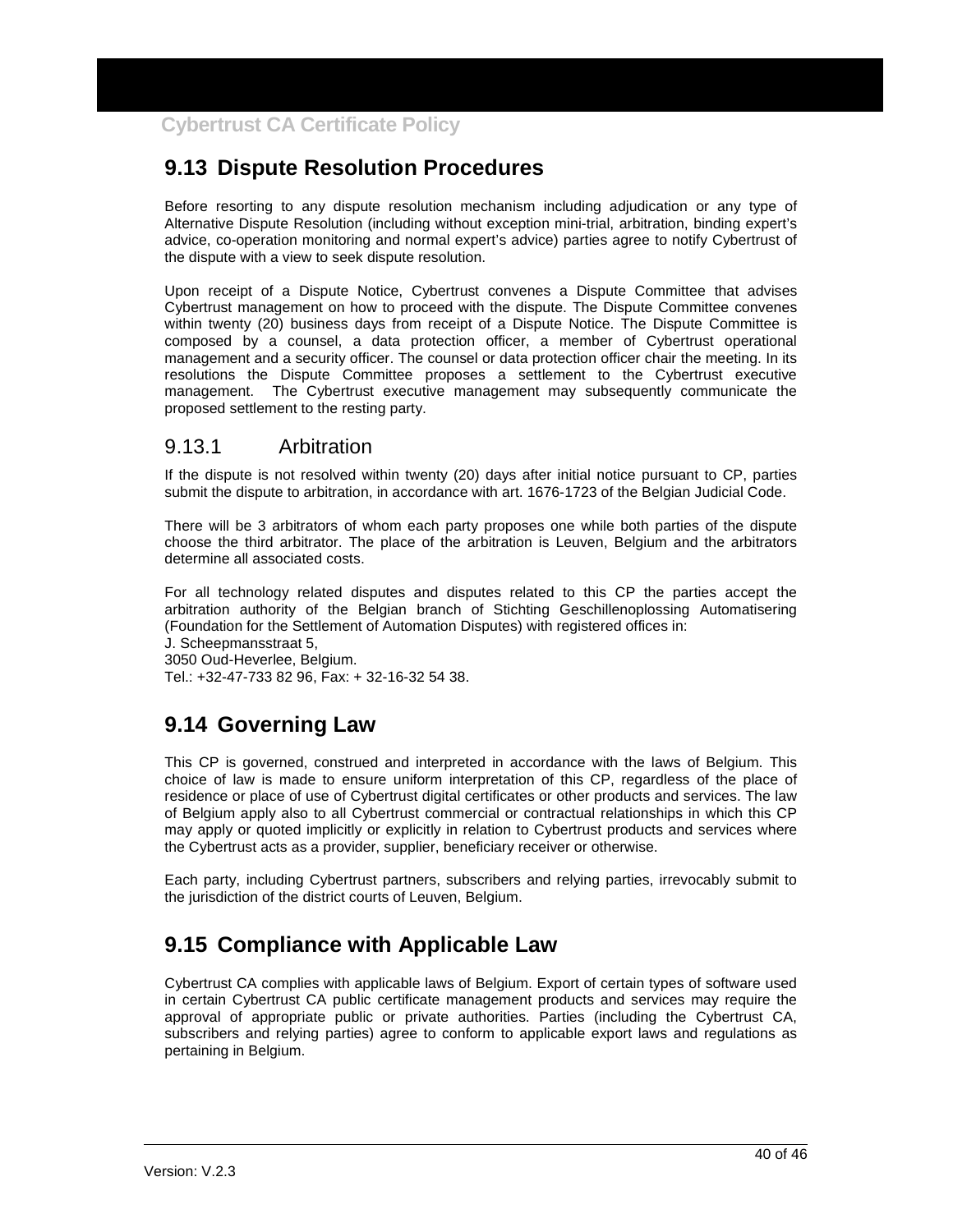## **9.16 Miscellaneous Provisions**

#### 9.16.1 Survival

The obligations and restrictions contained under section "Legal Conditions" survive the termination of this CP.

## 9.16.2 Severability

.

If any provision of this CPS, including limitation of liability clauses, is found to be invalid or unenforceable, the remainder of this CP will be interpreted in such manner as to effect the original intention of the parties.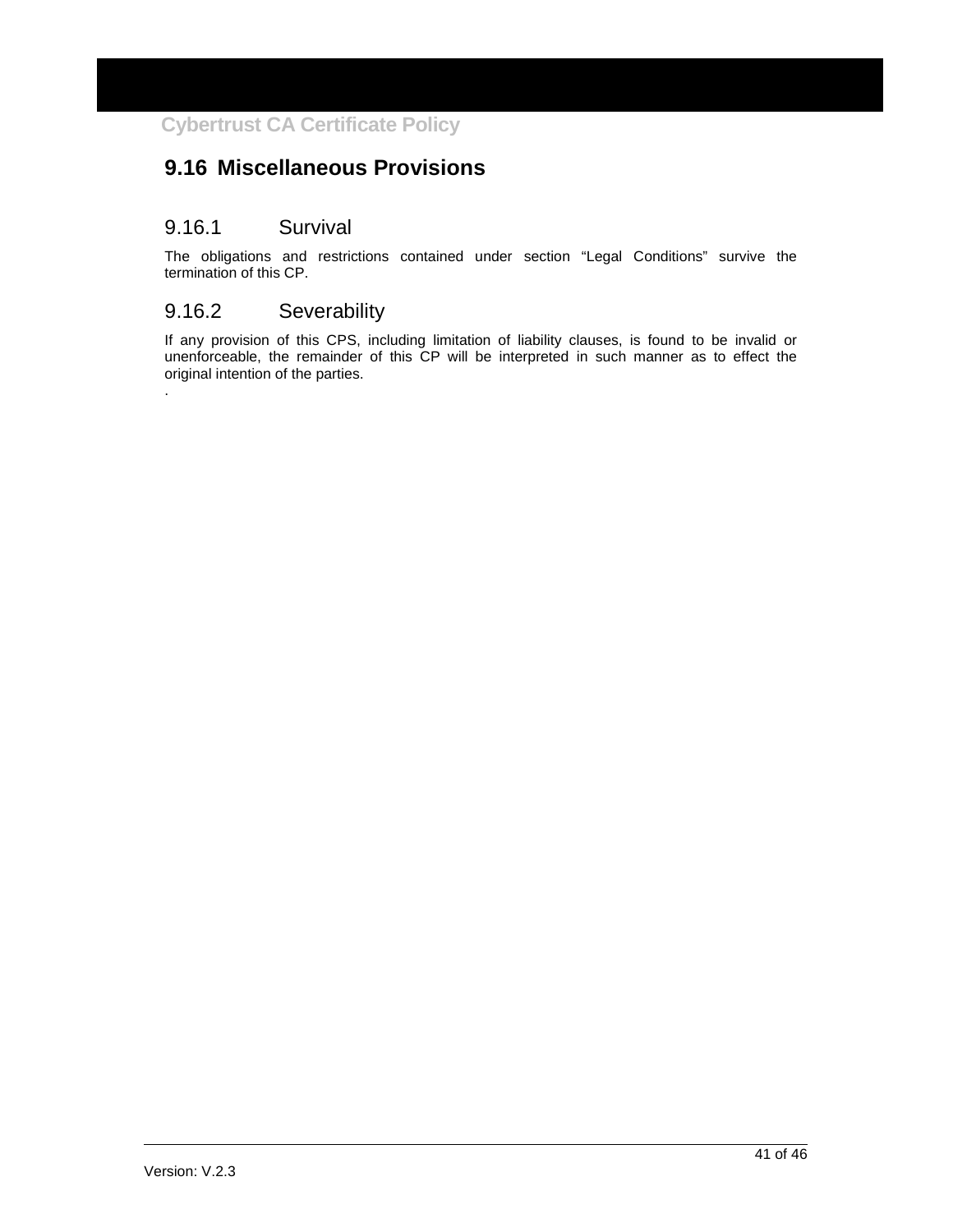## **10. List of definitions**

**ACCEPT (A CERTIFICATE)** To approve of a digital certificate by a certificate applicant within a transactional framework. **ACCREDITATION** A formal declaration by an approving authority that a certain function/entity meets specific formal requirements. **APPLICATION FOR A CERTIFICATE** A request sent by a certificate applicant to a CA to issue a digital certificate. **ARCHIVE** To store records for period of time for purposes such as security, backup, or audit. **ASSURANCES** A set of statements or conduct aiming at conveying a general intention. **AUDIT** Procedure used to validate compliance with formal criteria or controls. **AUTHENTICATED RECORD** A signed document containing assurances of authentication or a message with a digital signature verified by a valid Class 3 certificate by a relying party. **AUTHENTICATION** A process used to confirm the identity of a person or to prove the integrity of specific information by placing them within the right context and veryfying such relationship. **AUTHORISATION** Granting of rights. **AVAILABILITY** The rate of accessibility of information or resources. **HARDWARE MODULE** The complete system of the hardware module used to keep the certificates and securely generate a key pair. **BINDING** A statement by an RA of the relationship between a named entity and its public key. **CERTIFICATE** The public key of a subject and the associated information, digitally signed with the private key of the issuer of the certificate. Unless explicitly specified, the certificates described here are the subscriber's ones . **CERTIFICATE REVOCATION LIST** OR **CRL** A list maintained by the CA of certificates that are revoked before their expiration time. **CERTIFICATION AUTHORITY** OR **CA** An entity that is trusted to associate a public key to the information on the subject, contained in the certificate. Unless explicitly specified, the CA described herein is the Cybertrust CA. **CERTIFICATION PRACTICE STATEMENT** OR **CPS** A statement of the practices in the management of certificates during all life phases. **CERTIFICATE STATUS SERVICE** OR **CSS** A service, enabling relying parties and others to verify the status of certificates. **CONTRACT PERIOD** The duration of the Cybertrust CA contract between the Dutch National Register and the CA organization. **CERTIFICATE CHAIN** A hierarchical list certificates containing an end-user subscriber certificate and CA certificates. **CERTIFICATE EXPIRATION** The end of the validity period of a digital certificate. **CERTIFICATE EXTENSION** A field in the digital certificate used to convey additional information on issues that include: the public key, the certified subscriber, the certificate issuer, and/or the certification process. **CERTIFICATE HIERARCHY** A level based sequence of certificates of one (root) CA and subordinate entities that include, CAs and subscribers. **CERTIFICATE MANAGEMENT** Actions associated with certificate management include, storage, dissemination, publication, revocation, and suspension of certificates. **CERTIFICATE REVOCATION LIST (CRL)** A list issued and digitally signed by a CA that includes revoked and suspended certificates. Such list is to me consulted by relying parties at all times prior to relying on information featured in a certificate. **CERTIFICATE SERIAL NUMBER** A sequential number that uniquely identifies a certificate within the domain of a CA. **CERTIFICATE SIGNING REQUEST (CSR)**  A machine-readable application form to request a digital certificate. **CERTIFICATION** The process to issue a digital certificate. **CERTIFICATION AUTHORITY (CA)**  An authority, such as the Cybertrust CA that issues, suspends, or revokes a digital certificate. **CERTIFICATE POLICY (CP)**  A statement of the practices of a CA and the conditions of issuance, suspension, revocation etc. of a certificate. A CP is also used as guidance to establish the trustworthiness of a certification services infrastructure.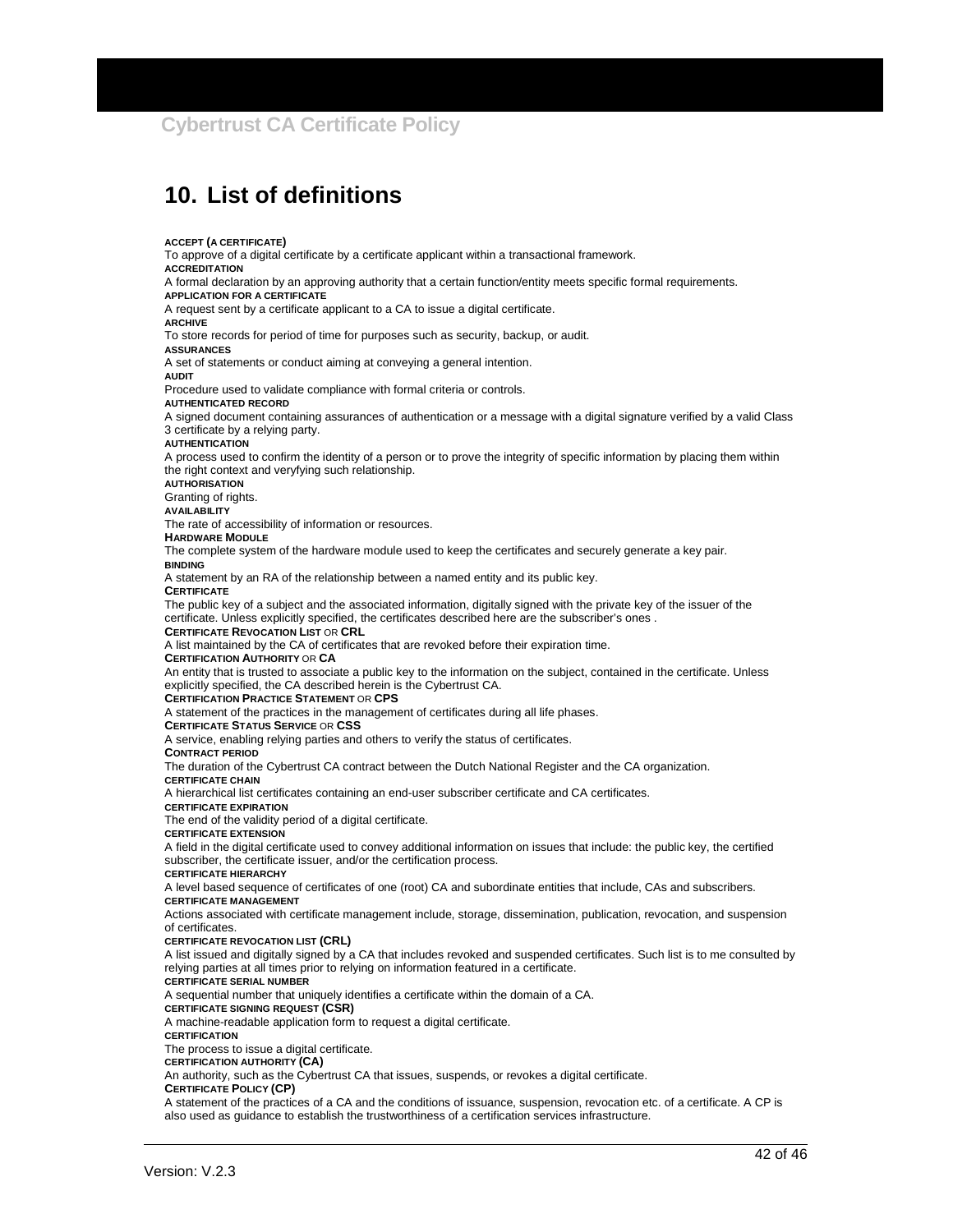#### **CERTIFICATE ISSUANCE**

Delivery of X.509 v3 digital certificates for authentication and digital signature based on personal data and public keys provided by the RA and compliant with RFC 3647 and RFC 3039

#### **CERTIFICATE SUSPENSION**

Online service used to temporarily disable a digital certificate and to automatically revoke it if no request for re-activating it is submitted within a certain time period

#### **CERTIFICATE REVOCATION**

Online service used to permanently disable a digital certificate before its expiration date

#### **CERTIFICATE REVOCATION LISTS**

Online publication of complete and incremental digital certificates revocation lists compliant with RFC 2459

#### **COMMERCIAL REASONABLENESS**

A legal term from Common Law. In electronic commerce it means the usage of technology that provide reasonable assurance of trustworthiness.

#### **COMPROMISE**

A violation of a security policy that results in loss of control over sensitive information.

#### **CONFIDENTIALITY**

The condition to disclose data to selected and authorised parties only.

**CONFIRM A CERTIFICATE CHAIN**

To validate a certificate chain in order to validate an end-user subscriber certificate.

#### **DIGITAL CERTIFICATE**

A formatted piece of data that relates an identified subjext with a public key the subject uses.

#### **DIGITAL SIGNATURE**

To encode a message by using an asymmetric cryptosystem and a hash function such that a person having the initial message and the signer's public key can accurately determine whether the transformation was created using the private key that corresponds to the signer's public key and whether the initial message has been altered since the transformation was made.

#### **DISTINGUISHED NAME**

A set of data that identifies a real-world entity, such as a person in a computer-based context.

#### **DIRECTORY SERVICE**

Online publication of certificates allowing the retrieval of a certificate based on its certificate identifier.

**END-USER SUBSCRIBER**

A subscriber other than another CA.

#### **ENHANCED NAMING**

The usage of an extended organisation field (OU=) in an X.509 v.3.0 certificate.

#### **EXTENSIONS**

Extension fields in X.509 v.3.0 certificates.

#### **GENERATE A KEY PAIR**

A trustworthy process to create private keys during certificate application whose corresponding public key are submitted to the applicable CA during certificate application in a manner that demonstrates the applicant's capacity to use the private key.

#### **HASH**

An algorithm that maps or translates one set of bits into another (generally smaller) set in such a way that:

- A message yields the same result every time the algorithm is executed using the same message as input.
- It is computationally infeasible for a message to be derived or reconstituted from the result produced by the algorithm.
- It is computationally infeasible to find two different messages that produce the same hash result using the same algorithm.

#### **IDENTIFICATION**

The process to confirm the identity of an entity. Identification is facilitated in public key cryptography by means of certificates.

#### **INCORPORATE BY REFERENCE**

To make one document a part of another by identifying the document to be incorporated, with information that allows the recipient to access and obtain the incorporated message in its entirety, and by expressing the intention that it be part of the incorporating message. Such an incorporated message shall have the same effect as if it had been fully stated in the message.

#### **KEY GENERATION PROCESS**

The trustworthy process of creating a private/public key pair. The public key is supplied to a CA during the certificate application process.

#### **KEY PAIR**

A private key and its corresponding public key in asymmetric encryption.

**NOTICE**

The result of notification to parties involved in receiving CA services in accordance with this CP. **NOTIFY**

To communicate specific information to another person as required by this CP and applicable law.

#### **NOTARISED TIME STAMPING**

Online service used to timestamp and securely archive a document; the document is re-timestamped on a regular basis with up-to-date technology.

#### **OBJECT IDENTIFIER**

A sequence of integer components that can be assigned to a registered object and that has the property of being unique among all object identifiers within a specific domain.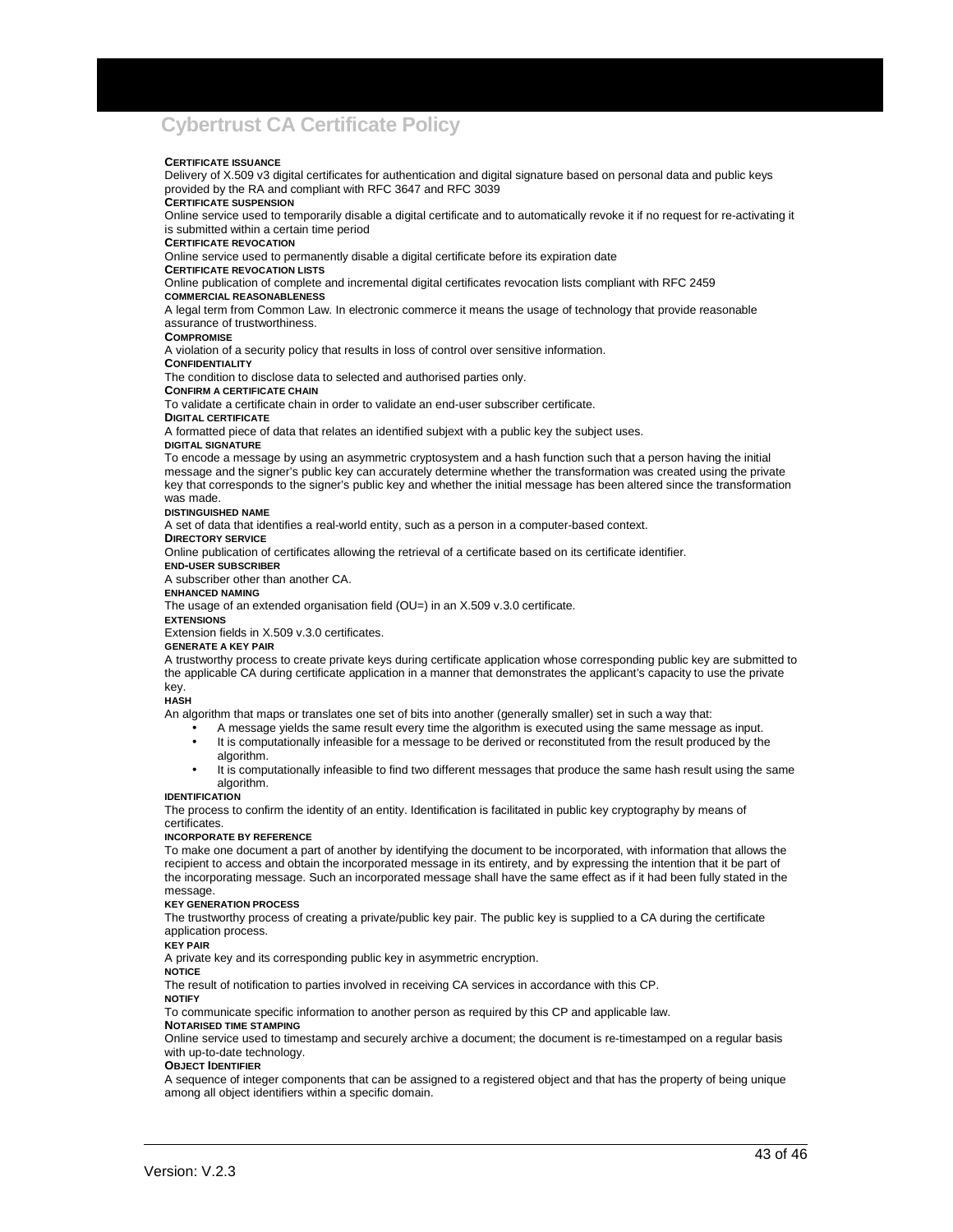#### **PKI HIERARCHY**

A set of CAs whose functions are organised according to the principle of delegation of authority and related to each other as subordinate and superior CA.

#### **PRIVATE KEY**

A mathematical key to create digital signatures and sometimes (depending upon the algorithm) to decrypt messages in combination with the corresponding public key.

**PUBLIC KEY** A mathematical key that can be made publicly available that is used to verify signatures created with its corresponding private key. Depending on the algorithm, public keys can also be used to encrypt messages or files which can then be decrypted with the corresponding private key.

#### **PUBLIC KEY CRYPTOGRAPHY**

Cryptography that uses a key pair of mathematically related cryptographic keys.

#### **PUBLIC KEY INFRASTRUCTURE (PKI)**

The architecture, organization, techniques, practices, and procedures that collectively support the implementation and operation of a certificate-based public key cryptographic system.

#### **REGISTRATION AUTHORITY** OR **RA**:

An entity that has the responsibility to identify and authenticate subscribers. The RA does not issue certificates. It merely requests the issuance of a certificate on behalf of applicants whose identity it has verified.

#### **RELATIVE DISTINGUISHED NAME (RDN)**

A set of attributes that distinguishes the entity from others of the same type.

#### **RELIANCE**

To accept a digital signature and act in a way that shows trust in it.

#### **RELYING PARTY**

Any entity that relies on a certificate for carrying out any action.

**REPOSITORY**

A database and/or directory listing digital certificates and other relevant information accessible on-line.

**REVOKE A CERTIFICATE** 

To permanently end the operational period of a certificate from a specified time forward.

#### **SECRET SHARE**

A portion of a cryptographic secret that has been divided among a number of physical tokens, such as smart cards etc. **SECRET SHARE HOLDER**

An person that holds a secret share.

**SHORT MESSAGE SERVICE (SMS)** 

A service for sending messages of up to 160 characters (224 characters if using a 5-bit mode) to mobile phones that use Global System for Mobile (GSM) communication.

#### **SIGNATURE**

A method that is used or adopted by a document originator to identify himself or herself, which is either accepted by the recipient or its use is customary under the circumstances.

#### **SIGNER**

A person who creates a digital signature for a message, or a signature for a document.

#### **SMART CARD**

A hardware token that contains a chip to implement among others cryptographic functions.

#### **STATUS VERIFICATION**

Online service based on the Online Certificate Status Protocol (RFC 2560) used to determine the current status of a digital certificate without requiring CRLs

**SUBJECT OF A DIGITAL CERTIFICATE**

The named party to which the public key in a certificate is attributable, as user of the private key corresponding to the public key.

#### **SUBSCRIBER**

The subject of a digital certificate, or a party designated by the subject to apply for the certificate.

#### **SUBSCRIBER AGREEMENT**

The agreement between a subscriber and a CA for the provision of public certification services.

#### **SUSPENDED CERTIFICATE**

Temporarily discarded certificate, which nevertheless is kept on hold for one week until revocation or reactivation notice is given to Cybertrust CA by the RA.

#### **TRUSTED POSITION**

A role within a CA that includes access to or control over cryptographic operations that may allow for privileged access to the issuance, use, suspension, or revocation of certificates, including operations that restrict access to a repository. **TRUSTWORTHY SYSTEM**

Computer hardware, software, and procedures that provide an acceptable level against security risks, provide a reasonable level of availability, reliability, and correct operation and enforce a security policy.

#### **CYBERTRUST CA REGISTRATION AUTHORITY**:

An entity that verifies and provides all subscriber data to the Cybertrust CA.

#### **CYBERTRUST CA PUBLIC CERTIFICATION SERVICES**

A digital certification system made available by Cybertrust CA as well as the entities that belong to the Cybertrust CA domain as described in this CP.

**CYBERTRUST CA PROCEDURES** 

A document describing the Cybertrust CA's internal procedures with regard to registration of end users, security etc. **WEB -- WORLD WIDE WEB (WWW)**

A graphics based medium for the document publication and retrieval of information on the Internet. **WRITING**

Information accessible and usable for reference.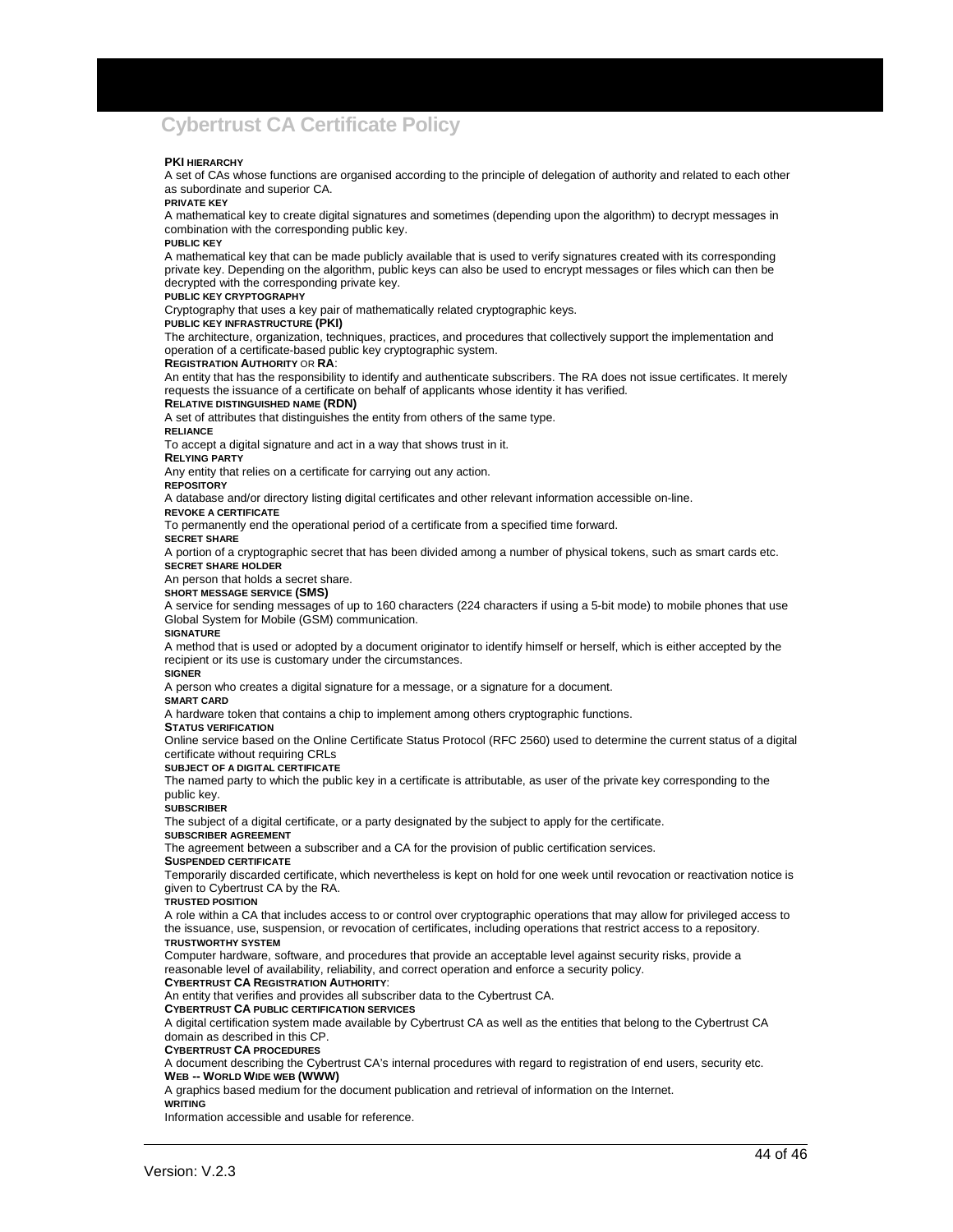**X.509**

The standard of the ITU-T (International Telecommunications Union-T) for digital certificates.